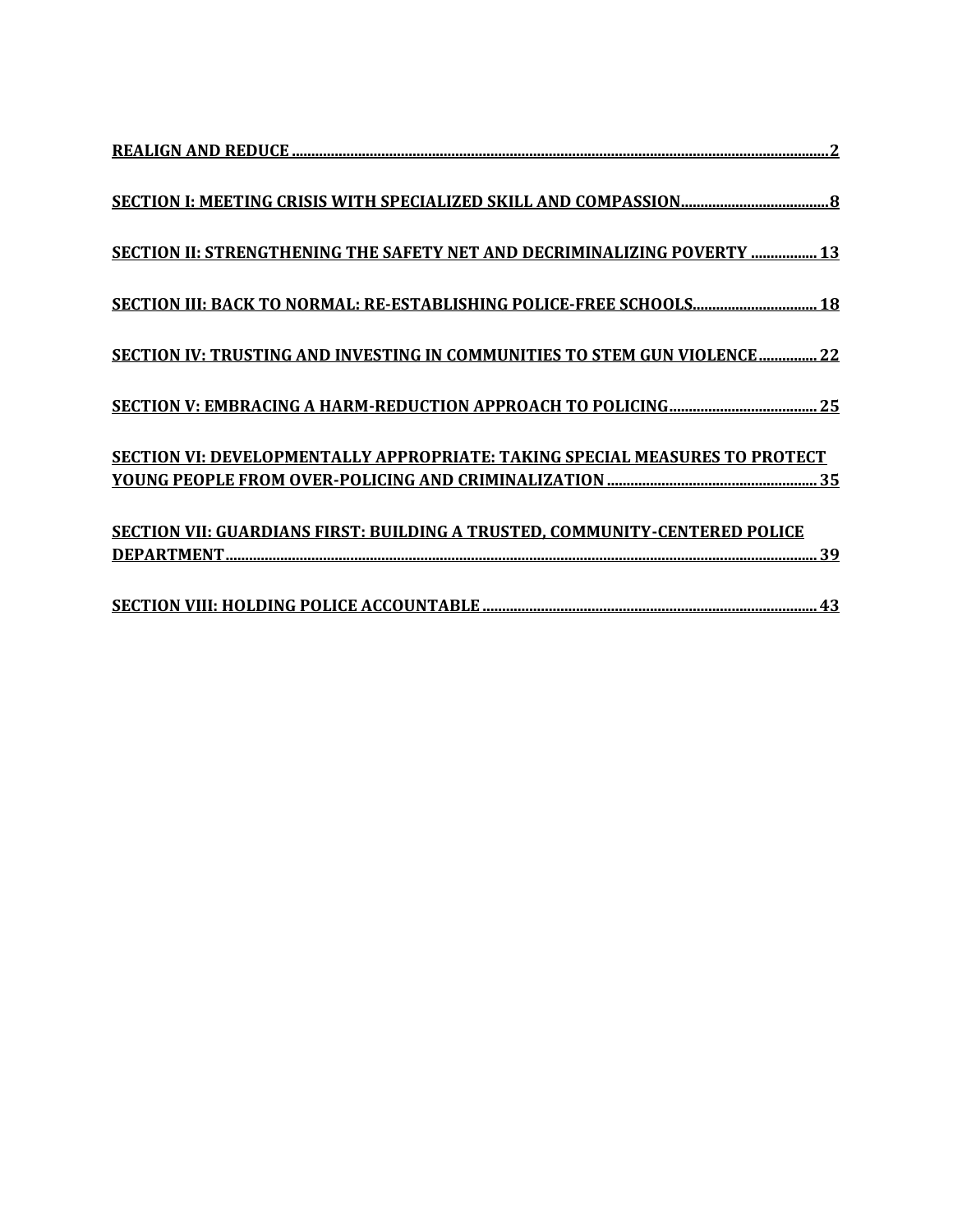# <span id="page-1-0"></span>Realign and Reduce

The unifying theme of this Commission's recommendations is that to make communities safer and allow them to thrive, we must build a broader set of public safety programs, rather than over-relying on police to meet the needs of District residents. This means police should be one of many public safety actors, rather than be at the center of the District's approach to public safety.

As we discuss in detail in the Introduction to this report, policing does not provide equal safety for everyone—especially not people of color in all their intersecting identities—and it never has. Policing has frequently and throughout our nation's history been a tool of systemic racism.

Policing also focuses on the symptoms of crime, not its root causes, often in ways that lead to more disorder, crime, violence, and suffering in communities where healing and safety are needed most. Only by shifting our collective focus and resources to address racialized poverty, widespread trauma, and underinvestment coupled with over-policing in communities of color, can the District begin to create a city where everyone, not just a privileged few, feels seen, safe, and valued; a city in which thriving, not merely surviving, is within everyone's reach.

Our recommendations, presented and discussed in the following eight sections of this report, move the District in that direction by calling for the scale-up or creation of social infrastructures—of services and supports that fully meet people's needs with care instead of criminalization, especially when they are vulnerable or in crisis. Equally important, we call on the District to reduce the footprint of police in communities, which includes removing officers from all public schools; to end particularly harmful MPD strategies and tactics; and to hold police more accountable in order to promote better service and stem abuses. In both these areas, we're calling for a community-led approach to public safety in which the people of DC are invested in one another's health and well-being. Indeed, there is overlap between what the Commission is recommending and the recommendations of BIPOC-led coalitions of District residents, advocates, and organizations, including Defund MPD. It is important that the Council consider not only this Commission's recommendations but also all the work being done outside the Commission, in developing and implementing a plan for building community alternatives to policing and resizing and reducing MPD.

When this Commission says that police need to be decentered as the primary source of public safety, we inevitably mean the Council must invest far more in community-centered programs that prevent harm while simultaneously realigning and reducing MPD's size, responsibilities, and budget in line with this narrower scope of work.

This shift must occur strategically: a smaller MPD does not guarantee a less harmful or more community-responsive department. Equally important, community members and organizations directly impacted by decades of under-investment and over-policing must be fully involved in realigning responsibilities and resources. Otherwise, the District risks creating a different set of oppressive policies and structures that are no more accountable to people of color.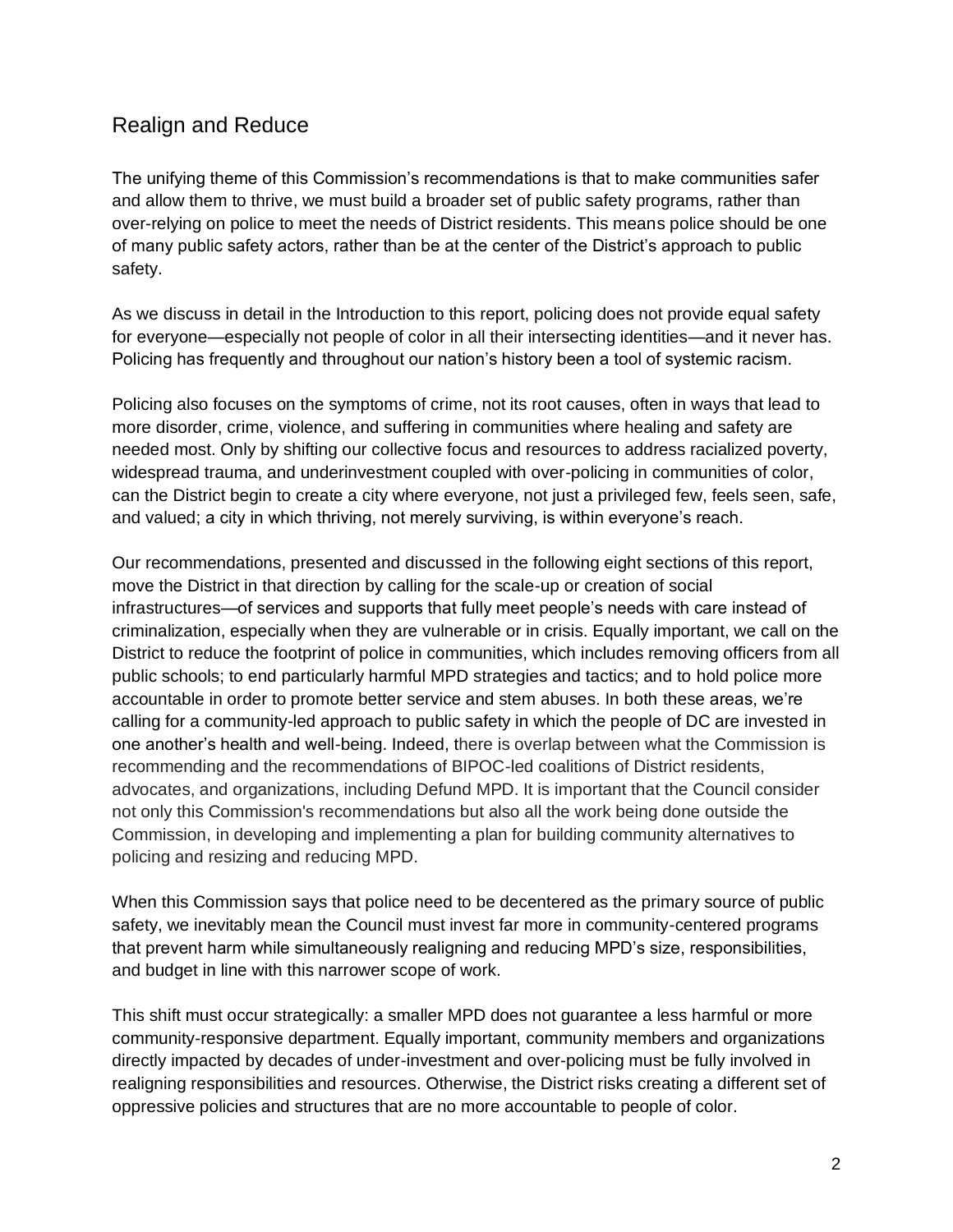This overarching call to action, supported by the Commission's many recommended changes in policy, practice, and funding that describe *how* to decenter police, is a charge to DC city leaders to embark on a new era of safety, health, and prosperity for all.

**Recommendation: To provide better community safety and neighborhood health, beginning in FY 2022, the Mayor and the Council should increase investment in programs that prevent violence and reduce harm, provide a more effective, non-law enforcement response to individuals in crises, and support the successful reentry of people returning home from incarceration.** 

**To help fund this more comprehensive approach to public safety, and to help ensure that the District does not revert to the current harmful over-reliance on policing and incarceration, this investment should be accompanied by a realignment and reduction of MPD's size, responsibilities, and budget. To advance this reallocation of responsibilities and resources, the District should evaluate and consider the following steps, beginning in FY 2022:**

- 1. Revising the police department's budgetary decision-making and oversight process and presentation to improve transparency.
- 2. Revising the police department's budgetary decision-making and oversight process to center the voices of community members and organizations most impacted by harmful law enforcement practices.
- 3. Increasing the number of personnel in community-building and alternative public safety programs.
- 4. Reducing the number of MPD sworn officers by at least the rate of attrition over the next five years, consistent with the determination of an independent audit that reviews MPD staffing, duties, and responsibilities, including which functions can be shifted from sworn to non-sworn positions.
- 5. Reducing MPD overtime to the fullest extent possible, especially un-budgeted overtime, which should be no more than three percent of MPD's annual budget.

## **Discussion**

The recommendations in this report collectively de-center policing in order to provide more effective and less harmful public safety services to all communities in the District of Columbia. Many of the Commission's carefully considered recommendations for building up other government and community-based programs to share public safety responsibilities necessarily entail shifting resources and responsibilities away from MPD. These budget recommendations thus are a critical element of reimagining public safety to make it more effective and equitable, although they are less ambitious than the requests of many advocates.

There is national, bipartisan support for funding violence interrupters rather than continuing traditional policing methods. Four out of five likely voters support community-based programs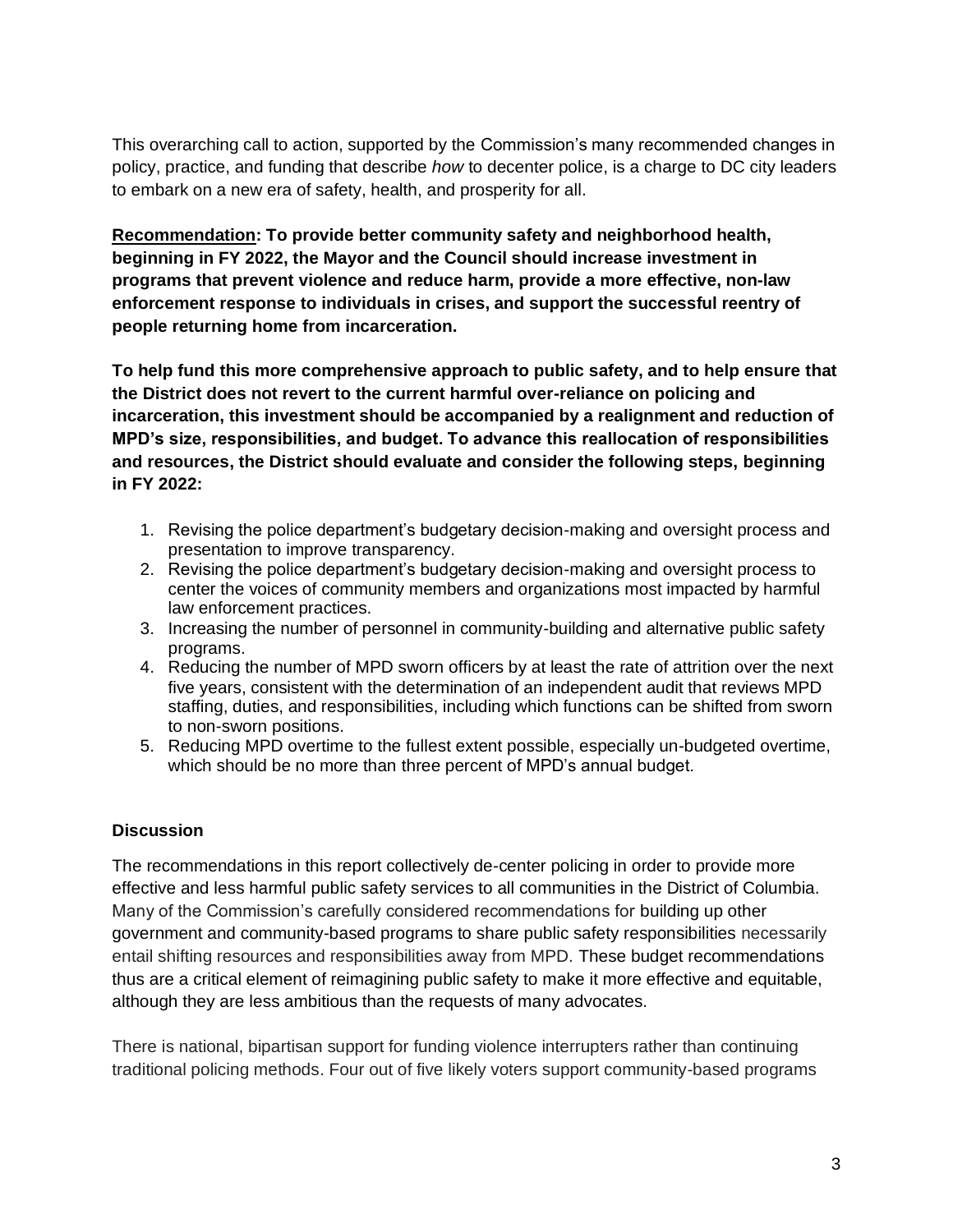designed to interrupt and prevent violence, and a clear majority believe they are more costeffective than increasing the number of police.<sup>1</sup>

National research, best practices, and experience point to non-law enforcement interventions that improve public safety and are effective in both appropriately responding to incidents and helping to prevent them from happening. The shift of responsibility from MPD to other agencies is also based on evidence and programmatic outcomes demonstrating that non-police responses are effective in protecting and even enhancing public safety and addressing the underlying factors that can lead to someone being involved in criminalized activities. Reallocating resources to non-law enforcement responses is an investment in advancing public safety.

Reconsidering long-held assumptions about the role of policing in public safety, investing in non-police public safety and community-building programs, and resizing the police department and its budget, all align with national trends.<sup>2</sup> Many large cities significantly reduced their police budgets in 2020. In contrast, the District of Columbia has increased MPD's budget by 12 percent since 2015.<sup>3</sup> The budget for policing dwarfs the budgets for affordable housing, employment services, physical and behavioral health (and is less than human services).<sup>4</sup> This over-investment in policing as the primary, and often exclusive public safety response, has failed to effectively reduce violent crime. Rather than continuing to increase investments in an approach that is not working and that causes unnecessary harm, the District should broaden its public safety strategy by investing in an array of community- and government-based services that, together, can provide effective public safety and help communities thrive.

It is critically important to note that it may be unhelpful, or even harmful, to reduce MPD's size and budget without also making qualitative changes to the Department and, most importantly, investing in community health and public safety in the manner discussed throughout this report.

<sup>1</sup> The Justice Collaborative Institute, *The Case for Violence Interruption as An Alternative to Policing* (June 2020), https://www.filesforprogress.org/memos/violence-interruption.pdf (accessed March 18, 2021).

<sup>2</sup> "Reducing Violence Without Police: A Review of Research Evidence," *John Jay College of Criminal Justice Research and Evaluation Center,* <https://johnjayrec.nyc/2020/11/09/av2020/> (Including 11 recommendations such as: "place a priority on young people," and "increase pro-social bonds, promote anti-violence norms, and provide social supports and opportunities."); Igor Derysh, "Did we defund the police? No, but "big changes are happening" even after protests die down," *Salon*, December 25, 2020, [https://www.salon.com/2020/12/25/did-we-defund-the-police-no-but-big-changes-are-happening-even](https://www.salon.com/2020/12/25/did-we-defund-the-police-no-but-big-changes-are-happening-even-after-protests-die-down/%20(accessed)[after-protests-die-down/ \(accessed](https://www.salon.com/2020/12/25/did-we-defund-the-police-no-but-big-changes-are-happening-even-after-protests-die-down/%20(accessed) March 29, 2021); Sam Levin, "These US cities defunded police: 'We're transferring money to the community,'" The Guardian, March 11, 2021, [https://www.theguardian.com/us](https://www.theguardian.com/us-news/2021/mar/07/us-cities-defund-police-transferring-money-community#:~:text=New%20York%2C%20Los%20Angeles%2C%20Chicago,impacts%20of%20their%20new%20budgets)[news/2021/mar/07/us-cities-defund-police-transferring-money-](https://www.theguardian.com/us-news/2021/mar/07/us-cities-defund-police-transferring-money-community#:~:text=New%20York%2C%20Los%20Angeles%2C%20Chicago,impacts%20of%20their%20new%20budgets)

[community#:~:text=New%20York%2C%20Los%20Angeles%2C%20Chicago,impacts%20of%20their%20](https://www.theguardian.com/us-news/2021/mar/07/us-cities-defund-police-transferring-money-community#:~:text=New%20York%2C%20Los%20Angeles%2C%20Chicago,impacts%20of%20their%20new%20budgets) [new%20budgets](https://www.theguardian.com/us-news/2021/mar/07/us-cities-defund-police-transferring-money-community#:~:text=New%20York%2C%20Los%20Angeles%2C%20Chicago,impacts%20of%20their%20new%20budgets) (accessed March 29, 2021).

<sup>&</sup>lt;sup>3</sup> DC Fiscal Policy Institute," Testimony of the DC Fiscal Policy Institute At the Public Budget Hearing of the Metropolitan Police Department DC Council Committee on the Judiciary and Public Safety, June 15, 2020,"<https://www.dcfpi.org/wp-content/uploads/2020/06/6.15.20-MPD-Budget-Hearing-DCFPI.pdf> (accessed March 29, 2021).

<sup>4</sup> Office of the Budget Director, "Budget Look up tool,"

<https://dccouncilbudget.editorx.io/2021explained/dashboard> (accessed March 29, 2021).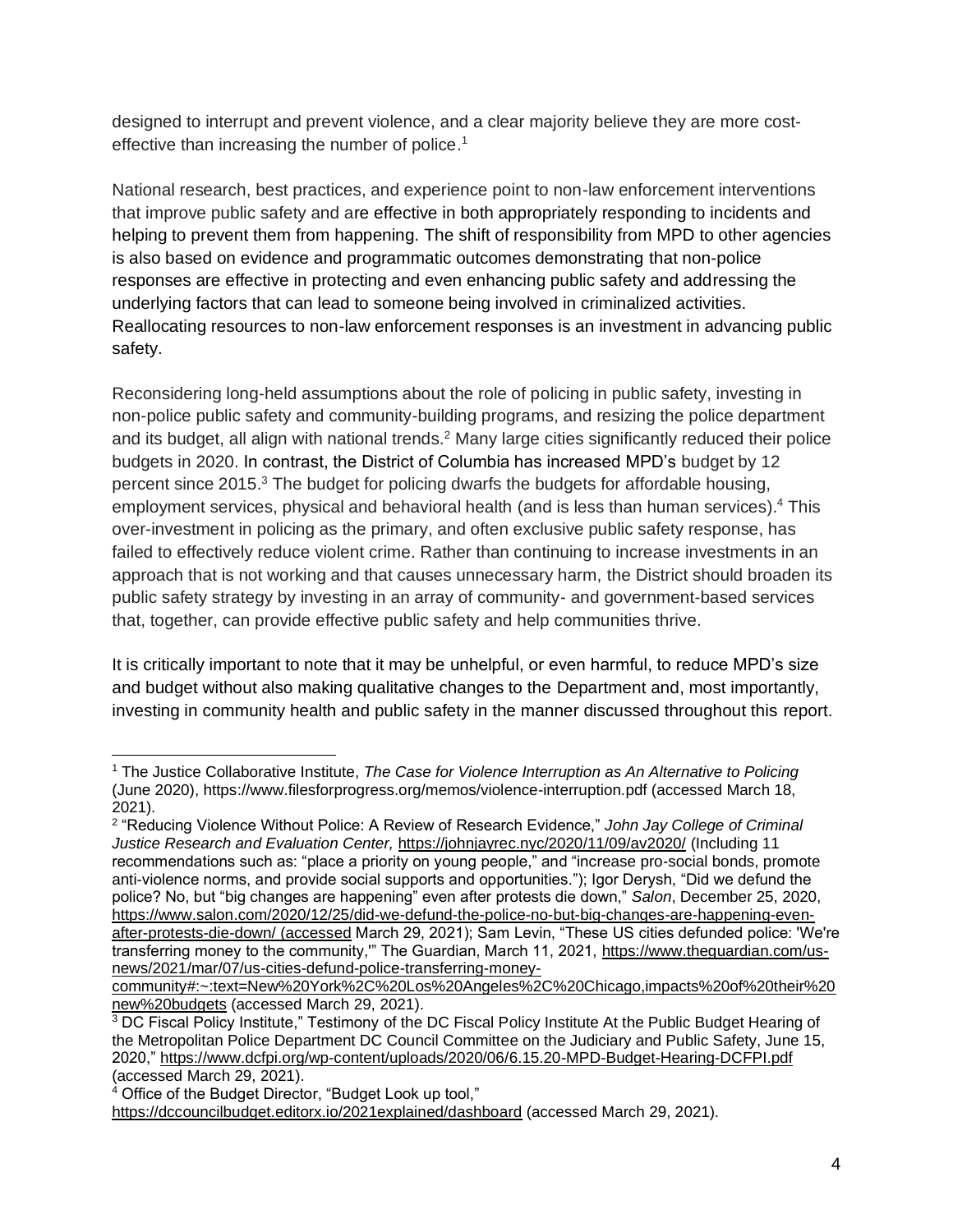# **1. Revising MPD's budget process and presentation to improve transparency.**

The Council should require MPD to immediately publish, by line-item, its current budget and its expenditures over the past three fiscal years. MPD should engage the community to understand the kind of budget information that would be most helpful for the public, and then change its budget presentation format to reflect that.

## **2. Revising MPD's budget process and presentation to center the voices of community members and community-based organizations most impacted by harmful law enforcement practices.**

In determining exactly how much of the District's budget should be reallocated from MPD or elsewhere to accomplish both short-term and long-term changes recommended by this Commission, the Council and the Mayor should include in the decision-making process people who have devoted themselves to rethinking public safety.

Community engagement should include public budget forums specifically on the MPD budget every cycle, attended by the deputy mayor for public safety and the Chief of Police. MPD should present and explain its spending in the previous year and its budgetary decisions for the year ahead, and hear comments and concerns from community members, in advance of the Mayor finalizing budget recommendations.

# **3. & 4. Increasing the number of personnel in community-building and alternative public safety programs while reducing the number of MPD sworn officers.**

In the next 12 months, the Council should adopt a plan to strategically realign the District's agency budgets, including MPD's budget—beginning in FY 2022 and with a completion date by FY 2026—so the budgets align with ongoing community input and the recommendations of this report, which include investing in community-building programs; deprioritizing and limiting MPD's involvement in certain types of events and circumstances; demilitarizing the police force; <sup>5</sup> and making structural changes to decriminalize Black and Brown youth.

This realignment is necessary to ensure that a more comprehensive, less harmful approach to public safety is successful. The necessary investment in community and violence reduction programs is likely greater than MPD's budget, but it is important that MPD's budget be reduced as part of this realignment and shift in responsibility. It is also important that this budget realignment be accompanied by a thoughtful, independent consideration of MPD's core function; that is, what should MPD continue to do, and how should it do it, once the appropriate de-centering and shift in responsibilities and resources is complete.

<sup>5</sup> For the purposes of this recommendation, "demilitarize" means reducing the use of military-style equipment and tactics by MPD during daily police activities, as well as in the execution of search warrants and while policing protests. This includes, among other things, close oversight and restrictions of tear gas and other chemical agents to ensure that they are only used when necessary to prevent greater harm; and prohibiting the use of rubber bullets.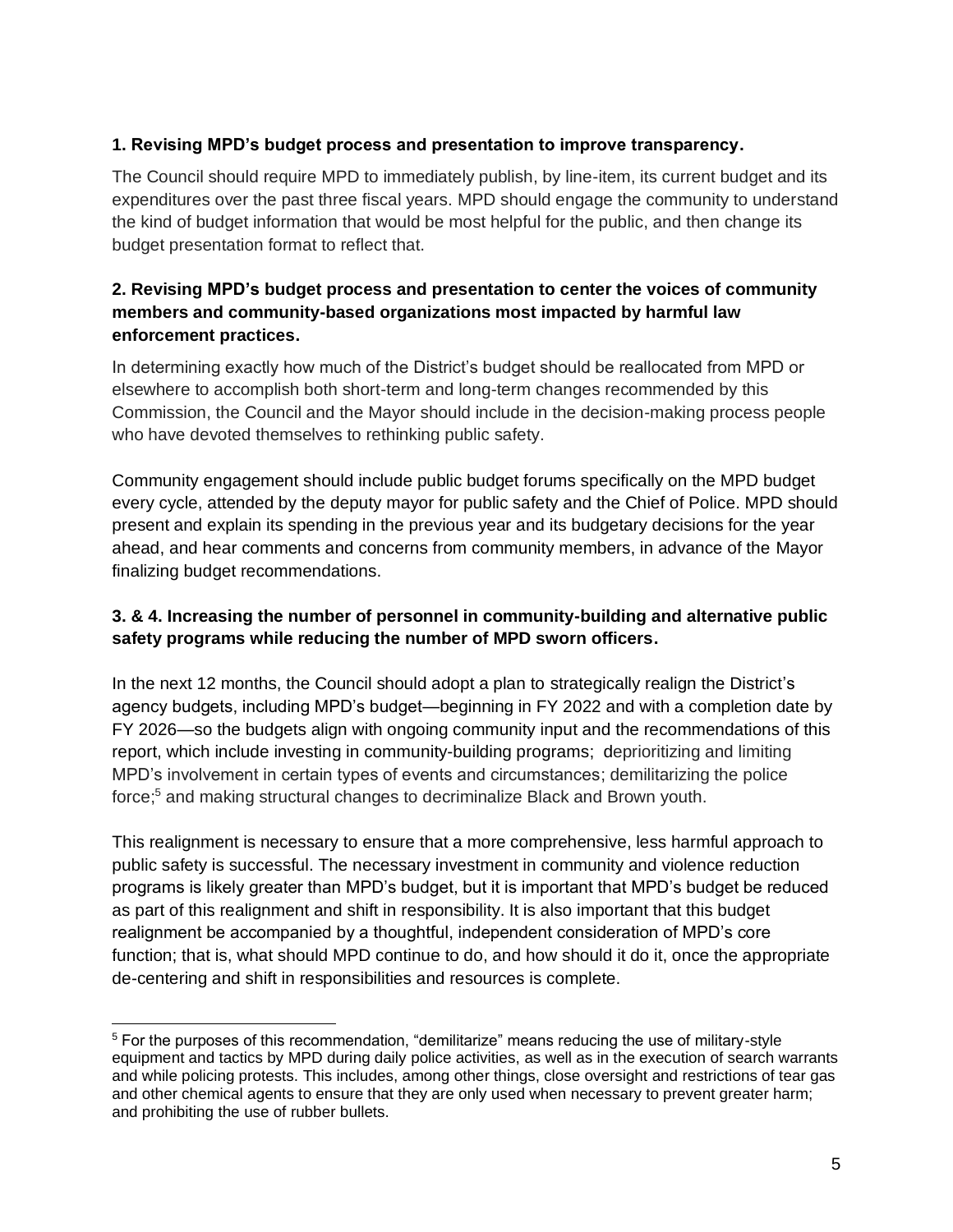This independent audit should be conducted by an entity such as the DC Fiscal Policy Institute or the District Auditor. Some MPD functions may shift out of MPD entirely, others may shift from sworn officer positions to non-sworn employee positions. The scope of MPD's responsibilities should be carefully but fundamentally narrowed so that, even with a smaller budget overall, rather than being spread too thin, MPD has the resources it needs to successfully carry out its portion of the District's broader public safety response.

The Commission recommends that this build-up of community investment and resizing of MPD begin in FY 2022 and continue by at least the rate of officer attrition over the next five years, consistent with the determination of the independent audit noted above.

We focus the realignment of MPD's budget on sworn positions because 90% of the MPD budget supports personnel, and most of that reflects salaries and fringe benefits for sworn officers.<sup>6</sup> Decentering policing and shifting police functions to other agencies must therefore include a similar realignment in the number of MPD officers. In considering this recommendation, it is important to note that the District of Columbia relies on police significantly more than other large cities. Based on data collected nationally in 2018, DC had more police officers per capita than any other large city, $^7$  suggesting there is room to reduce the size of the police force, even before any functions are shifted. As of December 2020, there were 2,368 sworn positions and 688 nonsworn positions.

MPD concentrates its surveillance and arrest efforts almost exclusively on Black people and poor people. As the number of Black people and poor people residing in the city dwindles, these remaining neighborhoods become even more saturated with police.<sup>8</sup> During just five months, from July 22 to December 31, 2019, MPD recorded 63,000 pedestrian and traffic stops, 72 percent of which involved Black individuals.<sup>9</sup> These tactics have failed to reduce the District's homicide rate.

While the Commission believes that all tools to achieve appropriate officer levels need to be available—including buyouts, early-outs, reductions in force (RIF), and retirement—discussions

<sup>6</sup> Eliana Golding, *What's in the FY 2021 Police and Public Safety Budget?* (Washington, DC: DC Fiscal Policy Institute, 2020)<https://www.dcfpi.org/all/whats-in-the-fy-2021-police-and-public-safety-budget/> (accessed March 29, 2021).

<sup>7</sup> Eliana Block, "VERIFY: Does DC have more police per capita than any other US city?" *WUSA9*, July 15, 2021, [https://www.wusa9.com/article/news/verify/verify-does-dc-have-more-police-per-capita-than-any](https://www.wusa9.com/article/news/verify/verify-does-dc-have-more-police-per-capita-than-any-other-us-city/65-9fae328a-5da3-4e0f-8e54-009f48b97b57)[other-us-city/65-9fae328a-5da3-4e0f-8e54-009f48b97b57](https://www.wusa9.com/article/news/verify/verify-does-dc-have-more-police-per-capita-than-any-other-us-city/65-9fae328a-5da3-4e0f-8e54-009f48b97b57) (accessed March 29, 2021); Federal Bureau of Investigation, FBI 2018 Crime in the United States Table 78 Full-time Law Enforcement Employees, https://ucr.fbi.gov/crime-in-the-u.s/2018/crime-in-the-u.s.-2018/tables/table-78/table-78.xls/view. <sup>8</sup> Katherine Shaver, "DC has highest "intensity" of gentrification of any US city, study says," *Washington Post*, March 19, 2019, [https://www.washingtonpost.com/transportation/2019/03/19/study-dc-has-had](https://www.washingtonpost.com/transportation/2019/03/19/study-dc-has-had-highest-intensity-gentrification-any-us-city/)[highest-intensity-gentrification-any-us-city/](https://www.washingtonpost.com/transportation/2019/03/19/study-dc-has-had-highest-intensity-gentrification-any-us-city/) (accessed March 23, 2021).

<sup>&</sup>lt;sup>9</sup> Metropolitan Police Department, Stop Data Report, (Washington, DC: Metropolitan Police Department, February 2020),

<https://mpdc.dc.gov/sites/default/files/dc/sites/mpdc/publication/attachments/Stop%20Data%20Report.pdf> (accessed March 23, 2021).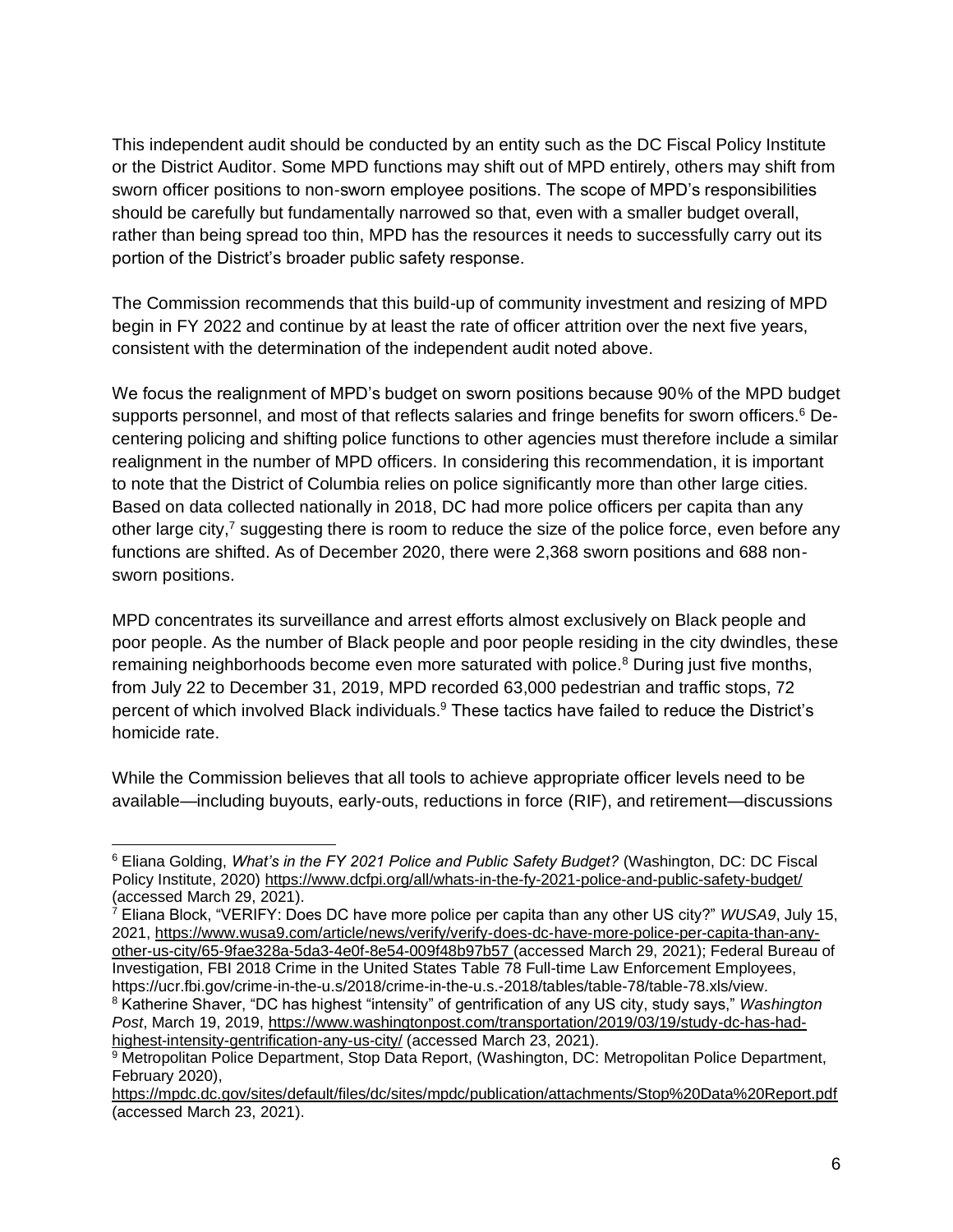with Councilmembers and MPD leadership suggest that the only opportunity at this time to shift resources from MPD to a broader public safety response would be by attrition. While the Commission recommends that the annual reduction during the next five years match MPD's officer attrition rate, we equally urge District leadership to achieve this goal through a variety of methods and not rely solely on attrition, in order to maintain a high standard of service rather than a diminishment of service. Nor should the District reject the possibility of larger reductions based on the actual experiences of shifting functions to other public safety programs, and the results of the independent audit.

# **5. Reducing overtime to the fullest extent possible, especially unbudgeted overtime, which should be no more than three percent of MPD's annual budget.**

The top 25 earners in MPD netted between \$100,000 and \$200,000 in overtime pay, on top of their base salaries, in 2019.<sup>10</sup> Overtime costs represent five percent of MPD's budget and six percent of personnel costs. Last year, MPD spent twice as much, necessitating a divestment of \$43 million from other agencies, including \$28.3 million from the Department of Health Care Finance in the midst of the coronavirus pandemic.<sup>11</sup> The Commission recognizes that overtime is a necessity due to holidays, parades, and unanticipated protests or other large gatherings but also makes distinctions between types of overtime, including:

- **1.** Overtime in response to inaugurations and federal requests for service. When MPD is requested by federal partners to provide service, all such support should continue to be compensated by federal funds rather than the local budget.
- **2.** Overtime for recurring but expected events, such as holidays, parades, protests, and other large gatherings. This overtime should be calculated based on the past three years and included in the annual budget.
- **3.** Overtime for unexpected protests and large events. This overtime is unbudgeted and has a significant and negative impact on core city services, especially for vulnerable communities. This unbudgeted overtime should be capped at no more than three percent of the MPD budget in any given fiscal year.

<sup>10</sup> Metropolitan Police Department to Charles Allen, March 2, 2020, [https://dccouncil.us/wp](https://dccouncil.us/wp-content/uploads/2020/03/JPS-Performance-Oversight-Responses-2020-MPD.pdf)[content/uploads/2020/03/JPS-Performance-Oversight-Responses-2020-MPD.pdf](https://dccouncil.us/wp-content/uploads/2020/03/JPS-Performance-Oversight-Responses-2020-MPD.pdf) (accessed March 23, 2021).

<sup>&</sup>lt;sup>11</sup> Elliot C. Williams, "Nadeau announces police accountability bill after Bowser moves \$43 million to cover overtime costs," *DCist*, November 6, 2020, [https://dcist.com/story/20/11/06/dc-council-brianne-nadeau](https://dcist.com/story/20/11/06/dc-council-brianne-nadeau-police-mpd-overtime-spending-accountability-bill/)[police-mpd-overtime-spending-accountability-bill/](https://dcist.com/story/20/11/06/dc-council-brianne-nadeau-police-mpd-overtime-spending-accountability-bill/) (accessed March 24, 2021).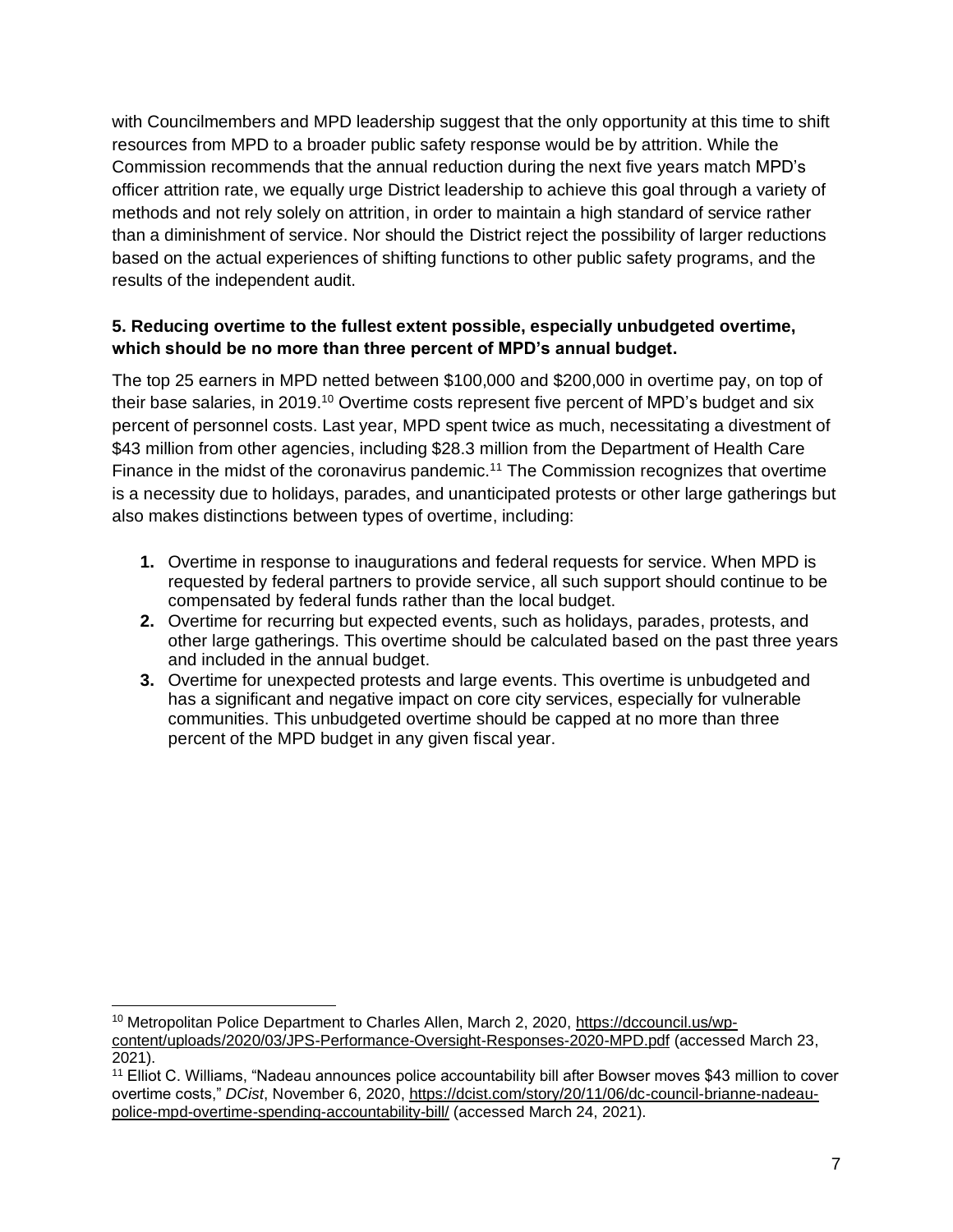# <span id="page-7-0"></span>Section I: Meeting Crisis with Specialized Skill and Compassion

# **1. Recommendation: Make community-competent behavioral healthcare professionals the default first responders to 911 calls involving individuals in crisis. Specifically:**

**1(a) Recommendation**: The Council should immediately commission an independent assessment of the Community Response Team (CRT) and Children and Adolescent Mobile Psychiatric Service (ChAMPS). That assessment should be completed within six months and include the views of impacted residents and community-based behavioral healthcare providers. Results of the assessment will determine whether CRT and ChAMPS should be scaled up to provide a bona fide 24/7 emergency response to individuals in crisis throughout the District.

Based on findings from the assessment, the Council should provide the funding needed to scale up, refine, and operate CRT and/or ChAMPS as emergency first responders in all Wards; or if these interventions are not suitable for expansion, provide funding for the Department of Behavioral Health (DBH) to solicit bids from DC community-based healthcare providers to perform this function. In either case, the Council must ensure there is a dedicated and specialized team of behavioral healthcare professionals to respond to crises involving children.

**1 (b) Recommendation:** Once a system of behavioral healthcare first responders is in place, the Council should prohibit MPD from conducting wellness checks.

**1 (c) Recommendation:** The Council must ensure the District has reliable systems in place to deploy this expanded corps of behavioral healthcare first responders to handle appropriate 911 calls (see Recommendation 8 below for our recommended changes to the Office of Unified Communications) as well as calls to DBH's 24/7 Access HelpLine.

**1 (d) Recommendation**: In addition, these behavioral healthcare professionals should have a regular presence in communities and conduct proactive outreach to residents in need, as the existing CRT does, but on a larger scale.

**2. Recommendation: Create the Community Crime Prevention Teams required under the NEAR Act, or another behavioral health/police co-response model to be deployed districtwide in situations where an individual in crisis has a weapon or for some other reason poses a significant danger to others.** 

**2 (a) Recommendation:** The Council should require the Department of Behavioral Health (DBH) and MPD to create co-response teams staffed by experienced behavioral healthcare professionals who co-train with specially selected MPD officers for whom this is their primary assignment. Co-training must correspond with best practices and promote a community-attuned, anti-racist, de-escalating response to individuals who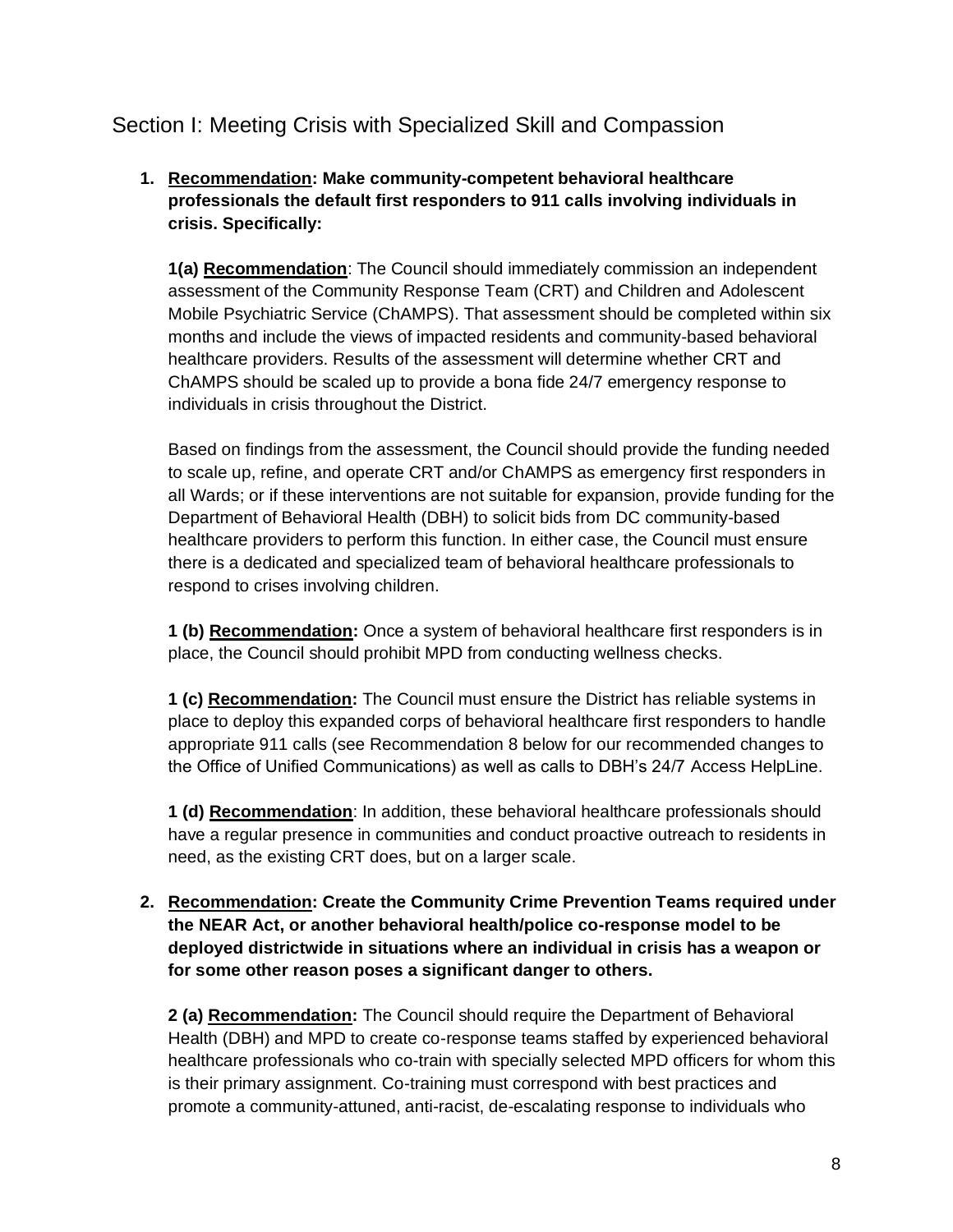may not trust police officers or healthcare professionals based on negative experiences in the past.

**2 (b) Recommendation:** DBH, not MPD, must have primary responsibility for managing these teams on a daily basis and for overseeing their staffing and performance more broadly.

**2 (c) Recommendation:** The Council must ensure the District has reliable systems in place to deploy these co-response teams to handle appropriate 911 calls (see Recommendation 8 below regarding changes to the Office of Unified Communications).

- **3. Recommendation: The Council should amend DC Code Sec. 21-521 which governs involuntary commitment (FD-12), making it truly a last resort undertaken only by behavioral healthcare professionals and in ways that avoid further traumatizing people.**
- **4. Recommendation: Because patrol officers are likely to encounter individuals in crisis and may need to engage the person until a specialized responder arrives, every MPD officer currently must complete 40 hours of crisis intervention training (CIT). To supplement this, the Council should provide special funding to DBH to lead additional crisis intervention training that is open to the public and required for all MPD members. Specifically:**

**4 (a) Recommendation:** The Council should require all current MPD officers to successfully complete this training within the next six months, followed by 8 hours of refresher training annually for the duration of their service in the department. Effective immediately, all new recruits should be required to complete the same 40-hour CIT training before graduating from the Police Academy. As recommended by the DC Developmental Disabilities Council, community-based behavioral health professionals and directly impacted community members should deliver this training.<sup>12</sup>

**4 (b) Recommendation:** Training should include clear guidance and supervision by MPD, with input from the Department of Behavioral Health, describing circumstances that require a specialized response; directing patrol officers to call for assistance immediately; and specifying what officers may do (and should not do) until those other professionals arrive on the scene.

**4 (c) Recommendation:** In line with recommendations by the DC Jails and Justice Task Force to require any special police officer or member of a DC-funded police force who has authority to carry a weapon or make an arrest to comply with all MPD regulations,

<sup>&</sup>lt;sup>12</sup> When the CIO training program began, the DC chapter of the National Alliance on Mental Illness participated in developing and delivering training. The Commission encourages DBH to reestablish this collaboration. Disability Community and Policing Working Group as convened by the DC Developmental Disabilities Council, *Recommendations to Support DC's Disability Community* (2020).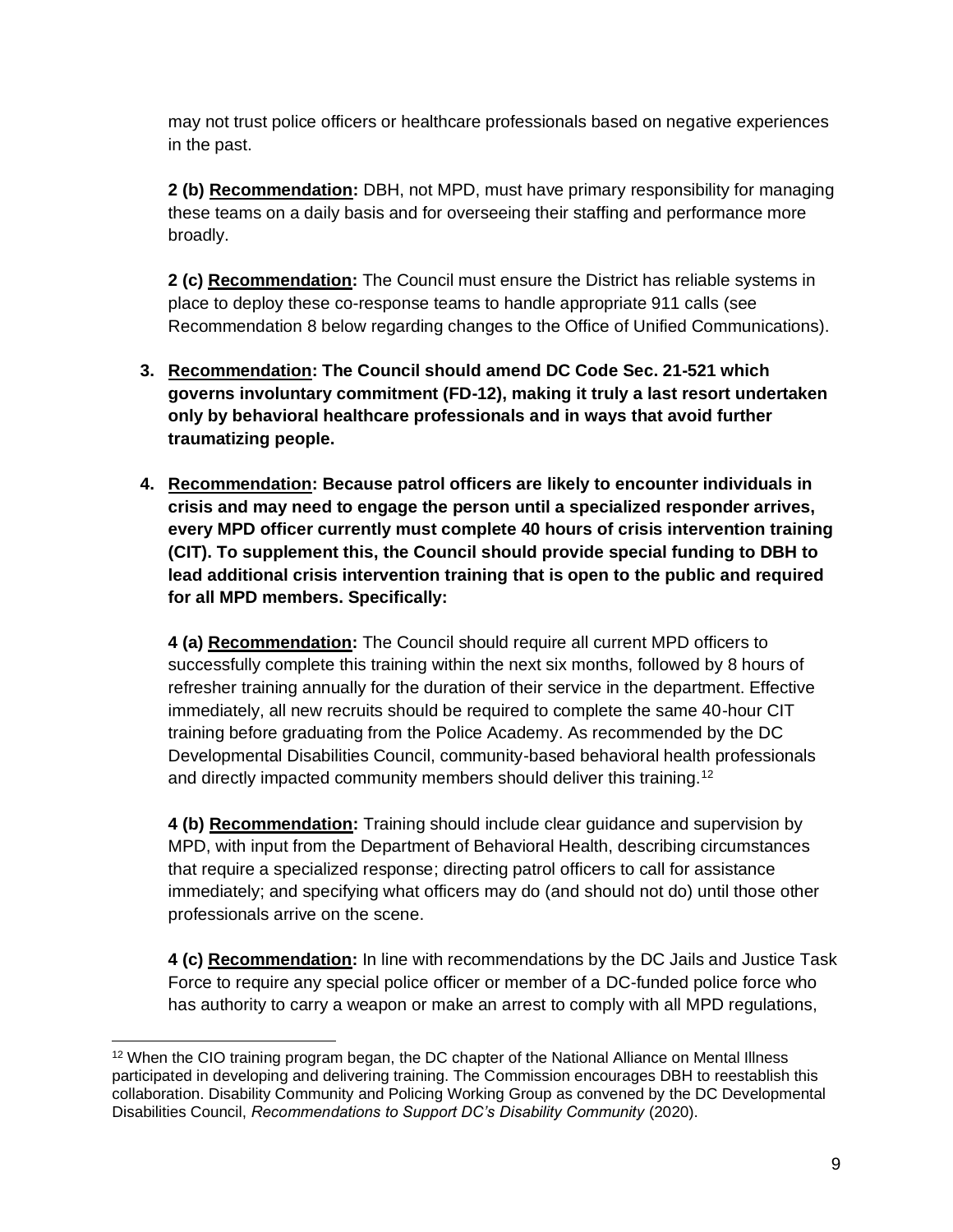such officers should also be required to complete 40 hours of foundational CIT training and eight hours annually of refresher training, beginning immediately.<sup>13</sup>

# **5. Recommendation**: **Increase the use of pre-arrest diversion. Specifically:**

**5 (a) Recommendation:** With input from the Department of Behavioral Health, community-based behavioral healthcare professionals, and directly impacted residents, the MPD should amend General Order 502.04 to achieve the following: a) expand eligibility for pre-arrest diversion (PAD) and remove disqualifiers; b) expand the program to operate in all Police Service Areas (PSAs); and c) increase the number of officers certified to make PAD decisions. Once there are co-response teams operating districtwide as described in Recommendation 2 above, all of these officers must have authority to divert individuals away from the criminal legal system.

**5 (b) Recommendation:** The above changes in policy must be accompanied by officer training, clear directives, and performance evaluations that emphasize and incentivize the use of pre-arrest diversion.

# **6. Recommendation***:* **Adopt an approach to domestic violence 911 calls that relies less on police as sole responders. Specifically:**

**6 (a) Recommendation:** With funding from the Council, the Office of Victim Services and Justice Grants (OVSJG) should expand the number of domestic violence advocates and allied social workers and counselors who can be safely deployed as first responders in lieu of police or, alternatively, as co-responders along with officers in situations where violence is actively unfolding, could quickly escalate, or a weapon is involved.

Implementation of this recommendation must be accompanied by special training for 911 operators and could include establishing a domestic violence command center within the larger 911 call system. This change in practice should be accompanied by a public information campaign to build confidence in a new 911 system among the many domestic violence survivors who have been failed by police in the past, or who are otherwise reluctant to make a call for help that might spark an unhelpful (or worse) response by law enforcement. (See Recommendation 8 below for broader changes to the 911 system.)

**6 (b) Recommendation:** The Council should narrow the legal definition of domestic violence to focus on violence occurring within the scope of an intimate partner relationship. This will ensure that limited resources supporting a specialized and community-based response to domestic violence are used where they are needed most.

<sup>13</sup> Council for Court Excellence, *Jails and Justice: Our Transformation Starts Today, Summary of Phase II Recommendations* (Washington, DC: Council for Court Excellence, 2021), [www.courtexcellence.org/uploads/publications/Summary\\_of\\_Phase\\_II\\_Recommendations.pdf](http://www.courtexcellence.org/uploads/publications/Summary_of_Phase_II_Recommendations.pdf) (accessed February 26, 2021).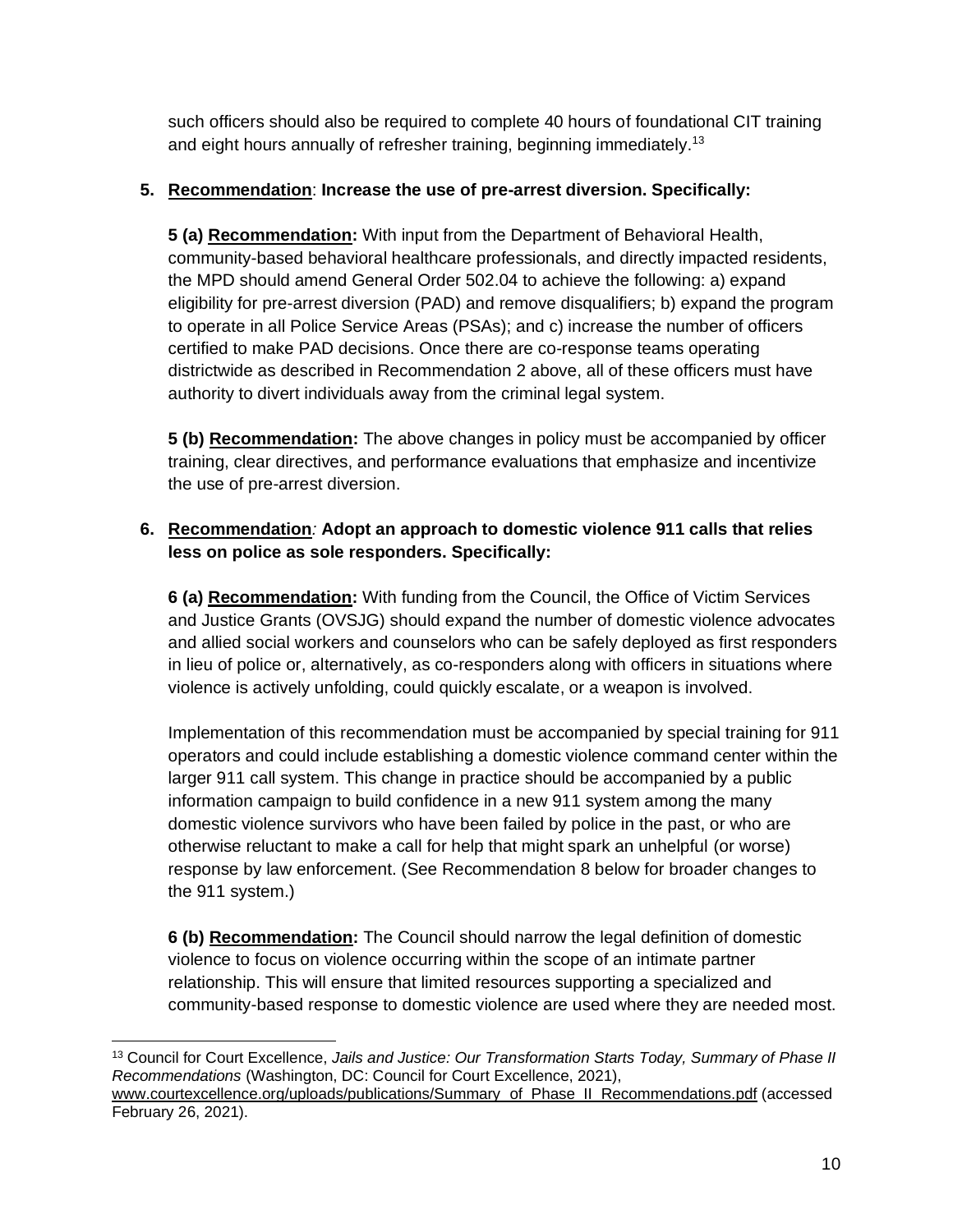**6 (c) Recommendation:** Once a DV co-response model is in effect districtwide, the Council should repeal the mandatory arrest law and replace it with clear guidance that MPD officers should follow, making arrest decisions in consultation with domestic violence advocates on the scene and survivors themselves.

# **7. Recommendation: Expand crisis intervention and services for survivors of sex trafficking and ensure that police can be a gateway to help rather than a pathway to jail. Specifically:**

**7 (a) Recommendation:** The Council should fund the Office of Victim Services and Justice Grants to expand community-based 24-hour crisis responders with links to emergency shelter for survivors of sex trafficking. Funds should go first to experienced service providers currently working with trafficked youth and adults. Implementation of this recommendation must be accompanied by changes to the 911 system, including special training for dispatchers so that they can redirect calls to community-based advocates or deploy advocates along with police. (See Recommendation 8 below for broader changes to the 911 system.)

**7(b) Recommendation:** The MPD and external oversight bodies must hold police officers accountable for fulfilling their duty under the law to refer trafficked youth to specialized service providers. In addition, the Council should amend this portion of the law (DC Code Sec. 22-2701(d)) to cover a person *of any age,* not just those under age 18—who discloses they are or were a victim of sex trafficking.

For this policy to work in practice, every MPD officer must receive training in the signs and underlying dynamics of sex trafficking. That effort should begin now, building on the limited training that has occurred to date. Training must be carried out by those who work with trafficked youth and adults and must include hearing directly from survivors.

**7 (c) Recommendation:** To build trust in law enforcement as a possible gateway to help, rather than a pathway to jail, the MPD should immediately adopt policies that: a) strongly discourage arresting or citing a potentially trafficked youth for any offense without first conferring with a specialized advocate, unless that individual poses a danger to others; and b) strongly discourage arresting or citing adults for the sale of sex (i.e., solicitation). These changes in policy must be accompanied by clear directives to officers, internal performance evaluations and incentives that encourage officers to comply with the policies, and active external oversight.

**8. Recommendation: Re-engineer and enhance the Office of Unified Communications (OUC) to be able to deploy a more diverse array of emergency responders, relying less on police. Specifically:**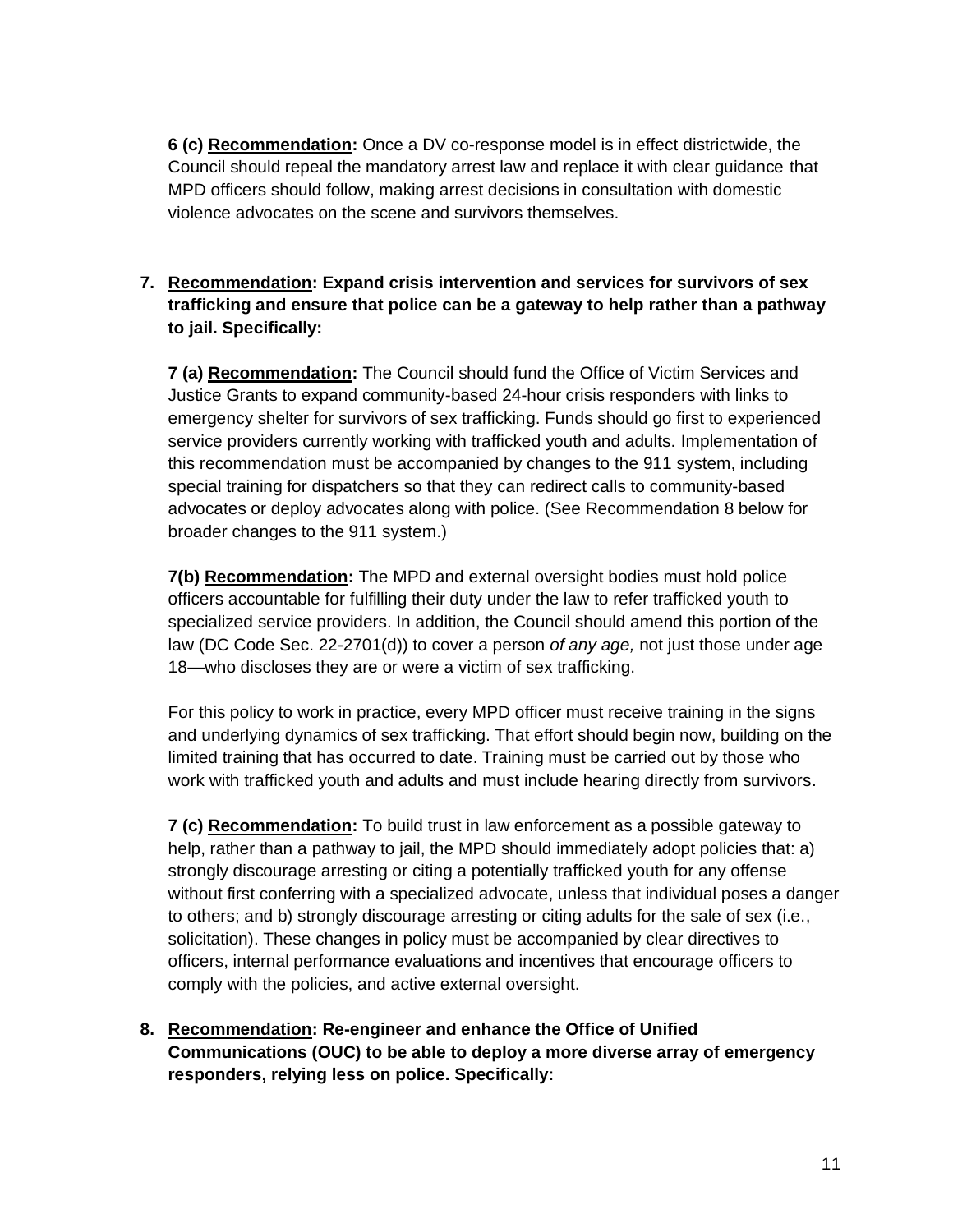**8 (a): Recommendation:** The Mayor should immediately direct the OUC to begin a thorough assessment of the changes in staffing, training, and technology that will be needed to effectively deploy a more diverse array of first responders as outlined in our recommendations above. This analysis, which should be completed within six months, should persuade the Council to provide additional funding for OUC to change internally in tandem with the rollout of new first responders.

**8 (b) Recommendation:** In the meantime, OUC must ensure that all 911 operators receive 40 hours of crisis intervention training. To facilitate this, the Council should provide special funding to DBH to provide additional crisis intervention training which is open to the public and required for all 911 operators (see Recommendation 4 above).

**8 (c) Recommendation:** The Council should provide special funding to OUC to add dispatch options including:

**8 (c) (i)** Direct transfers to non-police crisis response teams or co-response teams.

**8 (c) (ii)** Direct transfers to DBH's Access HelpLine or a new triage line staffed by behavioral healthcare professionals able to provide over-the-phone counseling and to route calls to non-police crisis response teams or co-response teams.

**8 (d):** Once the District has a more nuanced and nimble 911 system in place and with funding from the Council, OUC should launch a public information campaign to build awareness of and confidence in a more effective 911 system, particularly among residents who have been failed in the past by an ineffective or harmful response by police.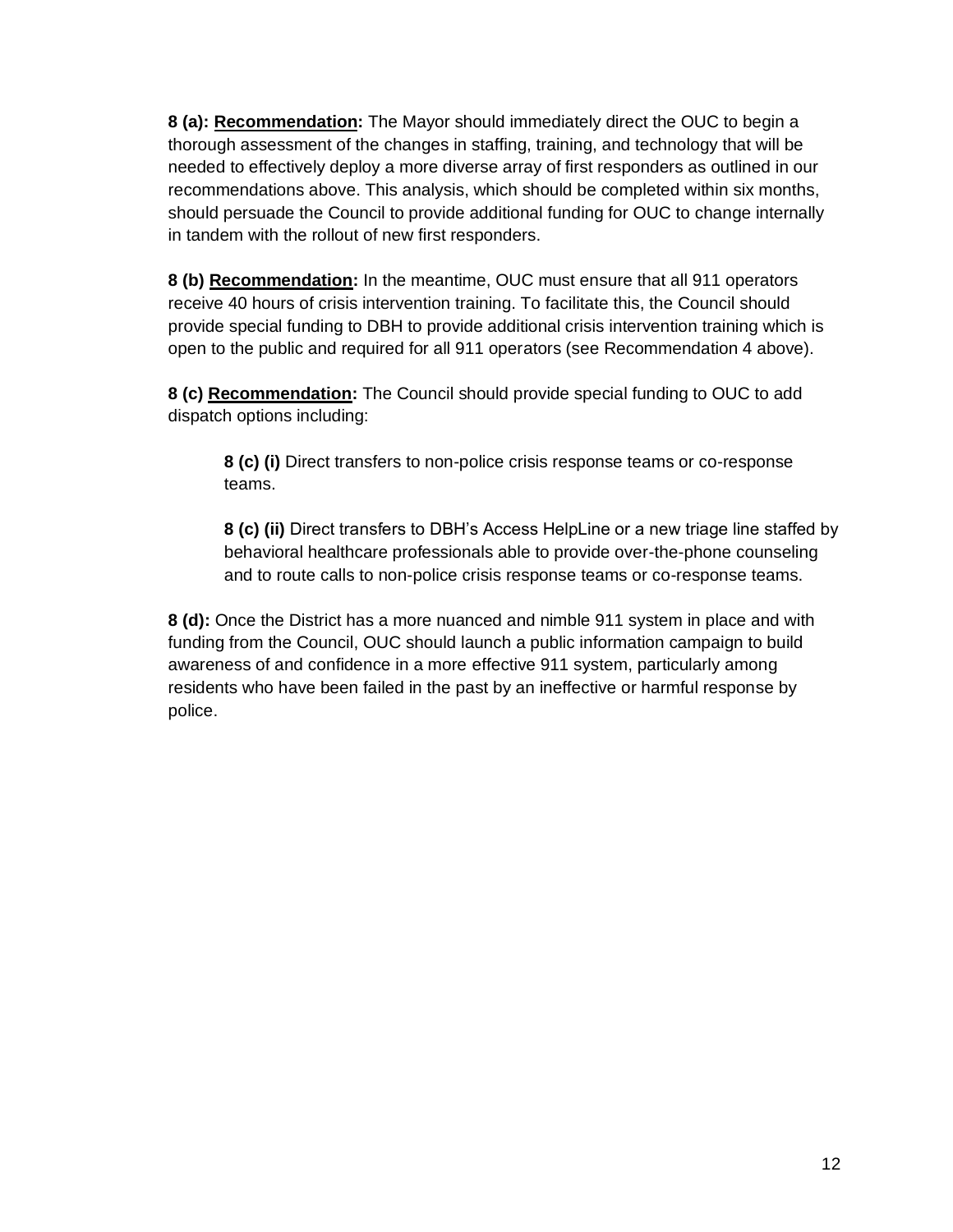# <span id="page-12-0"></span>Section II: Strengthening the Safety Net and Decriminalizing Poverty

**1. Recommendation: With funding from the Council, and support of the Mayor, the Department of Behavioral Health (DBH) must increase investments in evidencebased, culturally competent behavioral health and wellness services to meet the current and anticipated needs of all District residents. Specifically:**

**1(a) Recommendation:** The Council must increase funding for behavioral health services to meet the current and anticipated needs of all District residents by expanding the number of crisis beds available across the District, increasing the number of clinicians in public schools,<sup>14</sup> expanding the capacity of Assertive Community Treatment teams, and improving the training MPD officers receive regarding how to interact with individuals experiencing a behavioral health crisis.<sup>15</sup> Agencies should also receive additional funding and resources to recruit and retain highly skilled providers in order to provide stable case management for clients.

**1(b) Recommendation:** The Commission supports the following data collection and data sharing recommendations from the DC Justice Lab, the Council for Court Excellence, and the District Task Force on Jails & Justice to improve the District's treatment services for people with substance use disorders (SUDs); we also encourage these agencies to adopt similar practices for people with mental illnesses and developmental disabilities:

**1(b)(i):** MPD and DBH should collaborate to reduce the number of people who are classified as "familiar faces" due to repeat arrests, by developing and concentrating behavioral services and specialized training in the most-affected Police Service Areas.

"Familiar faces" or "super-utilizers" are individuals who have higher than average contacts with criminal justice and social service agencies. Since these individuals are constantly interacting with the same agencies—MPD, DBH, and DOC proper data collection and sharing will allow service providers to match them appropriately with healthcare, shelter, or other social service providers, and develop strategies for addressing their needs more durably.<sup>16</sup>

**1(b)(ii):** DC should establish an inter-agency agreement to facilitate data sharing between all agencies that regularly come into contact with justice-involved SUD consumers. The agreement should create a process for agencies, on an ongoing and permanent basis, to combine their person-level data into a single

<sup>&</sup>lt;sup>14</sup> See Section III, Recommendation 2.

<sup>15</sup> See Section I, Recommendation 4.

<sup>16</sup> Sarah J. Aristil, Noah E. Duncan, and Melissa J. Hopkins, *Care, Not Incarceration: A Quantitative*  Approach to How Data Analysis May Help Reduce the Arrest Rate of People in Crisis (Washington, DC: The George Washington University Law School, 2020) [http://bit.ly/familiarfaces.](http://bit.ly/familiarfaces)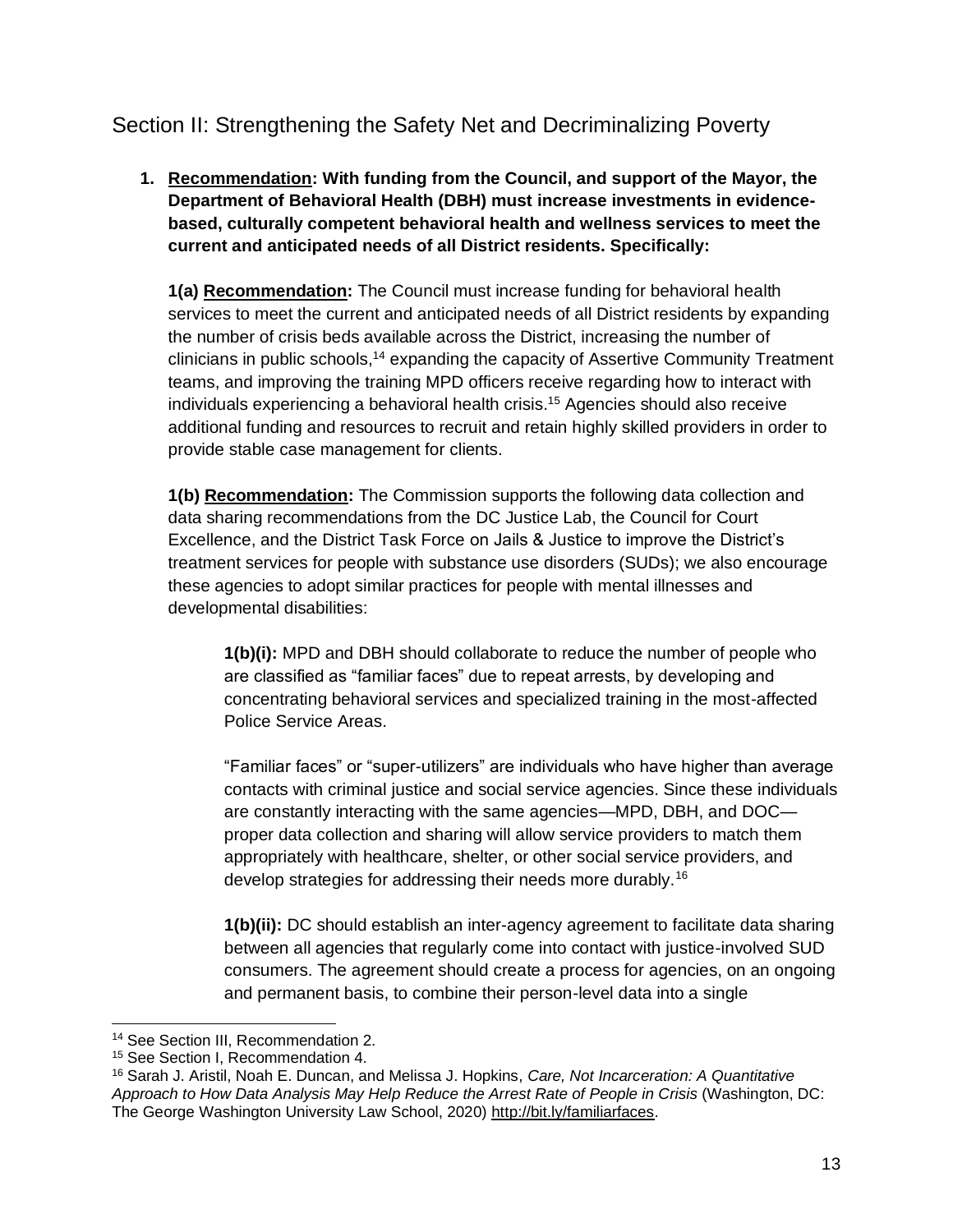anonymized dataset that includes all variables relevant to a person's behavioral health needs, service consumption, and justice involvement in the District of Columbia.

**1(b)(iii):** The Deputy Mayor for Health and Human Services (DMHHS) and the Deputy Mayor for Public Safety and Justice (DMPSJ) should collaborate to identify the appropriate entity, with adequate staffing and expertise, to manage this data sharing on an ongoing basis, ensure compliance from all participating DC agencies, and analyze the dataset.

**1(b)(iv):** The District should publish an annual report summarizing the interagency dataset analyzed about SUDs and justice system involvement, including any indicators of emerging barriers to care or significant population trends.

**1(c) Recommendation:** DBH should improve community care for individuals with SUDs to reduce the harms associated with substance misuse, and increase opportunities for treatment, and alleviate the need for a police/criminal legal system response.

**1(c)(i):** In addition to increasing distribution of the life-saving overdose antidote, Naloxone, DBH should improve access to medications that curb opioid cravings; connect individuals held in DC jail to drug treatment; and improve access to lowor no-cost treatment in communities.

**1(c)(ii):** The Commission supports the following recommendations from the Council for Court Excellence to DBH to increase access to its SUD services:

Revise D.C.M.R Chapter 22-A ("Mental Health") to allow any SUD provider to conduct assessments and referrals; amend D.C.M.R Chapter 22-A to remove the requirement that initial SUD assessments be conducted in person; and expand days and hours of access for the initial assessments, ensuring that at least one SUD provider is open 24 hours a day, seven days a week to assess and accept clients into each level of care and to serve individuals who are in acute withdrawal.

DBH should track the time between referrals and care initiation in the new "no wrong door" system, and set goals to decrease any wait times, particularly for people with SUDs suffering withdrawal.

DBH should minimize the time between identification of a treatment need and initiation of care by significantly expanding screening, brief intervention, and referral to treatment (SBIRT) referrals into broader community settings, and developing programs integrating behavioral health and primary care to foster close collaboration between care teams in a co-located setting.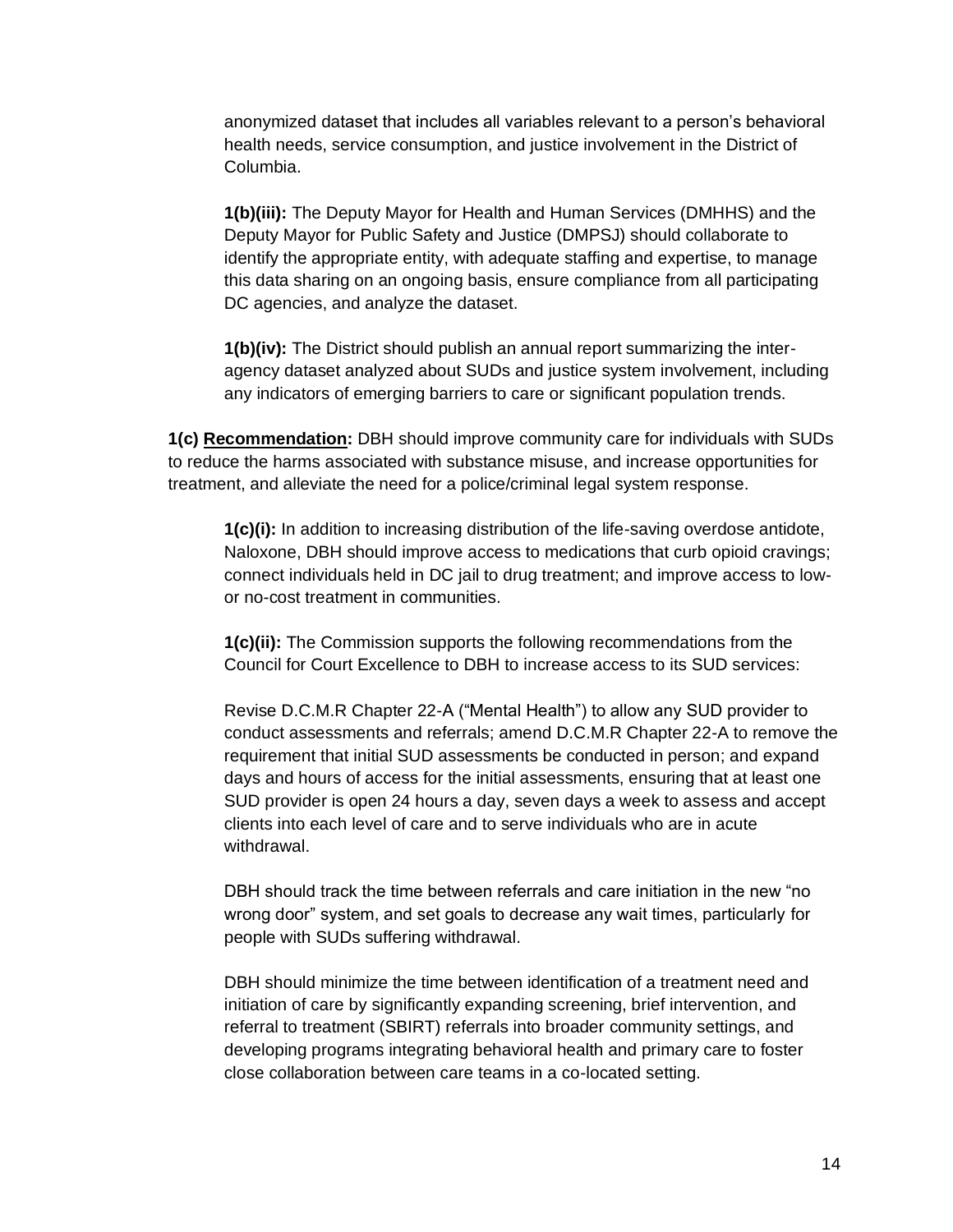**1(d) Recommendation:** The Council should establish a task force or coalition of providers and public officials to assess the adequacy of preventative community behavioral health and wellness programs, on an annual basis.

**1(e) Recommendation**: The increased funding should also include a public information campaign to educate residents on the programs and services available to them through government agencies and community-based organizations.

**2. Recommendation**: **The Council must prioritize addressing DC's housing and homelessness crises by continuing to invest in pathways to safe and permanent housing and improving existing programs supporting community members experiencing homelessness.<sup>17</sup> Specifically:**

**2(a) Recommendation:** The DC Department of Human Services (DHS) and DBH must partner to determine a necessary number of temporary housing units specifically available for residents discharged from treatment facilities. The development of this infrastructure must happen in conjunction with the development of a pathway to permanent housing, specifically for this population.

**2(a)(i) Recommendation:** With consent of the individuals and adults in each family unit, by-name lists should be created, updated, and shared with other care providers, including day centers and community-based health providers like Mary's House and Bread for the City. These lists should be used to construct a database to strengthen coordination across service providers.

**2(b) Recommendation**: DHS must increase funding to all emergency homeless shelters and transitional housing facilities to guarantee that both mental health counselling and SUDs counselling are available to all adults and children in their care in order to combat the physiological effects of trauma and sustained crisis response on the mind and body. All adults and children seeking refuge deserve this service.

**2(c) Recommendation:** DHS should increase its funding to support opening neighborhood-based day service centers for youth and adults with a minimum of one in each ward, in order to meet community members where they are instead of requiring residents to travel to access the services they need. Funding should also be expanded to provide 24/7 refuge and support at centers specifically serving youth as well as residential centers specifically serving survivors of sex trafficking.

**2(d) Recommendation:** The Council, Mayor, and Office of Victim Services and Justice Grants should develop public-private partnerships to expand temporary shelter for survivors of domestic violence. This must happen in conjunction with the development of

<sup>17</sup> Id. Additionally, Dr. Edwin Chapman told the Commission that a lack of permanent housing for clients who have been stabilized and discharged perpetuates the cycle of crisis. Dr. Edwin Chapman, meeting with the DC Police Reform Commission, February 5, 2021.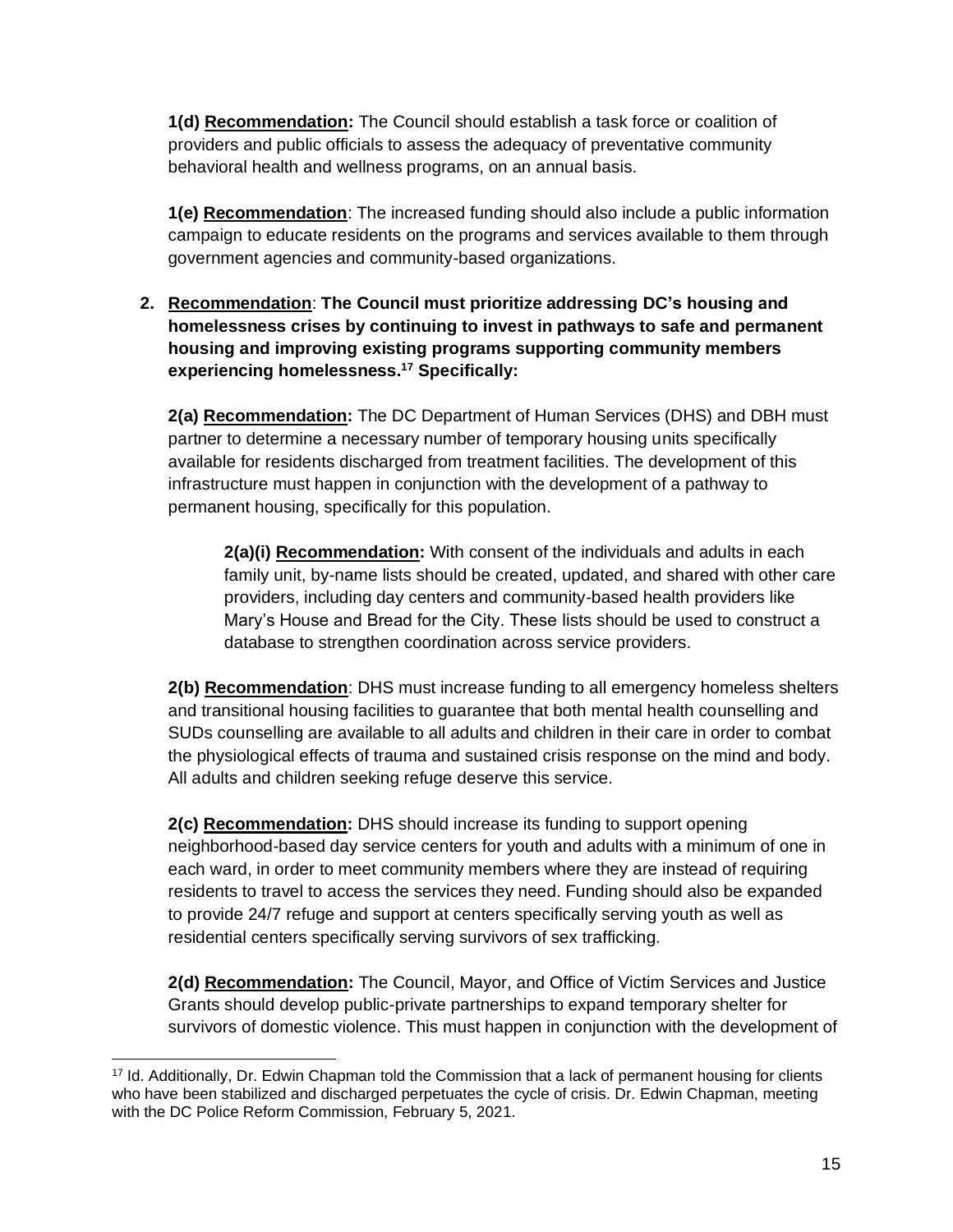initiatives that help survivors secure safe and stable permanent housing within the District.

**2(e) Recommendation**: The Department of Housing and Community Development (DHCD) must enforce equitable development policies to protect community members in danger of being pushed out by land developers. The input of low-income citizens and BIPOC residents should govern urban development processes in order to shift away from the centralized decision-making power of wealthy developers.<sup>18</sup> A failure to consider the impact of urbanization and rapid development will worsen the housing and homelessness crises.

# **3. Recommendation: Youth aging out of foster care represent a sizable portion of new homeless youth and sex trafficking victims each year. The District must prioritize services to protect these youth from harm and housing instability. Specifically:**

**3(a) Recommendation**: The Office of Victim Services and Justice Grants, with funding from the Council, should explore federal funding opportunities through the John H. Chafee Foster Care Independence Program (commonly referred to as "Chafee"), the Family First initiative, and concessions provided to foster care agencies through the latest COVID-19 relief package to optimize services for youth in transition.

**3(b) Recommendation**: The District must increase pathways to permanent and supportive housing for youth aging out of foster care, with programming that addresses their unique needs. Those determining these needs should center the perspectives of youth in foster care, young people aging out, and adults who experienced the child welfare system as a child. The Council should work with relevant agencies to facilitate necessary data collection.

# **4. Recommendation: The Council should decriminalize low-level offenses, including but not limited to illegal vending and panhandling.**

**4(a) Recommendation:** MPD should educate officers to ensure that they do not violate the law by arresting people for fine-only infractions.<sup>19</sup>

**5. Recommendation: The Council should invest in community-based organizations led by Black, Indigenous, and other people of color (BIPOC) to create safe and supportive community spaces to hold informal and organic restorative justice community circles for community building, celebrations, and healing in the wake of violent and traumatic events. Similarly, the Council should invest in BIPOC-led, community-based organizations to hold community healing circle dialogues to** 

<sup>&</sup>lt;sup>18</sup> "Housing Justice Priorities and Impact Studies," DC Grassroots Planning Coalition <http://www.dcgrassrootsplanning.org/priorities/> (accessed February 26, 2021).

<sup>19</sup> Barnett v. U.S., 525 A.2d 197 (1987).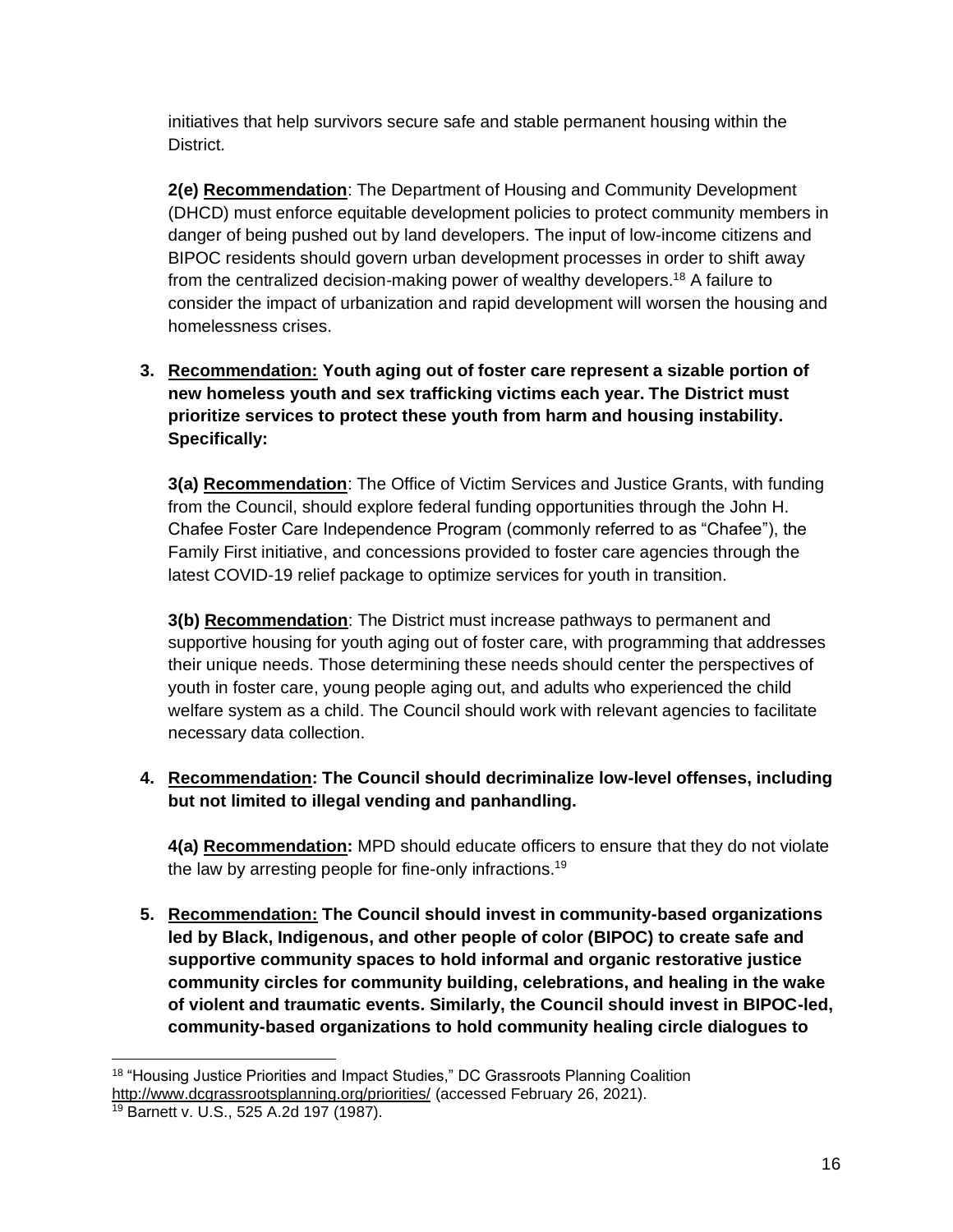**support parents and community members in adopting a restorative approach to life, communication, parenting, etc.**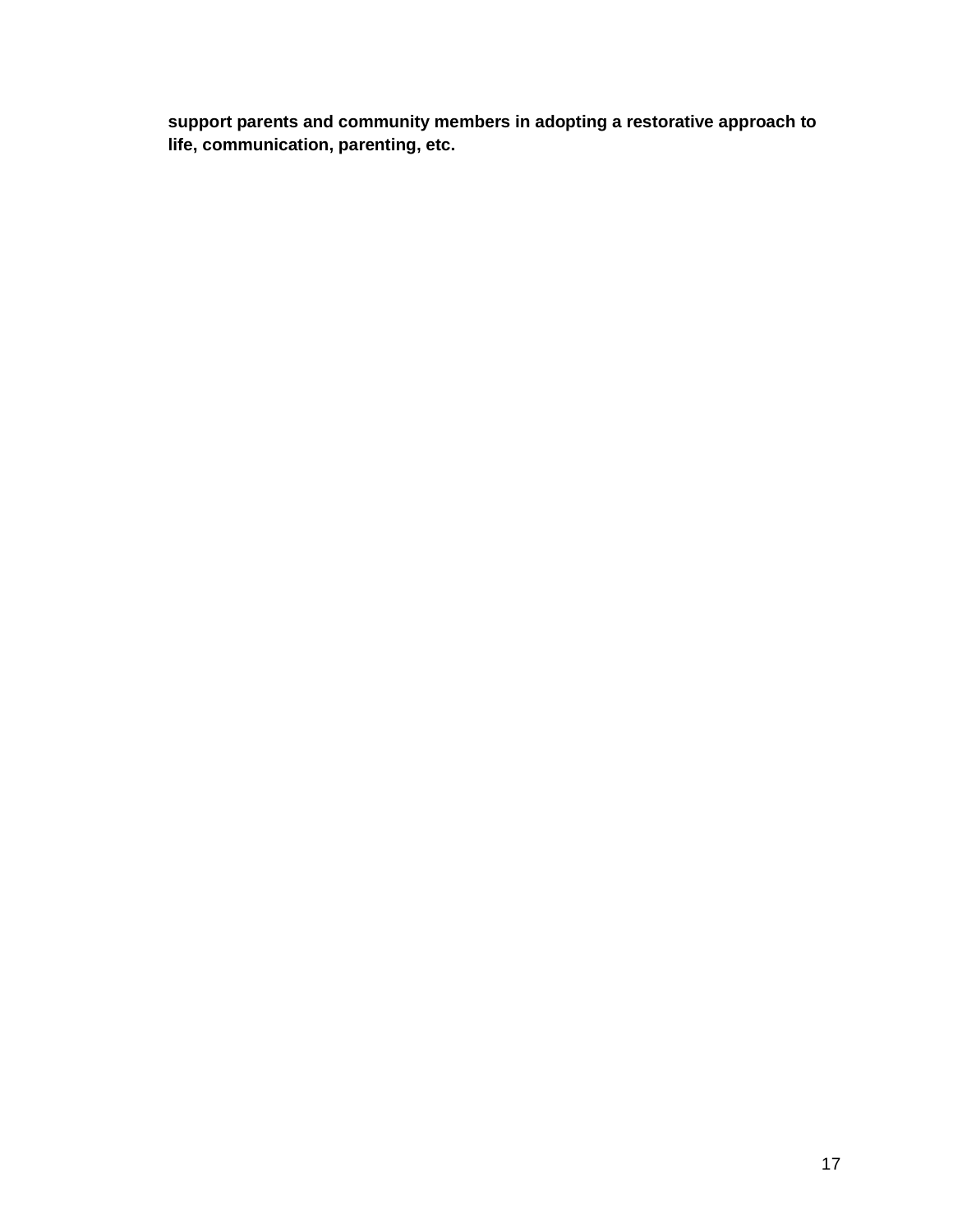# <span id="page-17-0"></span>Section III: Back to Normal: Re-establishing Police-Free Schools

# **1. Recommendation: Dismantle the school policing infrastructure and replace it with a holistic public health approach to school safety and crisis intervention that is relational, racially just, restorative, trauma-responsive, and trauma-informed.**

**1(a) Recommendation:** The Council should eliminate the MPD School Safety Division and create a community-led process to reallocate those resources (the roughly \$14 million in the existing budget) and designate additional funding to invest directly in services and resources that better protect youth and promote a safe and healthy learning environment.<sup>20</sup> Resources should be distributed based on schools' needs. The Council should consider these needs based on an analysis of violent crime occurring near schools as well as the percentage of special education students, English language learners, or economically disadvantaged students at each school. These services and resources should include but not be limited to the following:

- School-based mental health programs (SBMH): *An additional \$6.4 million to expand to the remaining 80 schools, placing a CBO clinician in every school.*
- Additional school counselors, psychologists, and social workers (to meet professional association standards): *An additional \$20.6 million.*
- Trauma-informed training, professional development, and supports for teachers and staff.
- Socio-emotional learning curriculum and implementation.
- Positive behavioral intervention and supports (PBIS) programs.
- Restorative justice programming (in both schools and in communities).
- School-based violence interrupter programming and training and communitybased violence interrupter expansion: *\$5.6 million for the creation of schoolbased violence interrupter teams that are assigned to the designated safe passage priority areas in Wards 1, 5, 6, 7, and 8*.
- Expansion of roving leaders and credible messengers (in both schools and in communities).
- Safe passage programs driven by community members: *At least \$2.5 million to a pilot of 150-200 community members to support with safe passage*.
- Community based behavioral health services: *An additional \$4 million for behavioral intervention support staff, administrative staff, and behavioral support technicians at each school, including teachers' assistants responsible for behavior management support in the classroom.*
- Access to spaces where students can express themselves through reading, writing, art, music, dance, and other creative outlets.
- Crisis response and safe passage systems that are not driven by law enforcement.

 $^{20}$  DC Code § 5–132.02. "Establishment of the Metropolitan Police Department School Safety Division; functions of the School Safety Division," [https://code.dccouncil.us/dc/council/code/sections/5-132.02.html.](https://code.dccouncil.us/dc/council/code/sections/5-132.02.html)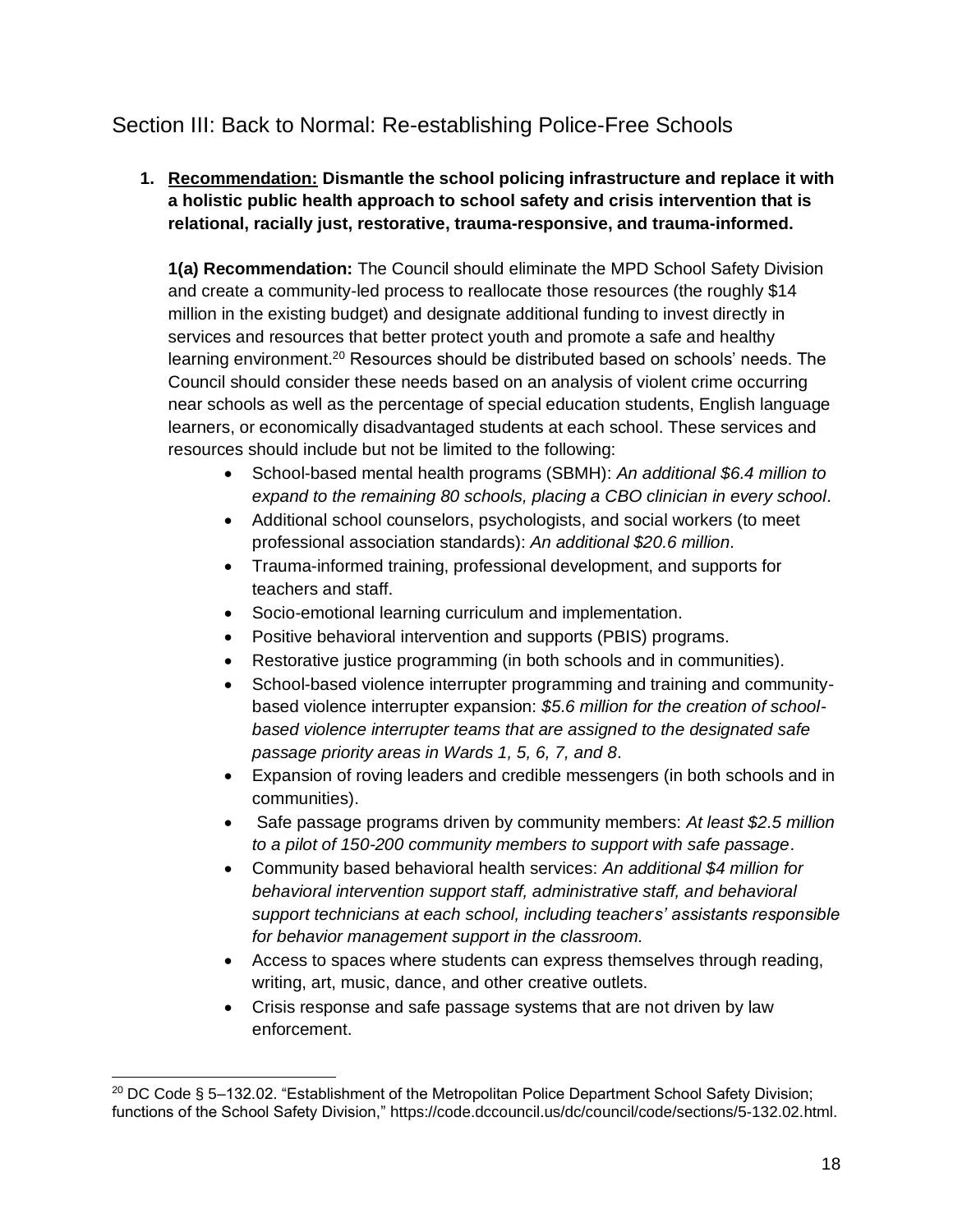**1(b) Recommendation:** Support schools in shifting from a punitive to a restorative approach to discipline. Engage community-based organizations, including Restorative DC, to develop and implement a multi-year plan to create a restorative culture and build restorative justice approaches and practices in DC public schools. This plan should include restorative justice training and community-building experiences for teachers, administrative staff, students, and families. In addition to using restorative justice to address harm and conflict that occurs within schools, restorative approaches should be used for relationship and community building throughout the school year.

**1(c) Recommendation:** To facilitate the deployment of violence interrupters in schools, the DC Council should amend DC Code  $\S$  4-1501.05(c)(5) and 6-B DCMR  $\S$  416.2(c) to remove non-violent felony convictions from the list of convictions that disqualify volunteers from working in DC Public Schools or Public Charter Schools.

**1(d) Recommendation:** DCPS should eliminate the outsourcing of school security to better ensure that the people responsible for keeping students safe are integrated into the school system holistically and comprehensively. This includes the following:

- Change the role currently held by school security officers into a diverse group of care-based positions that explicitly contribute to a positive school climate.
- In addition to the 40 hours of basic training provided by DCPS' Social Emotional Learning team, require all members of school safety teams to complete additional trainings on topics such as mental health emergencies; culturally relevant verbal de-escalation; mental health first aid; and school crisis prevention intervention (CPI) (verbal and physical de-escalation).<sup>21</sup>

**1(e) Recommendation**: In the application and selection process, give first preference to current security personnel for the new school safety roles proposed in Recommendation  $1(d)$ .

**1(f) Recommendation:** Ensure that all DC public schools have plants, clean drinking water, healthy and ample food options, quality ventilation systems, and access to fresh air.

**1(g) Recommendation:** Ensure that DC public school curricula reflect the histories and accomplishments of children and adults of all ethnic backgrounds, races, and genders.

# **2. Recommendation: Reduce opportunities for youth to be arrested at school.**

**2(a) Recommendation:** The Council should prohibit MPD from serving warrants, detaining, or arresting youth on campus or at school-related events for non-school-based offenses or custody orders. The Council should also require any other law enforcement agency to present a

<sup>21</sup> Oakland Unified School District, *The George Floyd District Safety Plan Phase 1* (Oakland, CA: 2020), 26, [https://oaklandside.org/wp-content/uploads/2020/12/20-2147-Board-Memorandum-Resolution-Plan-](https://oaklandside.org/wp-content/uploads/2020/12/20-2147-Board-Memorandum-Resolution-Plan-George-Floyd-District-Safety-Plan-Phase-1-Second-Reading-1292020.pdf)[George-Floyd-District-Safety-Plan-Phase-1-Second-Reading-1292020.pdf,](https://oaklandside.org/wp-content/uploads/2020/12/20-2147-Board-Memorandum-Resolution-Plan-George-Floyd-District-Safety-Plan-Phase-1-Second-Reading-1292020.pdf) (accessed March 08, 2021).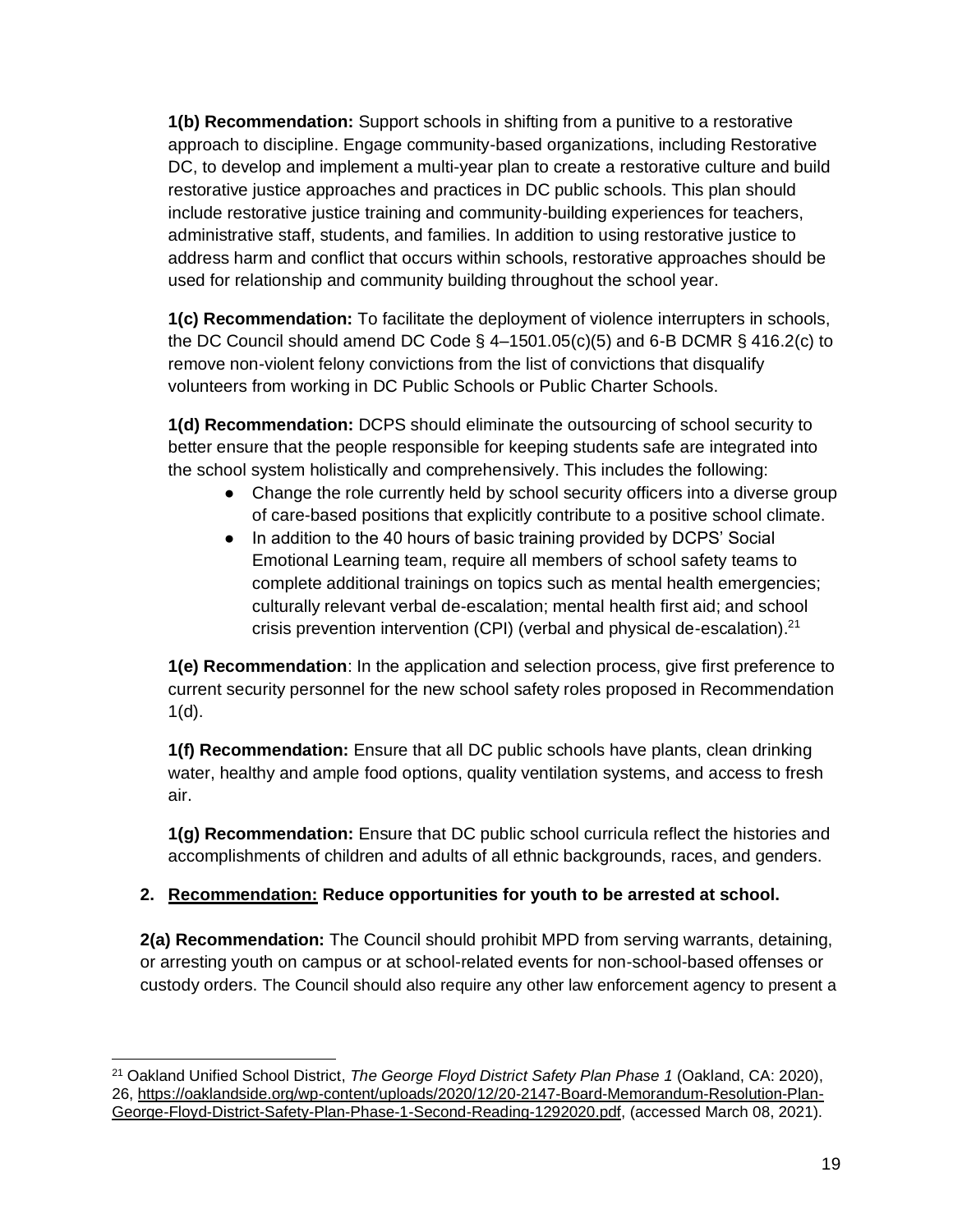warrant to a school administrator when seeking to enter nonpublic school grounds<sup>22</sup> and detain or arrest a student at any District of Columbia public schools or public charter school absent exigent circumstances.<sup>23</sup>

**2(b) Recommendation:** The Council should prohibit MPD from detaining or arresting youth on campus for school-based offenses, except for arrests for violent incidents involving the use of a dangerous "weapon" as defined by the District of Columbia Public Schools Chapter B25 of the DC Municipal Regulations. The Council should also prohibit DC public schools from allowing other law enforcement agencies to detain or arrest youth on campus for school-based offenses, except for arrests for violent incidents involving the use of dangerous "weapons" as defined by the District of Columbia Public Schools Chapter B25 of the DC Municipal Regulations.

**2(c) Recommendation:** MPD should amend the "Handling School-Related Events" General Order<sup>24</sup> to reflect the prohibitions outlined in recommendations  $1(a)$  and  $1(b)$ .

**2(d) Recommendation**: The Council should prohibit police from accessing children's school records without a warrant or written permission from the child's guardian.

**2(e) Recommendation:** The Council should prohibit school administration, teachers, or other school-affiliated personnel, including school-based MPD representatives from detaining, arresting, questioning, or in any way facilitating the coordination of a student or a student's family to state, District, or federal immigration agencies.

**2(f) Recommendation:** The Council should prohibit school administration, teachers, or other school-affiliated personnel, including school-based MPD and other school security representatives from reporting or providing any student or student's family information, including student photos or descriptions, to the US Immigration and Customs Enforcement or MPD without a warrant.

 $22$  "Nonpublic school grounds" means any part of the school not open to the public at the time, which could be all of the school grounds or certain areas of the school. When public events are hosted on school grounds, law enforcement would not need a warrant.

 $23$  Exigent circumstances are "circumstances that would cause a reasonable person to believe that entry (or other relevant prompt action) was necessary to prevent physical harm to the officers or other persons, the destruction of relevant evidence, the escape of the suspect, or some other consequence improperly frustrating legitimate law enforcement efforts." "Exigent Circumstances," Cornell Law School Legal Information Institute,

[https://www.law.cornell.edu/wex/exigent\\_circumstances#:~:text=Exigent%20circumstances%20%2D%20](https://www.law.cornell.edu/wex/exigent_circumstances#:~:text=Exigent%20circumstances%20%2D%20%22circumstances%20that%20would,some%20other%20consequence%20improperly%20frustrating) [%22circumstances%20that%20would,some%20other%20consequence%20improperly%20frustrating](https://www.law.cornell.edu/wex/exigent_circumstances#:~:text=Exigent%20circumstances%20%2D%20%22circumstances%20that%20would,some%20other%20consequence%20improperly%20frustrating) (accessed March 9, 2021).

 $24$  MPD GO-RAR-310.08 (Handling School-Related Events), § II. Effective September 11, 2020, https://go.mpdconline.com/GO/GO\_310\_08.pdf (accessed February 28, 2021).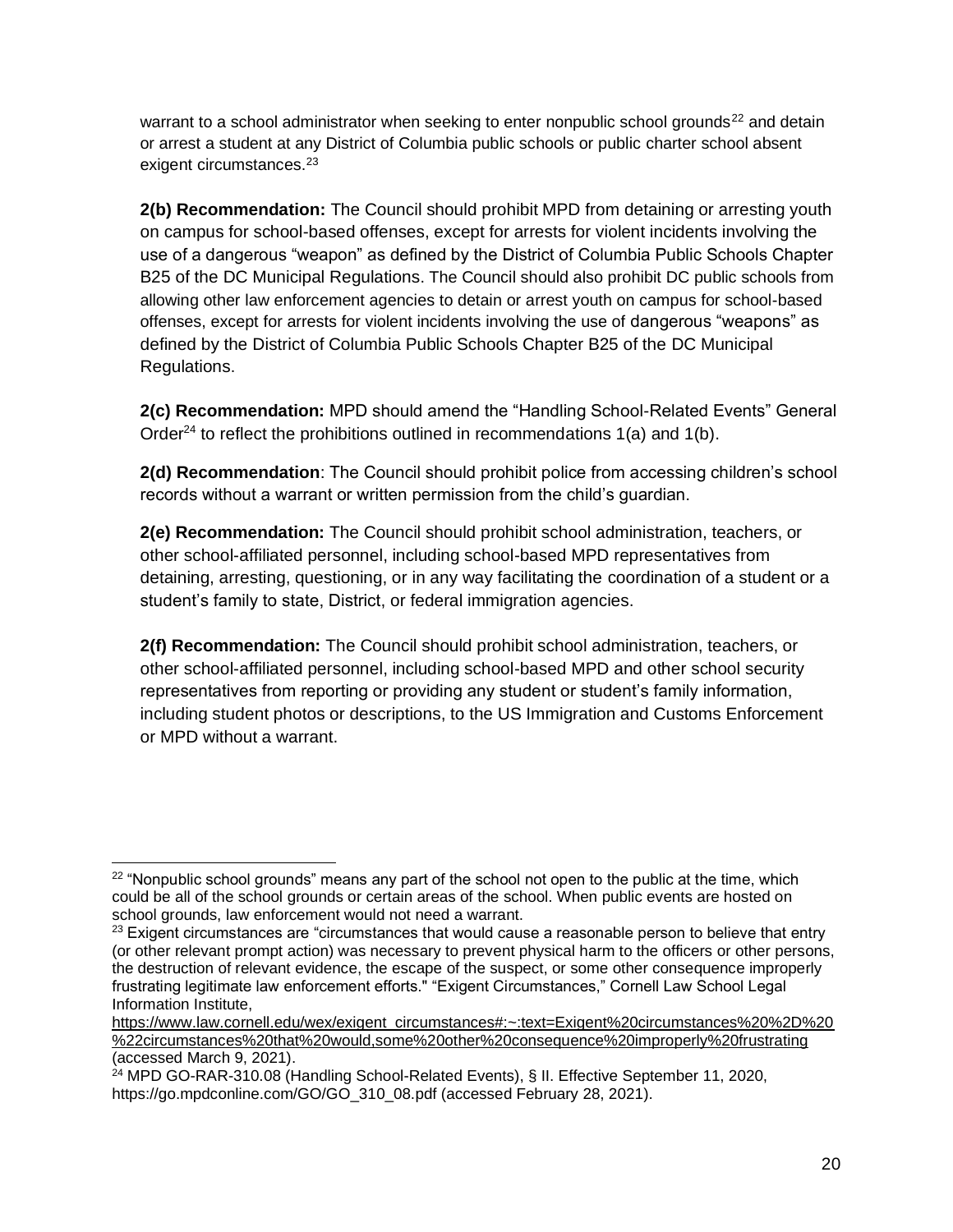**3. Recommendation: Make schools weapon-free<sup>25</sup> for both adults (including law enforcement) and youth. Law enforcement officers must disarm before going into school facilities, unless responding to violent incidents involving the use of a lethal weapon such as firearms, as described in 18 U.S.C. § 921 (2000), explosives, and chemical weapons.** 

<sup>&</sup>lt;sup>25</sup> See District of Columbia Public Schools Chapter B25 for the full list of weapons: 15, [https://dcps.dc.gov/sites/default/files/dc/sites/dcps/publication/attachments/DCMR-Chapter-25-Title-5-](https://dcps.dc.gov/sites/default/files/dc/sites/dcps/publication/attachments/DCMR-Chapter-25-Title-5-Final-Rulemaking-2009.pdf) [Final-Rulemaking-2009.pdf.](https://dcps.dc.gov/sites/default/files/dc/sites/dcps/publication/attachments/DCMR-Chapter-25-Title-5-Final-Rulemaking-2009.pdf)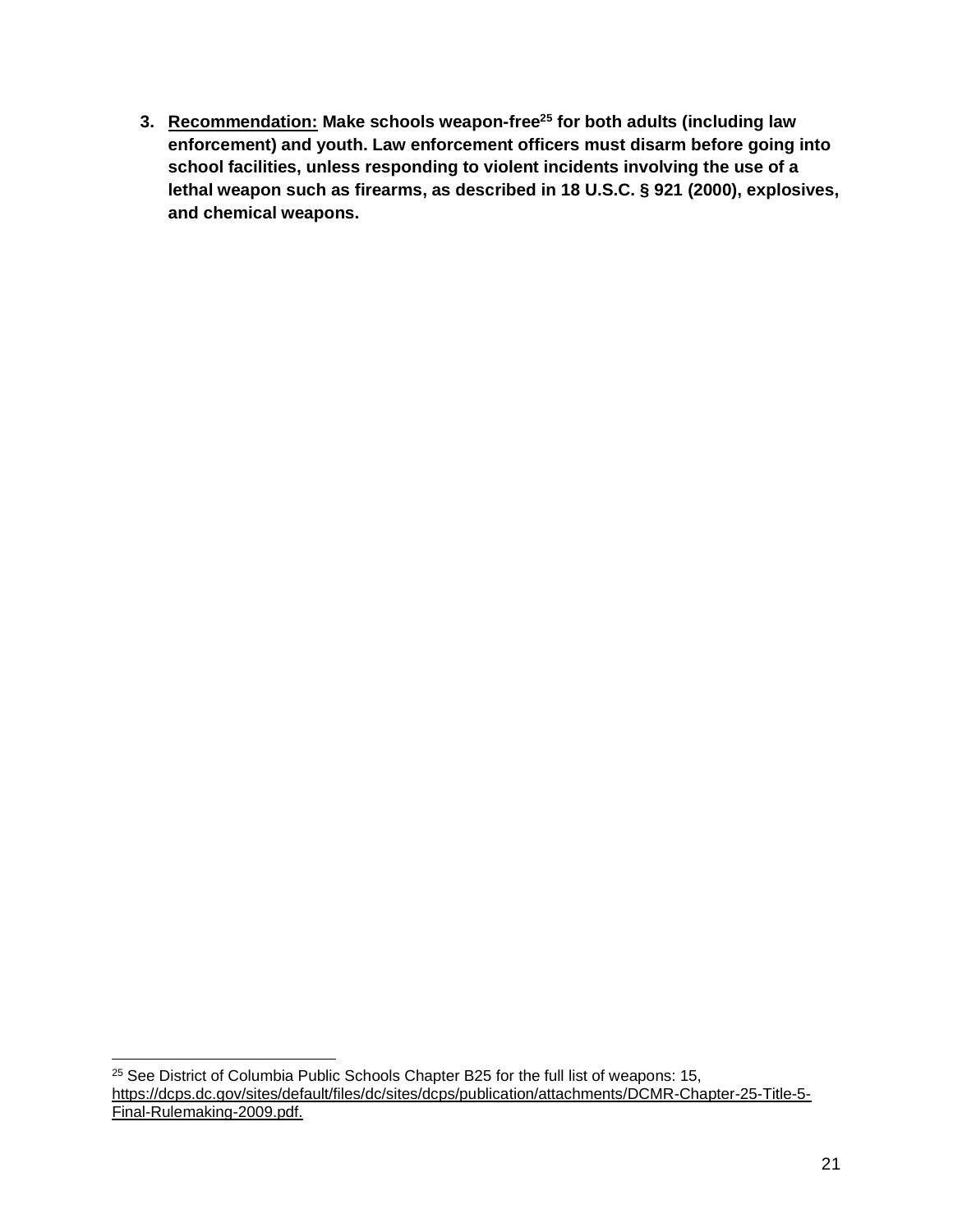# <span id="page-21-0"></span>Section IV: Trusting and Investing in Communities to Stem Gun Violence

- **1. Recommendation: To have a meaningful and lasting impact on gun violence, the District must de-center policing and take a far more integrated, coordinated, inquisitive, data-driven, and long-term approach to supporting community-based solutions. Without this overall shift, none of the specific investments we recommend below will fully pay off.**
- **2. Recommendation: Streamline and scale up violence interruption initiatives as a crucial first line of intervention. Specifically:**

**2 (a) Recommendation**: The District should consolidate the violence interruption initiatives currently run by ONSE and the OAG and operate both under ONSE. This shift should be accompanied by an independent assessment funded by the Council, designed to illuminate the respective strengths and weaknesses of these somewhat different programs to ensure that the best of each is preserved.

**2 (b) Recommendation:** The Council should fund the strategic expansion of violence interruption initiatives, enabling these programs to serve more neighborhoods that experience elevated and/or quickly rising rates of gun violence. This expansion should occur in tandem with increasingly rigorous efforts to assess their effectiveness, understanding that programs of this kind can take five to seven years to mature and bear fruit. Expansion should also involve a concerted effort to reach more deeply into communities, forging new or stronger partnerships, including with faith-based organizations that for decades have been at the forefront promoting peace.

**2 (c) Recommendation**: The Council should ensure that the new Level-3 trauma center at St. Elizabeths East, serving Wards 7 and 8, includes a hospital-based violence intervention program (HVIP) operated in partnership with a local community-based organization akin to the District's other HVIPs.

The Council and Department of Health must also hold Universal Health Services and George Washington University Hospital accountable for fulfilling their promise to meaningfully consult with residents of Wards 7 and 8 throughout the process of planning, building, and staffing the facility so that it provides culturally competent care and meets the healthcare needs of residents as they define them.

## **3. Recommendation**: **Invest in the people on the frontlines of stemming gun violence. Specifically:**

**3 (a) Recommendation**: People working as violence interrupters, credible messengers, outreach workers, and in related positions, both full-time and part-time, should receive compensation reflecting the skill and importance of their work and the dangers they may face. Manageable workloads and adequate supervision are also crucial to ensuring that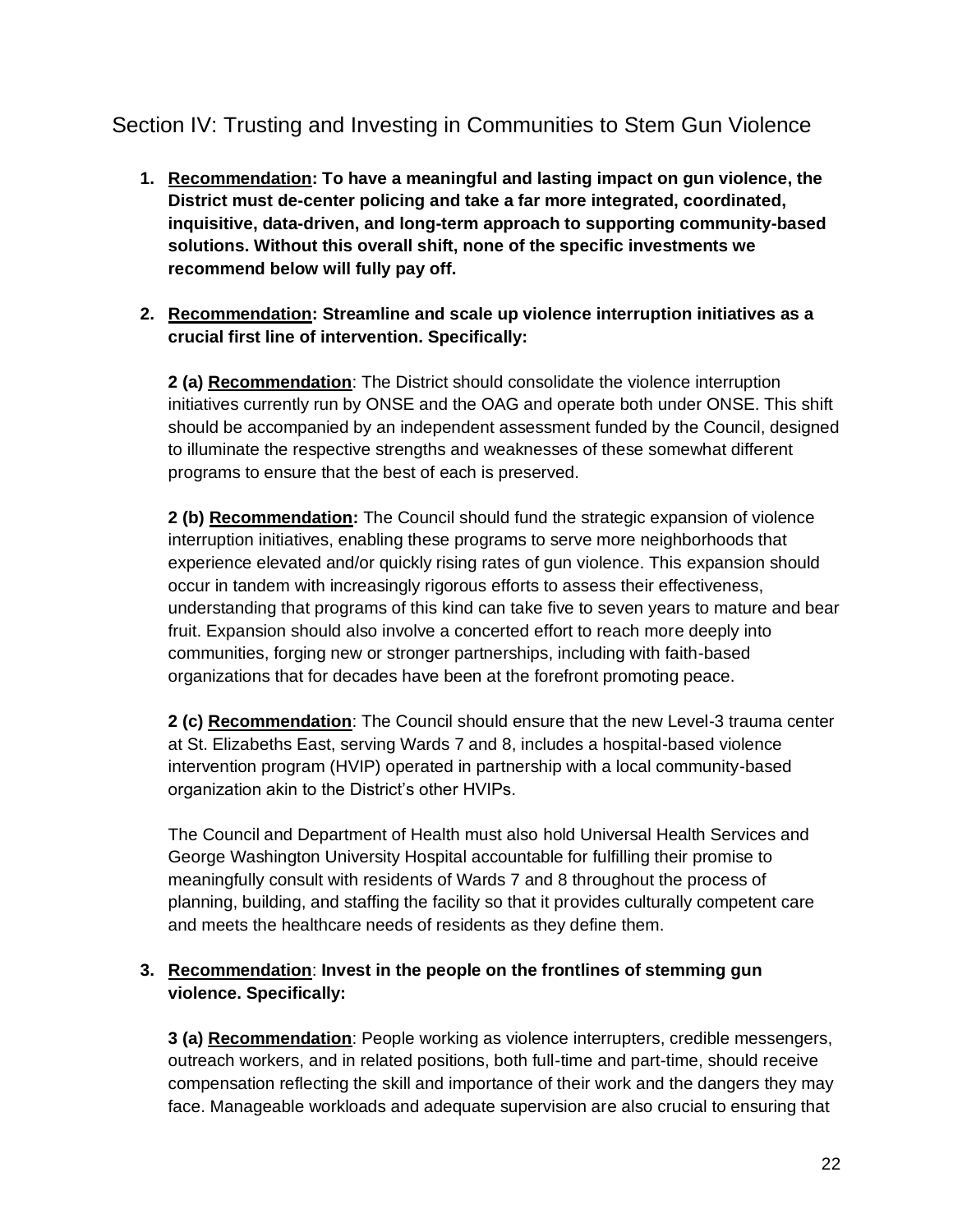individuals are supported and can be effective in their work. With input from all District agencies spearheading this type of work, and from the CBOs that undertake it, the gun violence prevention coordinator should develop compensation and staffing standards for the District. Those standards should aim for parity with other essential workers, particularly police, and consider the value of employee benefits and other incentives (e.g., paid vacation, hazard pay, housing supplements, retirement account contributions) to recruit and maintain the most capable and dedicated staff.

**3 (b) Recommendation**: Training and other learning opportunities for the growing number of violence interrupters, credible messengers, outreach workers, and related staff should be rooted in best practices and become standardized Districtwide. To this end, the gun violence prevention coordinator should build on the work begun by ONSE and seek input from other agencies to develop a dynamic, comprehensive approach to training, refine it based on experience, and provide training Districtwide with funding from the Council.

**3 (c) Recommendation**: To facilitate advanced education for those who seek it—but never as a requirement to work as a violence interrupter, credible messenger, or outreach worker—the gun violence prevention coordinator (GVPC) should partner with one or more local colleges/universities and select leading experts to establish a related course of study that results in an associate's degree. In tandem, the Council should establish a scholarship fund to offset the costs of advanced education and other professional development undertaken through this new degree program or any other relevant course of study. Furthermore, the GVPC, and more broadly the Mayor, should commit to creating a pipeline for professional advancement within the area of violence interruption and the broader fields of public safety and public health.

**3 (d) Recommendation**: In recognition of the difficulty of violence interruption and the fact that many staff on the frontlines are living with their own trauma from past exposure to violence, the GVPC should lead the development of Districtwide standards that prioritize truly effective strategies for healing and self-care. In particular, the availability of regular counseling sessions with a community-competent licensed therapist should become the norm, not action taken in the wake of a crisis on the job.

**4. Recommendation: Invest more in community-based programs and other services that support healing and constructive life change. These programs and services should be rooted in evidence-based practice while also leveraging local knowledge and potential for innovation. They should be trauma-informed and trauma-responsive, and seamlessly connected to allied programs and initiatives, including violence interruption initiatives. This is part of strengthening the safety net for vulnerable residents, many of whom are at risk of involvement in violence. (See Section II of this report for allied recommendations.)**

**4 (a) Recommendation:** The administration, with oversight by the Council, should ensure that a majority of the funds allocated annually to operate the Building Blocks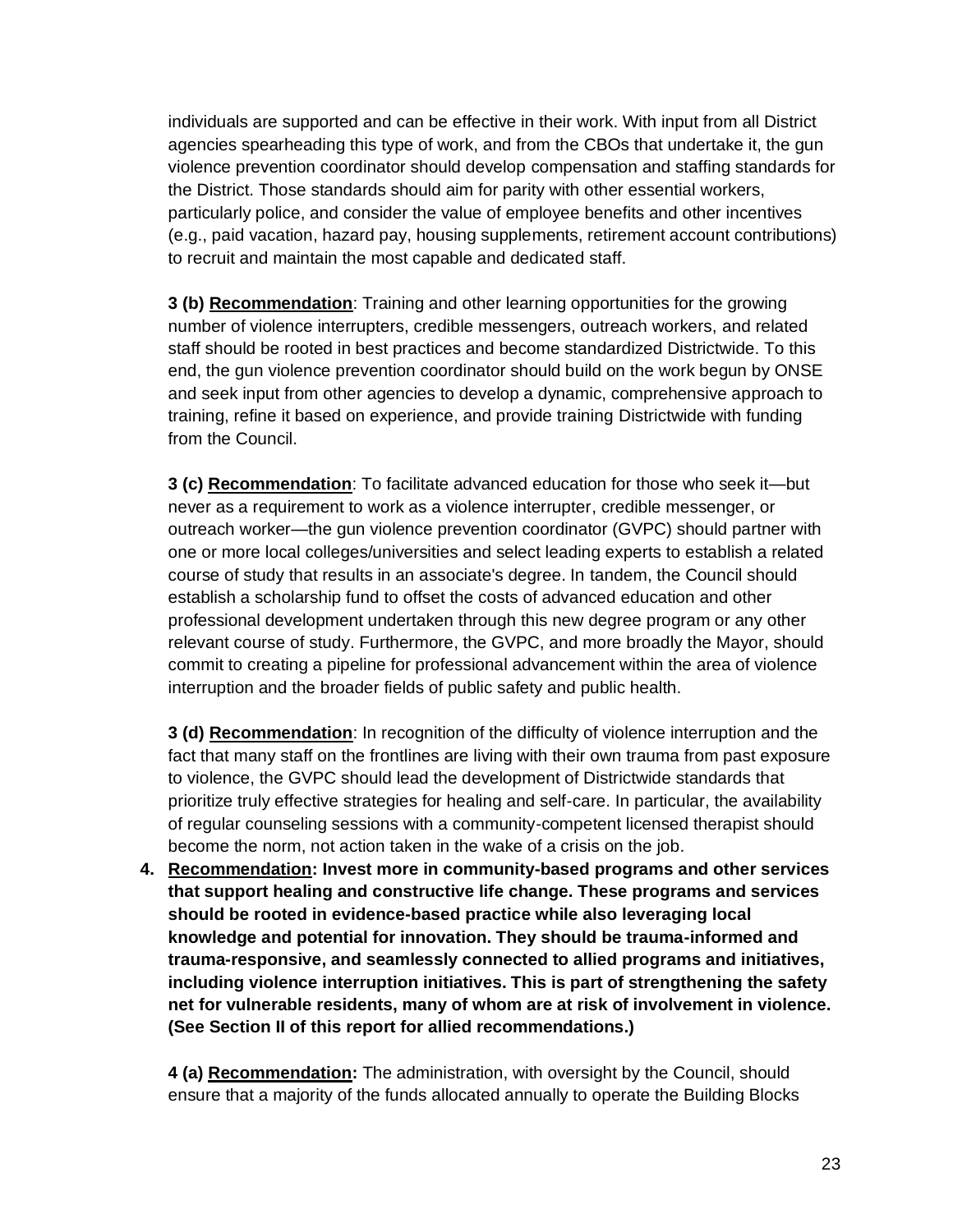initiative flows directly to community-based organizations, which are in the best position to nurture and sustain durable gains in safety and overall community well-being.

**4 (b) Recommendation:** Subject to additional data showing positive outcomes for participants, the ONSE Pathways program should be expanded to serve more people for whom it could truly be a pathway out of violence. Such analysis should provide persuasive evidence to the administration and Council to allocate funding for strategic incremental growth of this program.

**4 (c) Recommendation:** To create reliable on-ramps to jobs in the competitive labor market for those who excel in Pathways and similar life-change programs, the Department of Employment Services must be a core partner in the District's efforts to reduce gun violence, and the Council and Mayor should seek to expand public-private partnerships with the business community, labor unions, and nonprofit organizations.

**4 (d) Recommendation:** To be able to connect more people with healing, life-changing programs, the gun violence prevention coordinator, with funding from the Council, should oversee a competitive RFP process to identify community-based organizations that could effectively operate new or expanded programs with appropriate financial support and technical assistance.

**4 (e) Recommendation:** The Council should increase funding to the District's Collaboratives and fund other community-based organizations that are well-positioned to provide emergency financial aid to individuals and families with pressing needs that are not covered (at all or sufficiently) by core government assistance programs (e.g., an unexpected medical bill, an urgent car repair, a child in need of new shoes for school, etc.).

**4 (f) Recommendation:** The Community Advisory Group established to guide the Building Blocks initiative must be a vehicle for community members with relevant lived expertise to guide the District's efforts to stem gun violence and hold government accountable. To be effective in that regard, this group of experts must be inclusive in its composition, engage meaningfully and often with residents of communities with elevated rates of violence, and operate on par with the parallel advisory group composed of expert professionals.

**5. Recommendation: The District should partner with a local university to establish a state-of-the-art research center to advance public health-centered, traumainformed solutions to gun violence. The Council and Mayor should lead this effort.**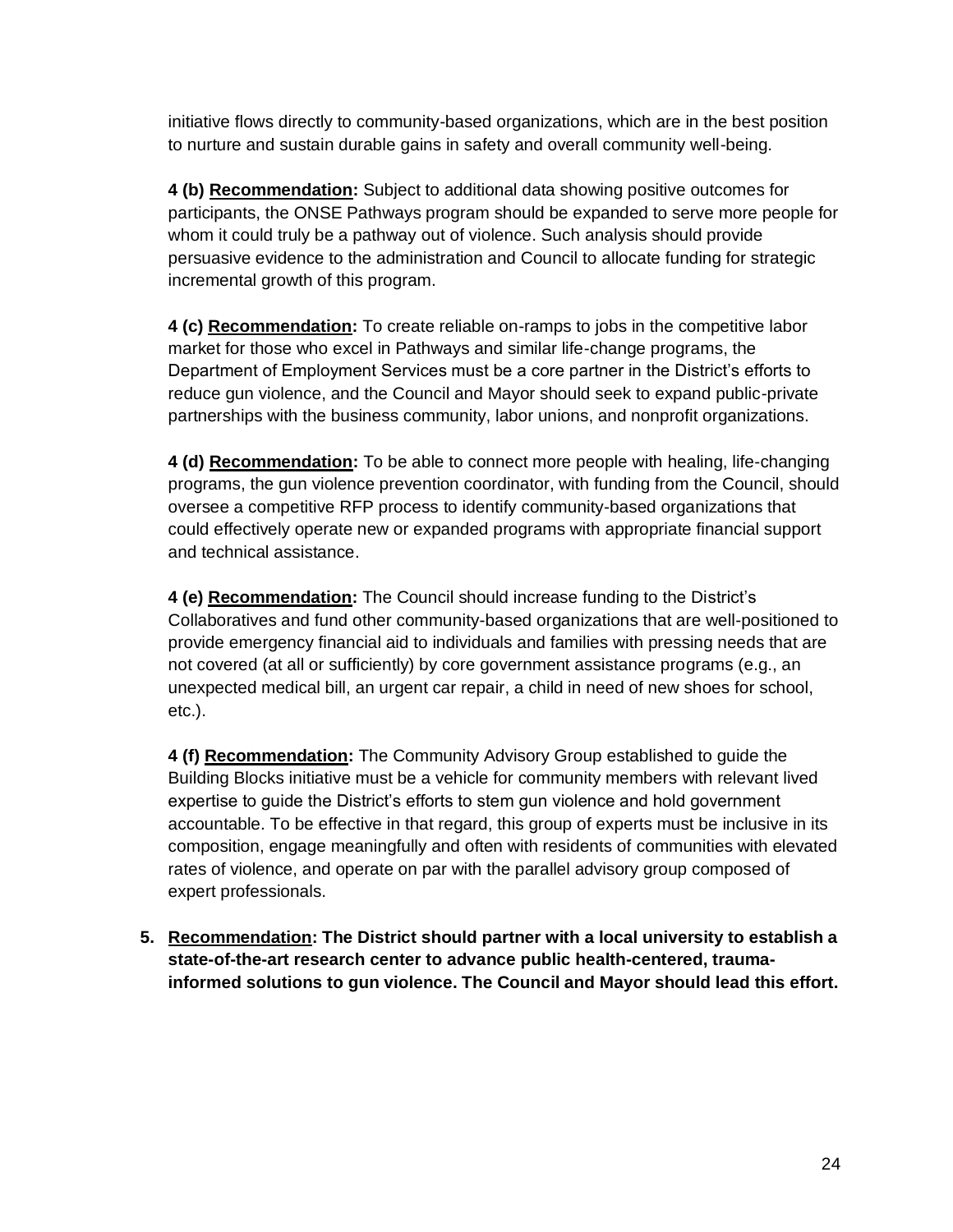# <span id="page-24-0"></span>Section V: Embracing a Harm-Reduction Approach to Policing

# **I. CONDUCTING LAWFUL, EFFECTIVE, HARM-MINIMIZING STOPS, PAT-DOWNS, AND WARRANTLESS SEARCHES**

**1. Recommendation: MPD should suspend Crime Suppression Teams (CSTs) and the Gun Recovery Unit (GRU)—specialized units that utilize aggressive, confrontational tactics more likely to result in unwarranted stops, searches, arrests, and uses of force, including potentially lethal force—until: (1) MPD produces data that establishes the scope and impact of the practices of these units and proves that these units are more effective than ordinary patrol units in addressing serious crime in a lawful manner; and (2) an outside, independent analysis shows the same. If such analyses justify the re-activation and continued use of CSTs, the GRU or both, then MPD must regularly assess the tactics utilized by these units to ensure that they comply with law and policy, effectively combat serious crime, and foster police legitimacy and community trust.**

**In parallel, MPD should enhance the use of person-based focused deterrence as a more targeted, more effective, less harmful strategy for reducing gun violence, and one with significant research behind it. MPD should pursue this work in close partnership with the District's Gun Violence Prevention Coordinator.**

- **2. Recommendation: Unless conducting an authorized undercover operation, onduty officers who work the street and are not plainclothes detectives, including members of all specialized units who work the street, should be readily identifiable as police officers, with names and badge numbers visible on their uniforms (including service uniforms, soft "BDU" uniforms, and casual clothes), and in marked police cars.**
- **3. Recommendation: MPD officers may make stops only when both lawful and verifiably effective at addressing serious crime; must conduct stops in a fair and impartial manner that exhibits restraint and promotes police legitimacy; and must document the facts justifying stops with specificity and without resort to boilerplate language. Specifically:**

**3 (a) Recommendation:** The Council should prohibit the practice of officers exiting marked or unmarked cars to question, pat-down, or search people, including by asking them to lift their shirt and show their waistbands (sometimes called "jump outs"). To reinforce this prohibition, MPD should amend General Order 304.10 (Field Contacts, Stops, and Protective Pat Downs) and deliver training.

**3 (b) Recommendation:** The Council should prohibit the following from factoring in to whether reasonable articulable suspicion ("RAS") for a stop exists: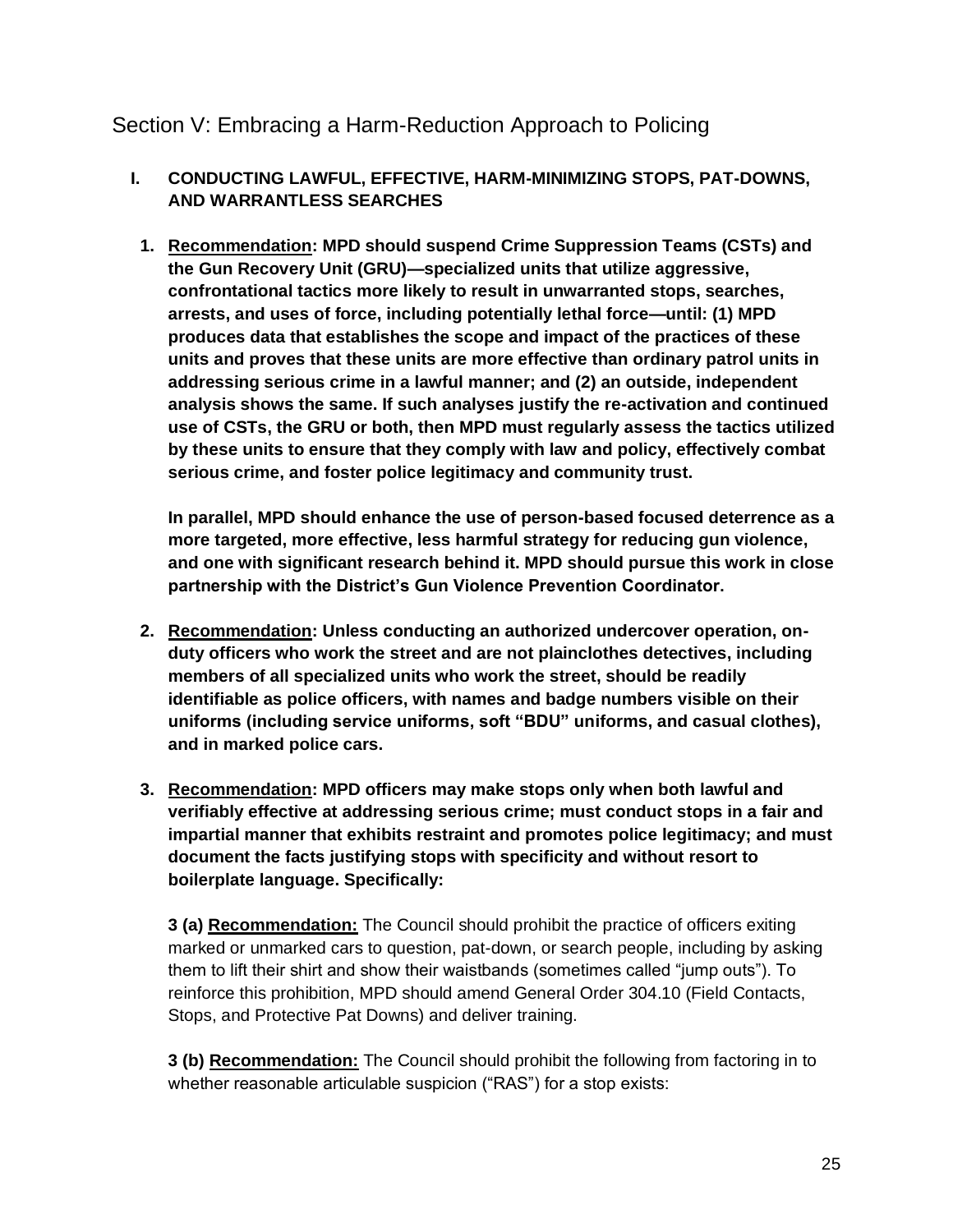- a. Presence in a "high crime area" or any other geographic location, including a specific location (e.g., a corner, outside a particular building, or a section of a park).
- b. Nervousness in the presence of law enforcement.
- c. The race, ethnicity or gender of a person, unless accompanied by additional, particularized information from a trustworthy source about the suspect's description, the suspect's location, and the time of observation of the suspect.
- d. "Furtive" gestures or movements, unaccompanied by a more specific description of what the officer observed and why the officer believed it was suggestive of criminal activity.
- e. Response to the presence of police, including attempts to avoid contact with an officer (e.g., declining to talk, walking away, or running away).
- f. A generic "bulge in clothing," unaccompanied by a more specific description of what the officer observed and why the officer believed it was a dangerous weapon.
- g. Time of day, unless accompanied by other facts establishing RAS.

**3 (c) Recommendation:** MPD should modify General Order 304.10 and corresponding training to expressly (1) require officers to document the specific, individualized facts justifying stops and protective pat-downs; and (2) prohibit officers from using the following boilerplate language, unaccompanied by additional specific facts, when documenting the factual justifications for stops and protective pat-downs:

- a. "Bulge in clothing"
- b. "Characteristics of an armed person"
- c. "For officer safety"
- d. "Knowledge, training and experience"
- e. "Matched description"
- **4. Recommendation: MPD should prohibit pretext stops**—**stops legally justified for lesser offenses (e.g., traffic violations, crowding/obstructing/ incommoding) but in fact made to investigate more serious offenses unless an officer obtains supervisory approval and the reason for the stop is to investigate a "crime of violence," as defined in DC Code 23-1331.**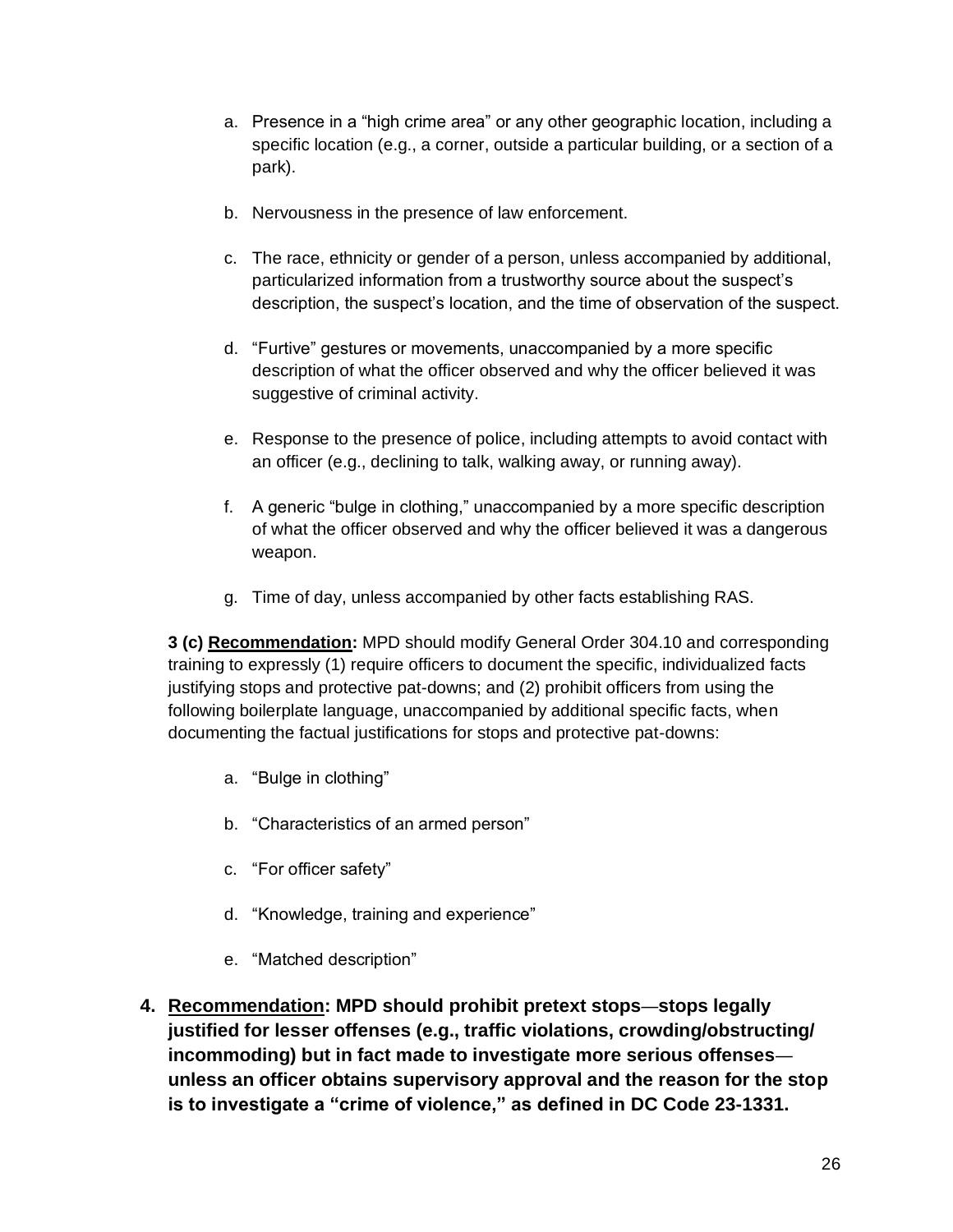**5. Recommendation: To focus law enforcement resources on offenses that imminently threaten public safety, the Council should eliminate MPD's authority to enforce certain traffic and vehicle regulations and narrow its authority to enforce others.**

**5 (a) Recommendation:** The Council should transfer from MPD to the Department of Transportation ("DDOT") the authority to enforce traffic and vehicle regulations whose violation does not imminently threaten public safety. Correspondingly, the Council should require DDOT to hire and train qualified employees to properly enforce such regulations.

**5 (b) Recommendation:** The Council should prohibit traffic stops—whether by DDOT or MPD—based solely on the alleged violation of vehicle operation infractions that are not an immediate threat to public safety (though violations could be charged in connection with either a collision or a stop based on another infraction).

**5 (c) Recommendation:** The Council should require either repeal or revision of traffic and vehicle regulations whose violation does not threaten public safety.

**5 (d) Recommendation:** The Council should prohibit MPD from conducting Traffic Safety Compliance Checkpoints (see MPD General Order 308.03), except in response to repeated community complaints about particular traffic violations that pose an imminent threat to public safety.

# **6. Recommendation: In the interest of both public safety and harm prevention, the Council should strictly limit vehicle pursuits.**

**6 (a) Recommendation:** The Council should make it unlawful for police officers to engage in vehicle pursuits except where: (a) the officer reasonably believes that failure to apprehend the fleeing suspect places another person in immediate danger of death or serious injury; *and* (b) pursuit will not endanger any person other than the fleeing suspect.

**6 (b) Recommendation:** The Council should make it unlawful for police officers (a) to intentionally use their vehicles to contact a fleeing vehicle, including by ramming, roadblock, boxing in, or any other means; or (b) to attempt to force a fleeing vehicle into another object or off the road.

**7. Recommendation: MPD should modify Section II.C. of General Order 304.10 to clearly and unequivocally explain that, to justify a protective pat-down, which involves an officer running their hands over a person's outer clothing, the officer must have reasonable articulable suspicion ("RAS") that the person (1) has committed, is committing, or is about to commit a crime;** *and* **(2) is armed with a weapon and dangerous. MPD also should provide all officers and recruits with**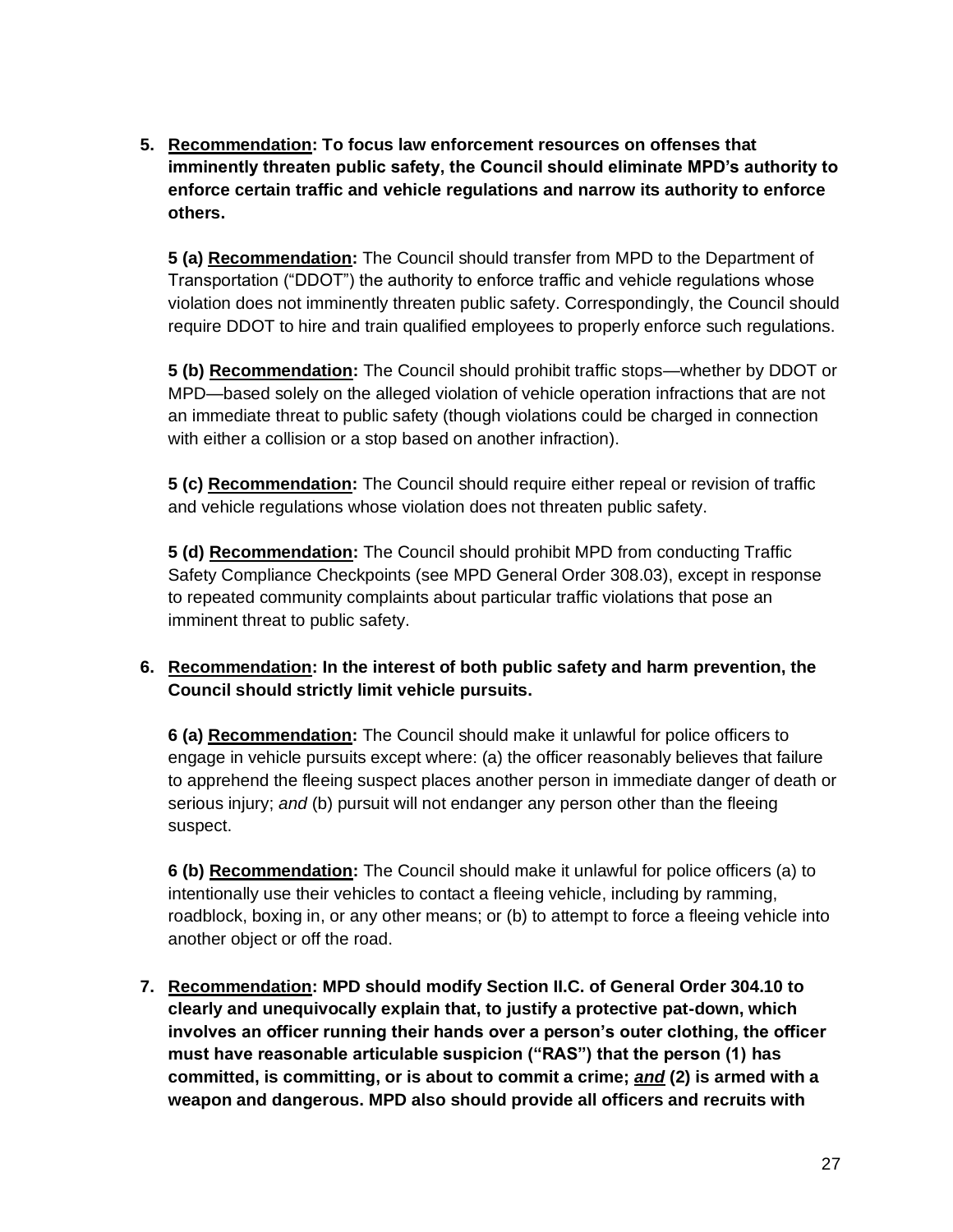**immediate in-service training on this constitutional requirement and should hold officers accountable for documenting the facts necessary to support their RAS that an individual is involved in criminal activity, armed, and dangerous.**

- **8. Recommendation: The Council should modify Section 110 of Act 23-336 ("Limitations on Consent Searches") by prohibiting all consent searches warrantless searches permitted based solely on the consent of the individual whose person or property is searched**—**and, in criminal cases, should require the exclusion of any evidence obtained from a consent search.**
- **9. Recommendation: The Council should codify MPD policy restricting strip, squat, and body cavity searches and, in criminal cases, should require exclusion of any evidence obtained in violation of these restrictions.**

**9 (a) Recommendation:** Consistent with existing MPD General Order 502.01, the Council should prohibit searches of undergarments and private body parts in public places.

**9 (b) Recommendation:** Consistent with existing MPD General Order 502.01, the Council should require that any body cavity search be conducted (1) by a physician at the nearest hospital in a private and secure location; and (2) only upon a watch commander's determination of probable cause that the arrestee is concealing evidence of crime in a body cavity.

**10. Recommendation: MPD should modify the way it collects, reports, and publishes data on stops. These modifications are necessary to fully achieve the transparency and accountability objectives of the NEAR Act; to ensure that MPD officers receive the instruction they need to conduct stops lawfully and document them properly; and to facilitate rigorous, evidence-based assessments of MPD's claim that its current approach to gun violence is justified despite the attendant intrusions on freedom and racial disparities.**

**10 (a) Recommendation:** MPD should disaggregate data on pedestrian stops from traffic stops (as well as from bicycle and harbor stops). Relevant data on each type of stop should be recorded, made available, and analyzed and reported separately, as well as in the aggregate.

**10 (b) Recommendation:** MPD should require officers to record their assignment at the time of a stop (e.g., Patrol District, Crime Suppression Team, NSID-Narcotics Enforcement, NSID-Gun Recovery Unit).

**10 (c) Recommendation:** MPD should stop requiring officers to ask the gender, race, and ethnicity of the individuals they stop.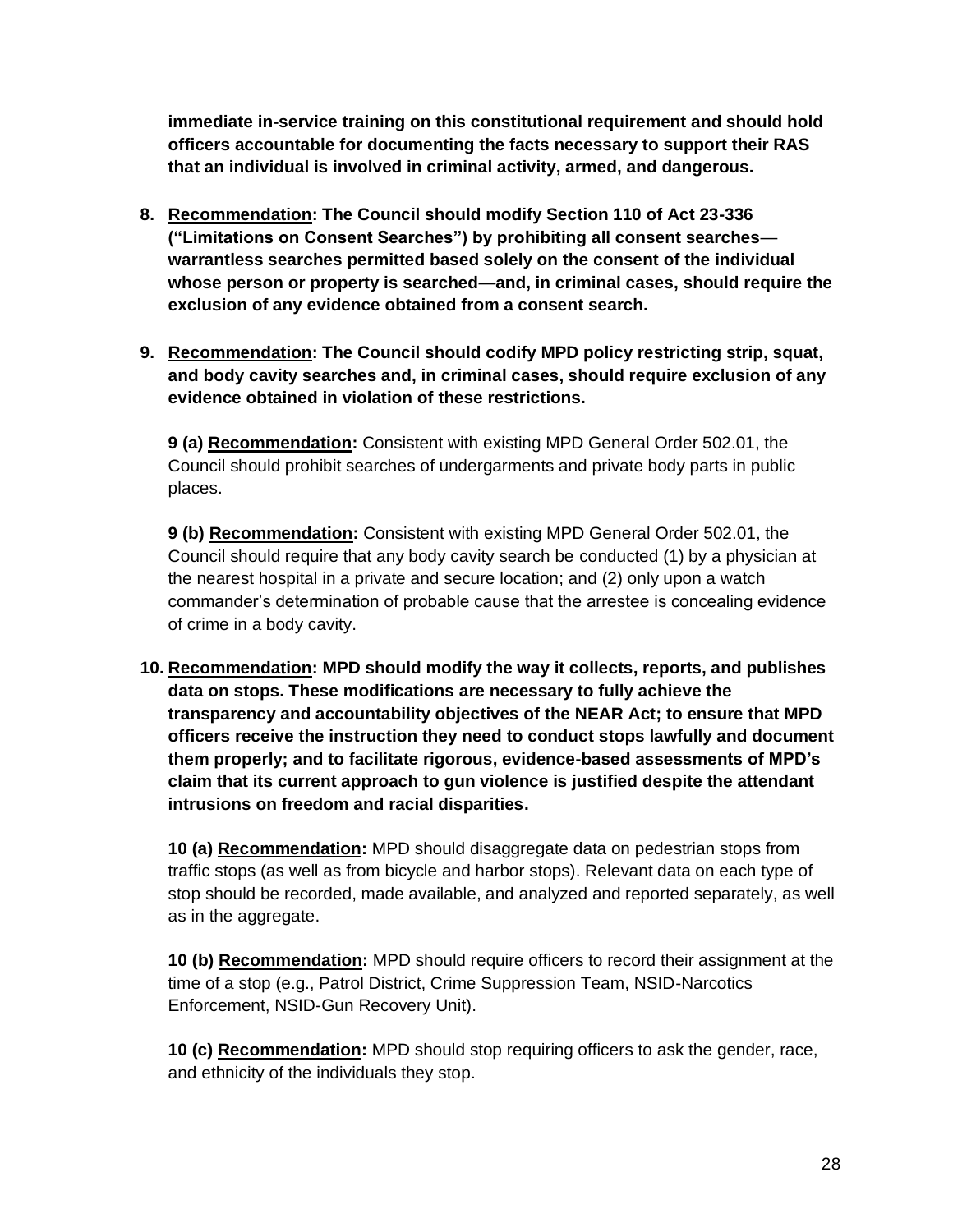**10 (d) Recommendation:** MPD should modify the electronic report form that officers complete for stops (see appendix to General Order 304.10) to generate clear reporting, produce maximally meaningful data, and prompt officer adherence to law and policy. See "Discussion" below for details.

**10 (e) Recommendation:** To fully achieve the transparency and accountability objectives of the NEAR Act, MPD should publish its raw stop data twice annually on specified dates. MPD should make the raw data available through an application programming interface so that organizations and community members can readily organize the data through custom dashboards and interfaces and perform their own analyses.

**11. Recommendation: The Council should impose a moratorium on MPD's use of canines for purposes other than explosive ordnance detection until MPD publishes comprehensive data regarding its use of canines, including, among other things, (a) the number and effectiveness of canine searches, showing no hit and false hit rates and broken down by suspect race and ethnicity and type of contraband found (if any); and (b) all canine uses of force broken down by suspect race and ethnicity.**

# **II. EXECUTING SEARCH WARRANTS JUSTLY AND SAFELY**

**12. Recommendation**: **The Council should amend the DC Code, and MPD should modify its policies, to ensure that MPD officers execute search warrants lawfully, safely, and in a manner that minimizes harm to people and property. Specifically:**

**12 (a) Recommendation:** The Council should enact legislation, similar to the Search Warrant Execution Accountability Act of 2016, that would:

- A. Require officers to establish by a preponderance of the evidence, and demonstrate that they made all reasonable efforts to verify, that the suspect whose property is the subject of a warrant application either owns the residence or lives there.
- B. Require both MPD and the Deputy Auditor for Public Safety (see Section VIII) to conduct a full investigation of any search conducted at the wrong premises (either a wrong address or an address where the suspect does not actually live) and publish a report of its findings regarding the causes of the error.

**12 (b) Recommendation:** The Council should ban no-knock warrants. Additionally, the Council should limit quick-knock raids, in which officers enter a home with a warrant immediately after knocking and announcing their presence, by: (1) requiring approval from the pertinent commander; and (2) (a) requiring at least 30 seconds to elapse with no response or a refusal to permit entry after officers knock-and-announce at least three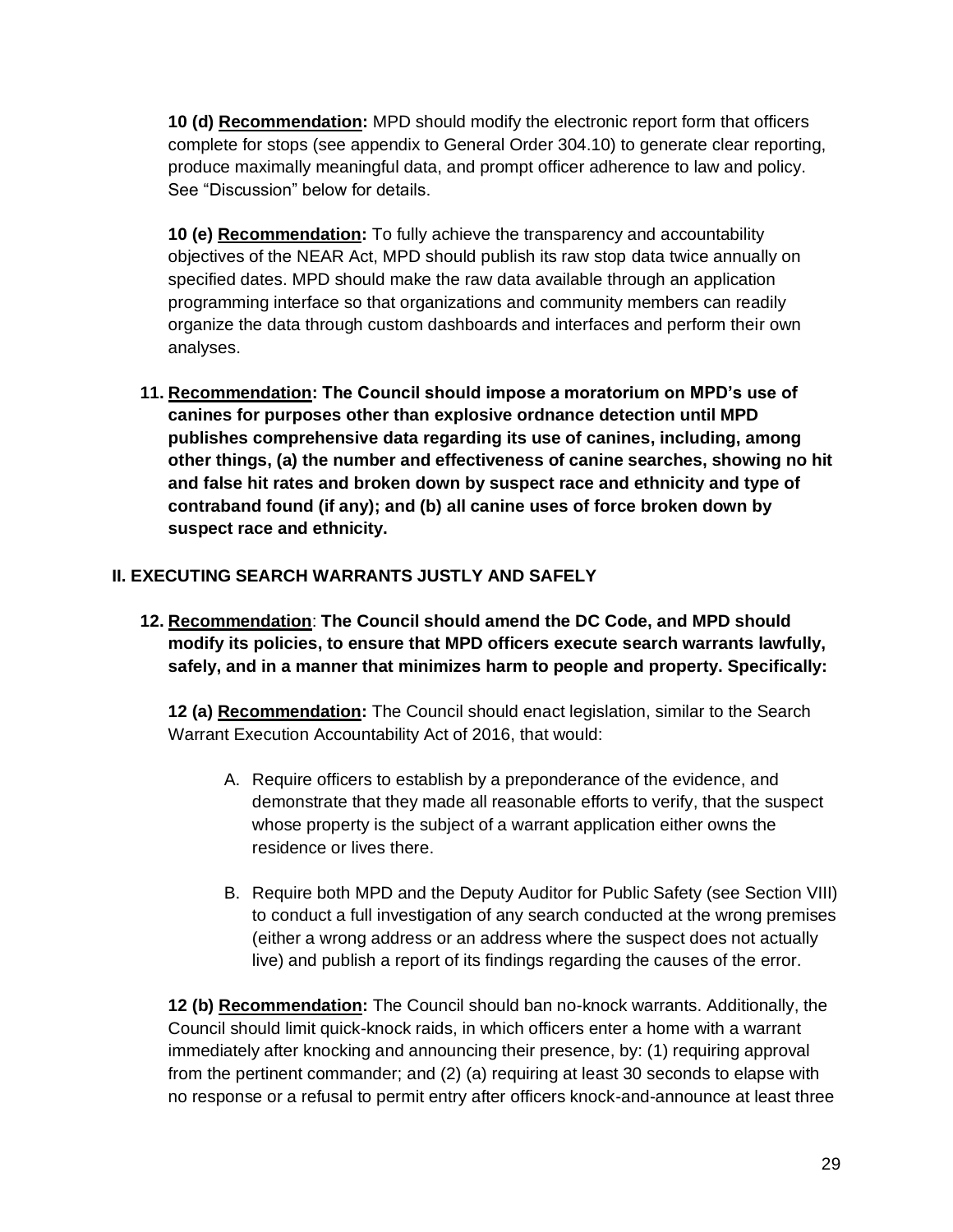times; or (b) requiring the warrant to authorize entry within 30 seconds after officers knock-and-announce based on a judicial finding that waiting 30 seconds would jeopardize officer, occupant, or bystander safety or compromise evidence; or (c) allowing immediate entry after officers knock-and-announce, based on exigent circumstances that arise after issuance of the warrant.

**12 (c) Recommendation:** The Council should repeal DC Code 23-524(g), and MPD should correspondingly amend General Order 702.03, specifically Section VII.F.8.b., e., f. & g., to make clear that it is not automatically lawful to pat down or search everyone at a location subject to a search warrant: officers still need reasonable suspicion that a person is armed and dangerous before patting down that person for weapons, and any full search of a person still must be justified either by the warrant itself or by a recognized exception to the warrant requirement ("probable cause" is not an exception).

MPD should provide all officers and recruits immediate training on this subject and should discipline officers for conducting unlawful pat-downs and searches during search warrant executions.

**12 (d) Recommendation:** The Council should amend General Order 702.03 to (1) prohibit gun-pointing and handcuffing during the execution of search warrants, unless there is an articulable immediate threat to the safety of officers or others; and (2) include special precautions to be taken during the execution of search warrants when older adults or children are present.

**12 (e) Recommendation:** MPD should amend General Order 702.03 to expressly (1) direct officers to minimize disruption and damage to property during the execution of a search warrant; and (2) prescribe discipline for officers who unnecessarily or unjustifiably damage property.

**12 (f) Recommendation:** The Council should authorize immediate compensation for property destroyed or damaged, or pets harmed or killed (unless harmed or killed in response to the pet attacking an officer), during the execution of a search warrant, regardless of whether contraband is found or an arrest is made during the search.

- **13. Recommendation: For occupied residences and businesses, the Council should prohibit search warrants that are either solely for drugs or based solely on allegations of drug activity.**
- **14. Recommendation: The Council should require MPD to collect, report, and publish quarterly the following data on each search warrant application in aggregable format in a relational database:**
	- **A. Race/ethnicity/gender identity of suspect.**
	- **B. Assignment of requesting officer (e.g., Patrol, CST, GRU).**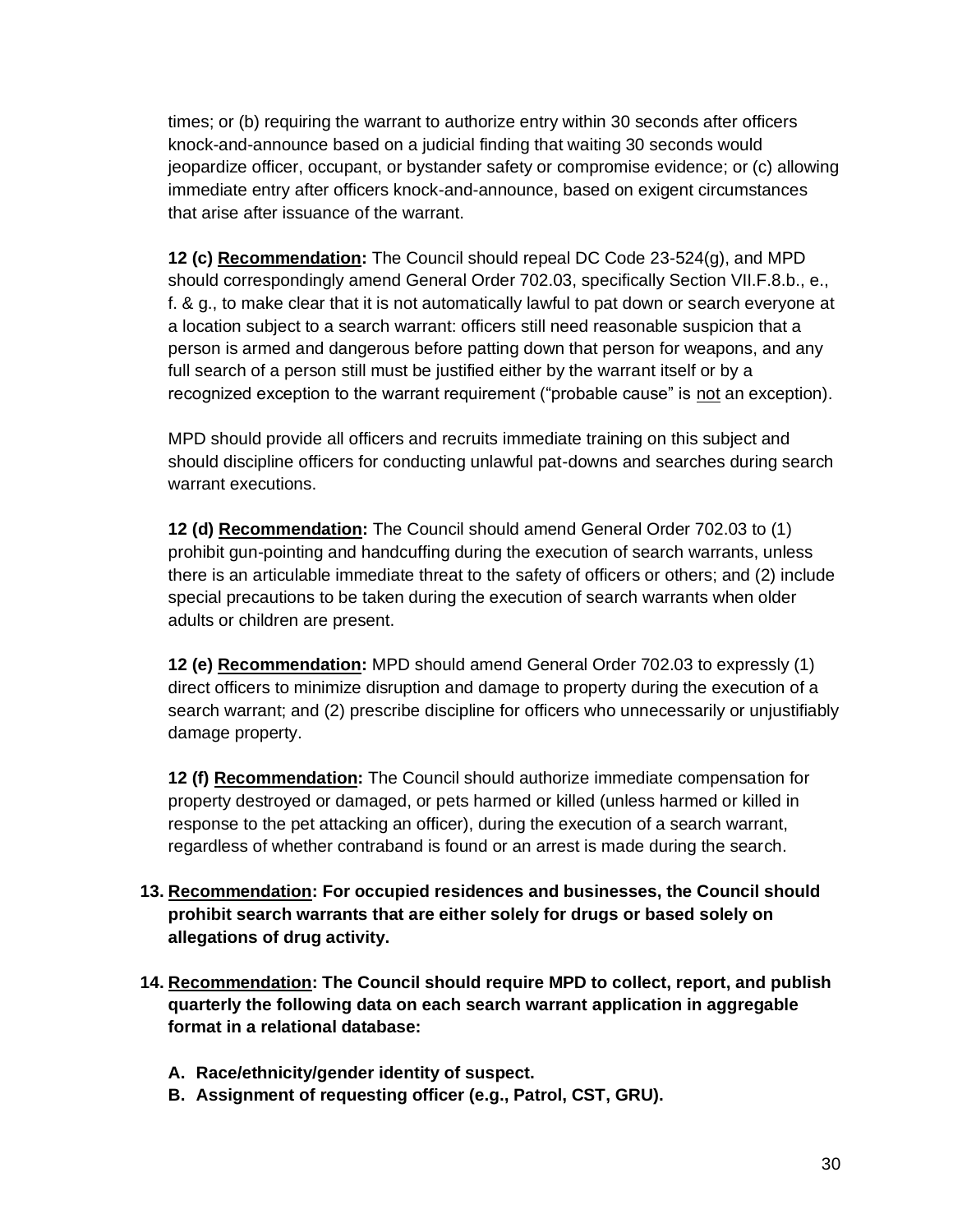- **C. Type of property requested to be searched (premises, vehicle, mobile or electronic device).**
- **D. Person to be searched, if any.**
- **E. Type of evidence sought (e.g., firearms, electronic files).**
- **F. District in which property to be searched is located.**
- **G. Offenses alleged in warrant application.**
- **H. Approval, rejection, or modification by USAO.**
- **I. Approval, rejection, or modification by the court.**
- **J. Whether approved application was executed.**
- **K. Whether contraband was seized and, if so, what type.**
- **L. Whether arrest resulted and, if so, offenses charged and whether individual(s) arrested were the target of the investigation.**
- **M. Whether force was used and, if so, what type.**
- **N. Whether convictions resulted and, if so, offenses of conviction.**
- **O. Whether a claim of property loss was made.**
- **P. Whether correct address/vehicle/device/person was searched.**

#### **III. MAKING ARRESTS ONLY WHEN NECESSARY**

**15. Recommendation: The Council should replace the District's presumption-of-arrest standard with a presumption-of-citation standard by amending DC Code 16-1031, 23-581 and 23-584 to require either verbal warnings or citations in lieu of arrest ("field arrests" in the DC Code) in all circumstances enumerated in MPD's Executive Order 20-011, which addresses changes in MPD's citation release order due to the COVID-19 pandemic.** 

**Correspondingly, MPD should: (1) establish and enforce a "most effective, least intrusive response" policy that mandates compliance with the new law, defines and requires a problem-solving approach to criminal activity, and affirmatively promotes alternatives to arrest; and (2) fulfill its obligations under DC Code 5- 107.02(b)(1), which requires training on "community policing," by providing at least eight hours of Academy training to recruits, and at least four hours of annual refresher in-service training to officers on the new law, alternatives to arrest, and "most effective, least intrusive response" principles.**

- **16. Recommendation**: **The Council should make permanent Section 114 of Act 23-336 repealing DC Code 5-115.03, which makes it a two-year misdemeanor for an officer not to make an arrest for an offense committed in their presence.**
- **17. Recommendation**: **The Council should make permanent Section 108 of Act 23-336 repealing DC Code 22-3312.03, which prohibits wearing hoods or masks with intent to discriminate, intimidate, or break the law.**

#### **IV. RESTRICTING AND MONITORING THE USE OF FORCE**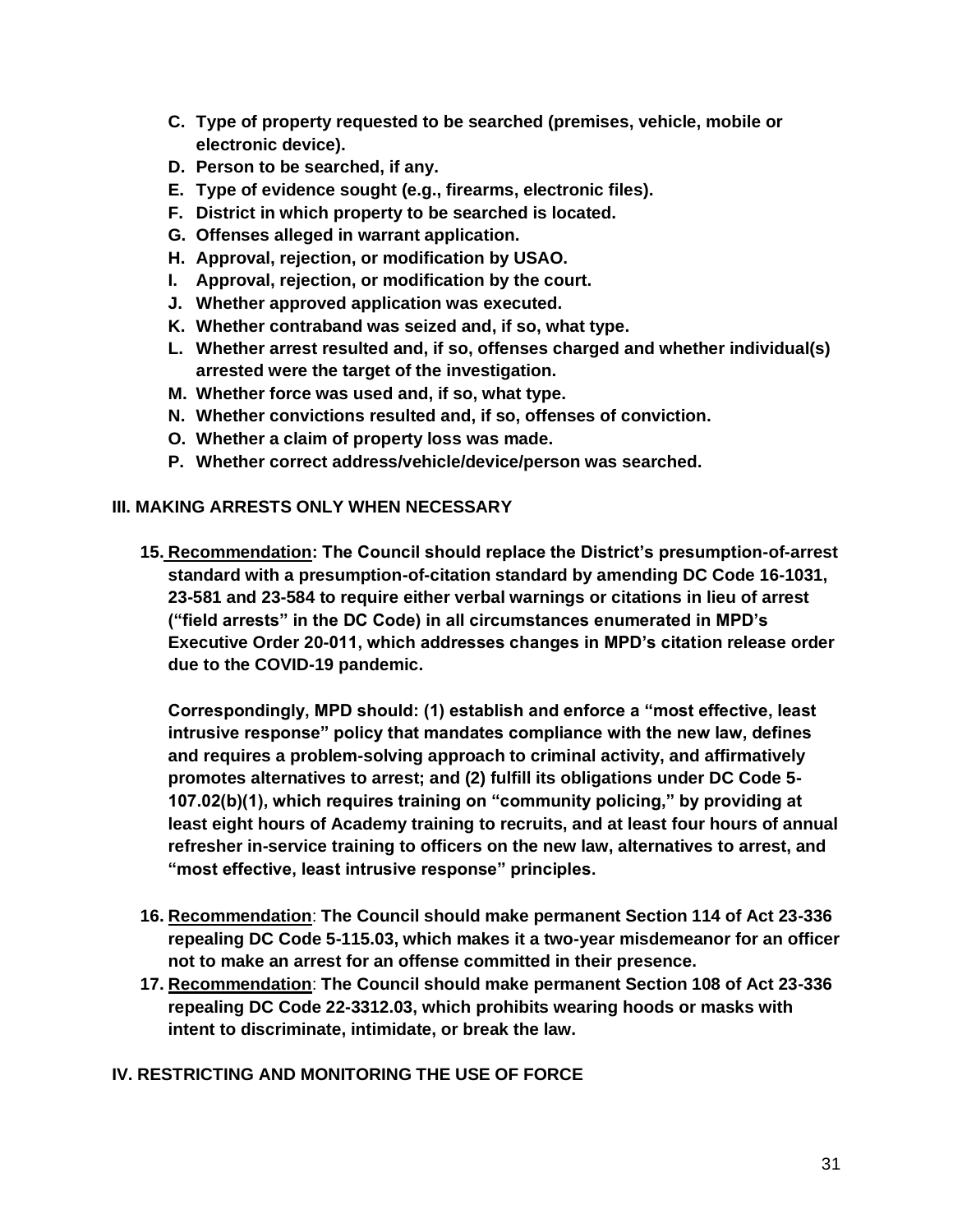- **18. Recommendation: The Council should revisit and amend Sections 101 and 102 of Act 23-336, which make the use of neck restraints a felony under DC Code 5-125, by: (1) expanding the prohibited uses of force beyond "neck restraints" to include other means of asphyxiation, such as applications of force causing positional asphyxia; (2) not making violation of these prohibitions a felony and eliminating the provision in DC Code 5-125.03 making violation a misdemeanor; and (3) including language in DC Code 5-125.03 making clear that alleged violations may be prosecuted under existing assault or homicide statutes and that execution of public duty is not a defense.**
- **19. Recommendation: The Council should make permanent Section 119 Act 23-336, which restricts the use of deadly force in DC Code 5-337.01.**
- **20. Recommendation: The Council should make permanent Section 120 of Act 23-336, which restricts purchase of various military weaponry.**
- **21. Recommendation: To fulfill its obligations under DC Code 5-107.02(b)(3) & (4), which require training on use of force, MPD should reinforce the importance of critical decision-making, de-escalation, avoiding escalation, and using force only if necessary, reasonable, and proportional, by providing the Police Executive Research Forum's full ICAT ("Integrating Communications, Assessment and Tactics") training to all recruits in the Academy and at least eight hours of annual refresher in-service ICAT training to officers.**
- **22. Recommendation: The Council should make permanent Section 107 of Act 23-336, which expands the membership of the Use of Force Review Board under DC Code 5-1140.**

## **V. PROTECTING FIRST AMENDMENT RIGHTS**

- **23. Recommendation: The Council should make permanent Section 112 of Act 23-336, which amends the First Amendment Assemblies Act of 2004 to require the uniforms and helmets of MPD officers policing First Amendment assemblies to identify their affiliation with local law enforcement.**
- **24. Recommendation: The Council should make permanent Section 121 of Act 23-336, which amends the First Amendment Assemblies Act of 2004 to restrict the use of chemical weapons, less-than-lethal projectiles, and riot gear during First Amendment assemblies.**
- **25. Recommendation: MPD should reinforce how the legitimacy of democratic governance turns on respect for First Amendment rights—particularly in the District, the site of substantial First Amendment activity—by providing at least eight hours of Academy training to recruits, and at least four hours of annual refresher in-service training to officers, on responding to First Amendment-**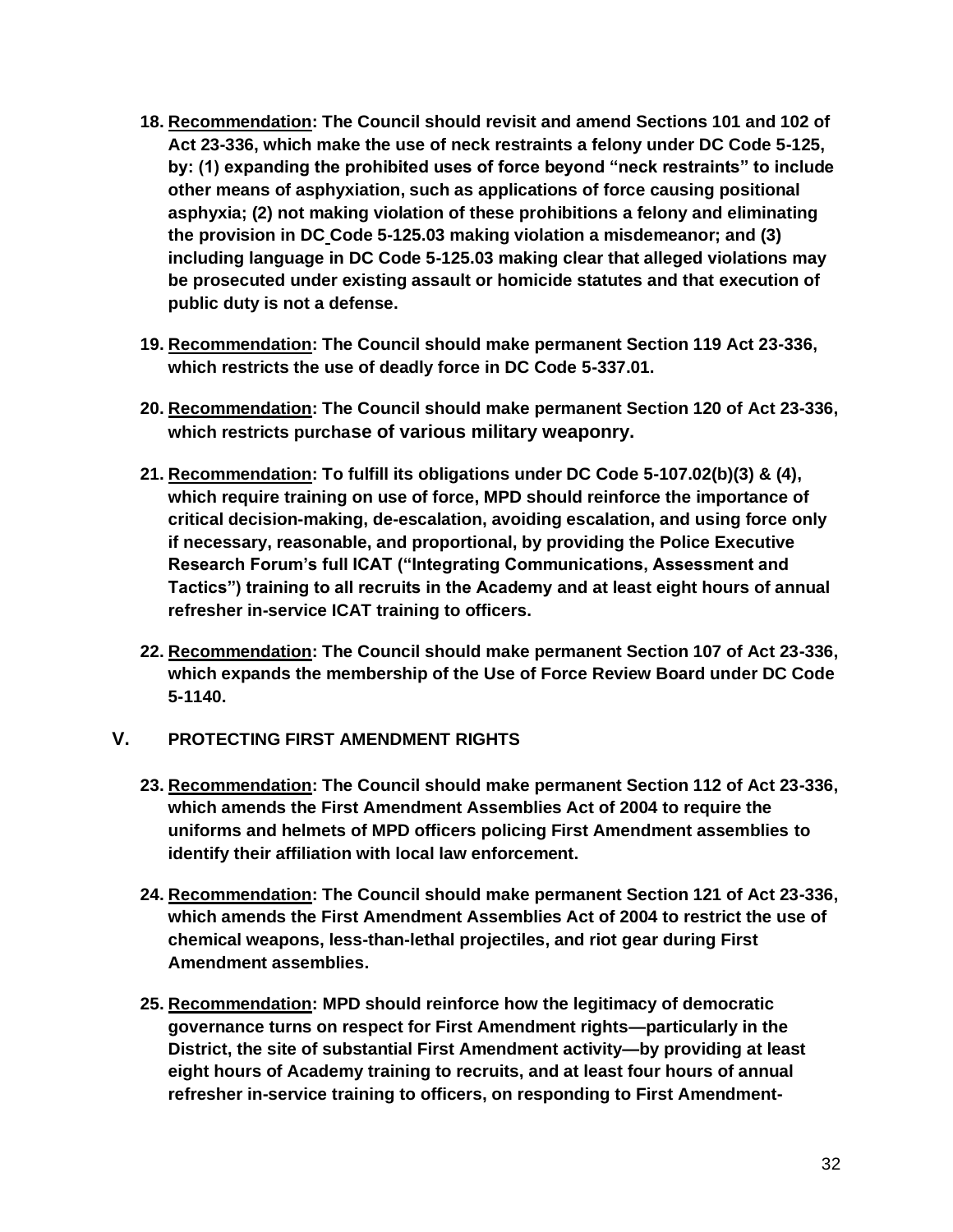**protected activity, including protests and assemblies, speech and expression (including criticism of law enforcement), and the observation and recording of the actions of law enforcement officers.**

**VII. ENSURING THE QUALITY, LAWFULNESS, AND ACCOUNTABILITY OF SPECIAL POLICE**

- **26. Recommendation: The Council should disarm special police officers in public housing, including those employed by the District of Columbia Housing Authority (DCHA). This does not include sworn police officers employed by DCHA.**
- **27. Recommendation: The Council should enact the Special Police Officer Oversight Amendment Act of 2019 and further require that any special police officer who has the authority to carry a weapon or make an arrest:**
	- **A. Comply with all MPD regulations.**
	- **B. Receive pre-service and in-service training comparable to MPD officers, including commensurate training on de-escalation, avoiding escalation, and use of force (including neck restraints, knees in back, and positional asphyxia); behavioral health awareness and crisis intervention; stops, searches, and arrests; cultural competency and racial equity; sexual harassment; drug overdose response; DC criminal law and procedure; and evacuation and first aid.**
	- **C. Subject to MPD internal affairs and civilian oversight.**
- **28. Recommendation: The Council should strictly prohibit special police officers from pursuing subjects beyond their jurisdictional boundaries.**
- **29. Recommendation: The Council should require regular, periodic public reporting on stops, searches, arrests, and uses of force by special police.**

# **VII. UTILIZING SURVEILLANCE TECHNOLOGY FAIRLY AND JUDICIOUSLY**

**30. Recommendation: The Council should pass legislation to ensure that decisions about whether District agencies should acquire, use, or share surveillance technologies<sup>26</sup> are made with thoughtful consideration and buy-in from the public** 

<sup>&</sup>lt;sup>26</sup> "Surveillance Technology" means any electronic surveillance device, hardware, or software that is capable of collecting, capturing, recording, retaining, processing, intercepting, analyzing, monitoring, or sharing audio, visual, digital, location, thermal, biometric, or similar information or communications specifically associated with, or capable of being associated with, any specific individual or group; or any system, device, or vehicle that is equipped with an electronic surveillance device, hardware, or software.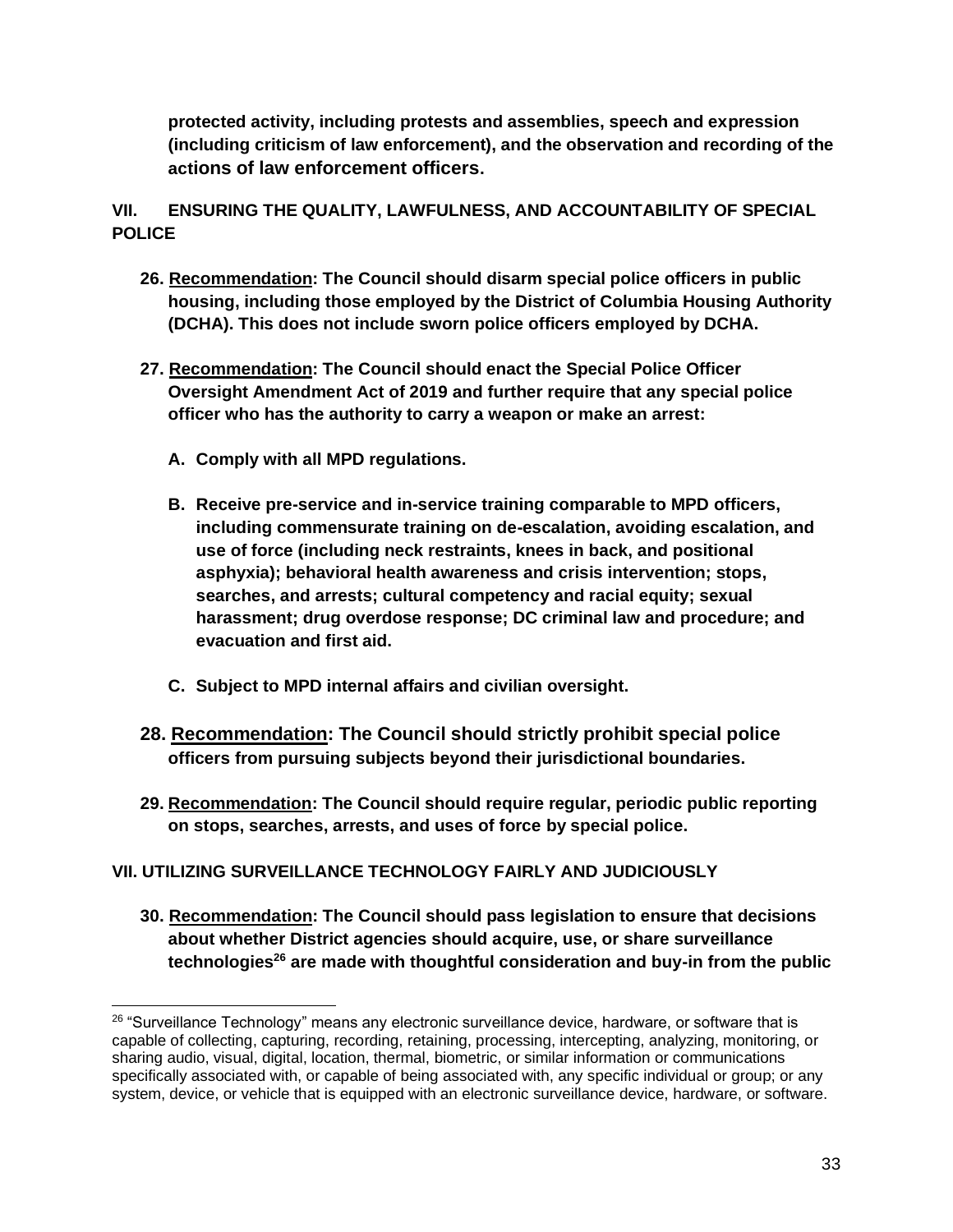**and elected lawmakers, and that the operation of approved technologies is governed by rules that safeguard residents' rights and provide transparency. This legislation should, among other provisions set out below, include the creation of a Surveillance Advisory Group and establish a private right of action for violation of Council-approved rules for the acquisition or use of any surveillance technology.**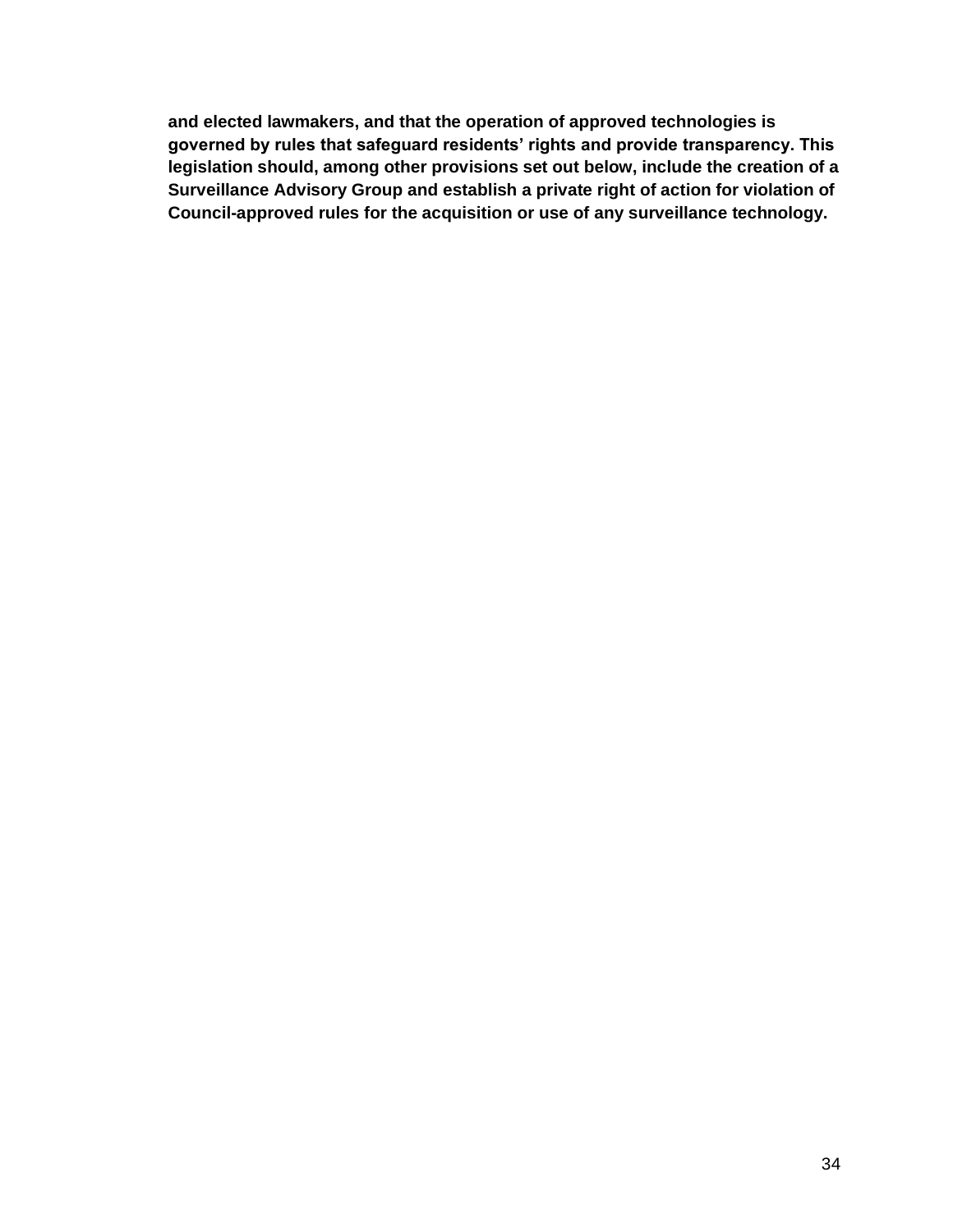<span id="page-34-0"></span>Section VI: Developmentally Appropriate: Taking Special Measures to Protect Young People from Over-Policing and Criminalization

# **1. Recommendation: DC Council should amend DC Code §16-2301 to define a child as a person under 21 years of age. Specifically:**

**1 (a) Recommendation:** The DC Council should immediately amend DC Code § 16- 2301(3) to read: "The term "child" means an individual who is under 18 years of age as well as a person under the age of twenty-one who is charged with a delinquent act committed before they attained the age of eighteen."

**1 (b) Recommendation:** By FY 2025, the DC Council should raise the age of original jurisdiction in delinquency court to age 21.

## **2. Recommendation: Adopt more robust protections and procedures when applying**  *Miranda* **rights to children.**

**2(a) Recommendation:** MPD should amend the "Interacting with Juveniles" General Order and the Council should amend DC Code § 16–2304 to include an outline detailing police interrogation procedures for youth, including the requirement for an attorney to be present for the waiving of their *Miranda* rights. The amendment should also include a requirement that police use the following, developmentally appropriate language when reading youth their *Miranda* rights: "[Your] rights include but are not limited to: (a) the right to remain silent, (b) anything you say can be used against you, (c) the right to an attorney, (d) the right to have someone else pay for the attorney, (e) the right to talk to an attorney immediately before continuing to answer questions, (f) the refusal to give a statement cannot be used as evidence of guilt, (g) making a statement does not mean you will be released from custody or that you will not be charged, (h) you can be held in pretrial detention for the most minor offenses, and (i) you can be committed until age 21 for the most minor offenses."<sup>27</sup>

**2(b) Recommendation:** The Council should amend DC Code § 16-2316 so that statements made by youth under the age of 21 in police interrogation will not be admissible unless the youth: (1) are read their *Miranda* rights by a law enforcement officer in a developmentally appropriate manner as defined in recommendation 1(a) and with counsel; (2) have the opportunity to consult with counsel before making a waiver; and (3) in the presence of their attorney, they make a knowing, intelligent, and voluntary waiver of their rights.

<sup>27</sup> Katrina Jackson and Alexis Mayer, *Demanding a More Mature Miranda for Kids*, (DC Justice Lab and Georgetown Juvenile Justice Initiative, October 2020), 7,

[https://static1.squarespace.com/static/5edff6436067991288014c4c/t/5f7cb311f1089b28400d4ad5/16020](https://static1.squarespace.com/static/5edff6436067991288014c4c/t/5f7cb311f1089b28400d4ad5/1602007825403/More+Mature+Miranda.pdf) [07825403/More+Mature+Miranda.pdf](https://static1.squarespace.com/static/5edff6436067991288014c4c/t/5f7cb311f1089b28400d4ad5/1602007825403/More+Mature+Miranda.pdf) (accessed February 29, 2021).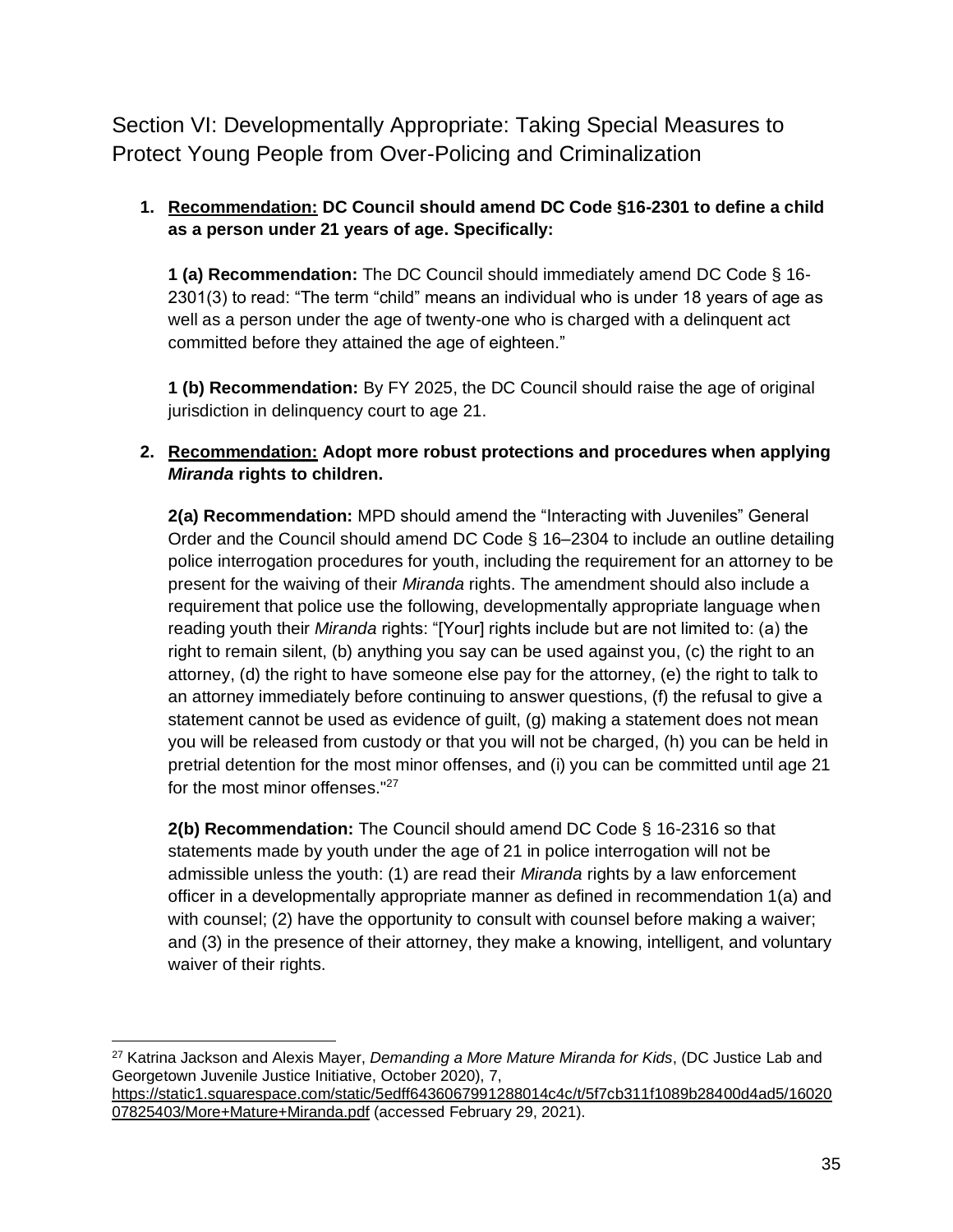**2(c) Recommendation:** The Council should work with the Public Defender Service for the District of Columbia and the MPD to institute legal counsel in police stations. Both youth and adults should be guaranteed legal counsel upon their arrest, prior to any questioning by the police. Public defenders or private counsel should be allowed access to police stations 24 hours a day to communicate with and otherwise represent their clients and to sit in on interviews between police and individuals suspected of a crime.

## **3. Recommendation: MPD should institute policies and practices that would require police officers to prioritize referring youth to community resources.**

**3(a) Recommendation:** The District should provide annual trainings to the public on local community-based resources available and appropriate for serving young people, and the referral processes for those resources. MPD officers should be required to attend these trainings.

**3(b) Recommendation:** MPD should create performance evaluation structures or metrics that encourage police officers' use of referrals to community resources for youth and young adults as the first resort (with arrests as a last resort if an officer can demonstrate the inability to make a community referral).

**3(c) Recommendation:** Adequately fund community resources to ensure that they are able to provide youth, families, and caregivers across all wards with 24- 7 access to culturally and linguistically competent opportunities.

**4. Recommendation: Decriminalize status offenses and specific offenses committed by youth (i.e., threats, disorderly conduct, <sup>28</sup> resisting,<sup>29</sup> failure to obey,<sup>30</sup> vending without a license,<sup>31</sup> offensive physical contact version of assault,<sup>32</sup> posession of child pornography of themselves or their partner, and unlawful entry onto public property<sup>33</sup>). Amend DC Code Chapter 23 Title 16<sup>34</sup> to reflect these changes.**

> **4(a) Recommendation:** Respond to persons in need of supervision (PINS) using community-based resources rather than through the juvenile justice system. Adopt legislation to remove all mentions of "PINS offenses" as prosecutable offenses from Chapter 23 of Title 16 of the DC Code, and make conforming amendments, including to the Attendance Accountability Act.

> **4(b) Recommendation:** When PINS behaviors do occur, ensure multiple access points to services outside of law enforcement or juvenile justice agencies, including schools and community-based resources.

<sup>28</sup> DC Code § 22-1321.

<sup>29</sup> DC Code § 22-405.01.

<sup>30</sup> 18 DCMR 2000.2.

<sup>31</sup> DC Code § 37-131.08(b).

<sup>32</sup> DC Code § 22-404.

<sup>33</sup> DC Code § 22-3302(b).

<sup>34</sup> DC Code § 16-2320.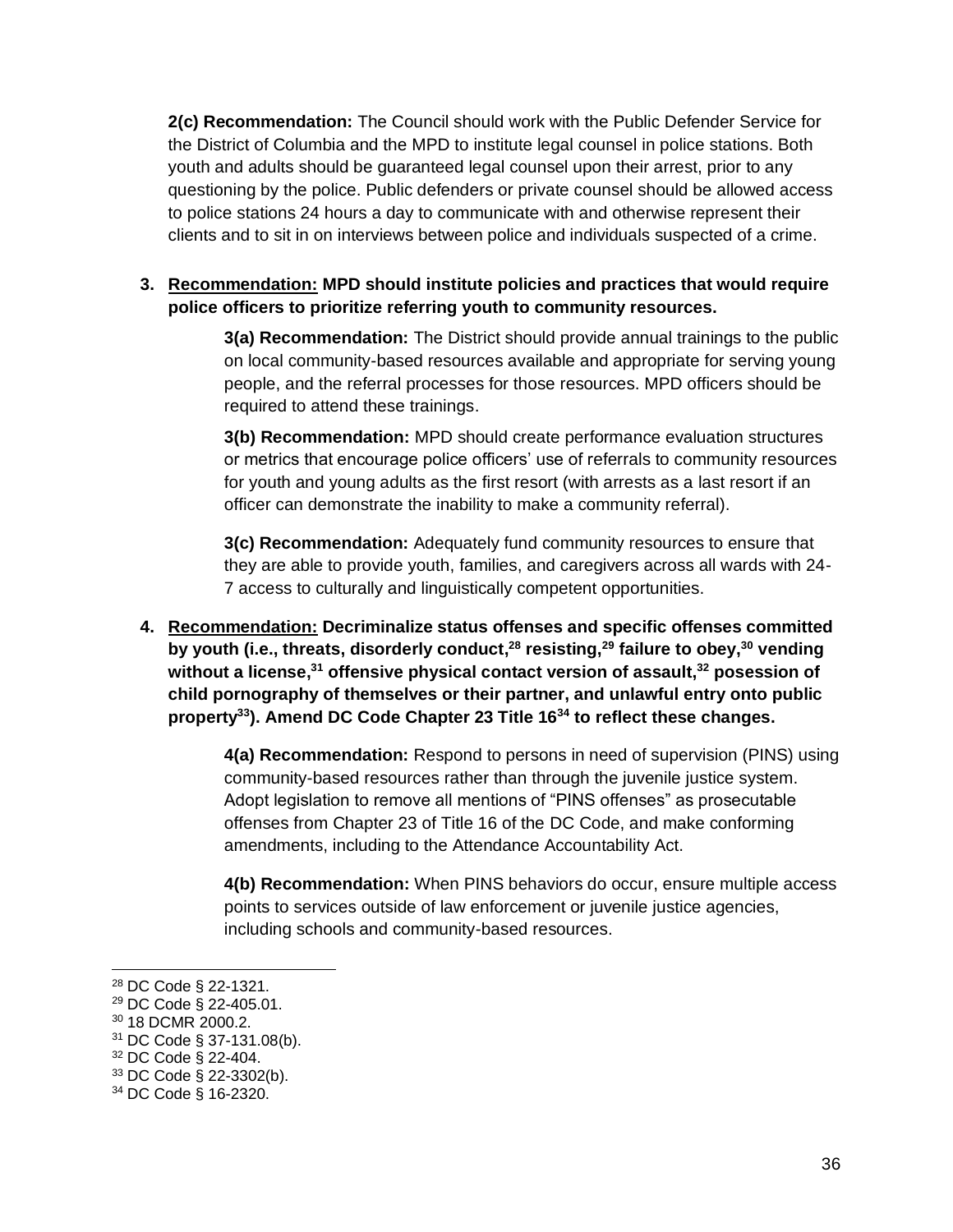**4(c) Recommendation:** Prohibit law enforcement from transporting youth in instances of truancy or curfew violation.

**4(d) Recommendation:** Amend legislation such that specific offenses (i.e., theft, trespassing, injury of property, distribution of substances, possession of firearms) when committed by youth are not chargeable as a felony.

**4(e) Recommendation:** Disallow prosecution of children under 12 years of age.

- **5. Recommendation: Strengthen current youth advisory board structure by creating an independent youth advisory board to MPD that has mechanisms for youth, families, and the community to lead reforms and to hold agencies and service providers accountable. The Youth Advisory Council should actively participate in the work outlined in Section 8: 2b and 2c of this report.**
- **6. Recommendation: MPD should mandate and provide interactive Recruit and annual Professional Development training on adolescent development and best practices for adolescent-appropriate policing. The training should incorporate the elements discussed in the three points and discussion below:**

**6 (a) Recommendation:** Incorporate this in the required training for all those in the Police Academy before graduation beginning FY22.

**6 (b) Recommendation:** Require all current officers to receive training by FY 2024, and annually thereafter. From that point on any officer who has not had this training or any other annual training must not be placed in the community, until such training is complete.

**6 (c) Recommendation:** Specify that funding should be distributed through a grant process that will allow multiple recipients to conduct these trainings (using the same design) for MPD, judges, prosecutors, educators, and the public. A 'train the trainers' model should be incorporated. Again, MPD would be required to attend the training.

# **7. Recommendation: The Council should amend DC Code 24-403.03(c) to require the court to consider the impact of individual and systemic racism on the defendant's prosecution and original sentencing.**

**7(a)** The Council should require all judges that review petitions filed pursuant to DC Code § 24-403.03 to receive regular training by community-based organizations led by Black and Indigenous people on the history and impact of individual and systemic racism in the criminal justice system.

## **8. Recommendation: Increase transparency around youth arrest data.**

**8(a) Recommendation:** MPD should report crimes at "School-Based Events" in the published juvenile arrest data and disaggregate data by race, gender, age, and disability.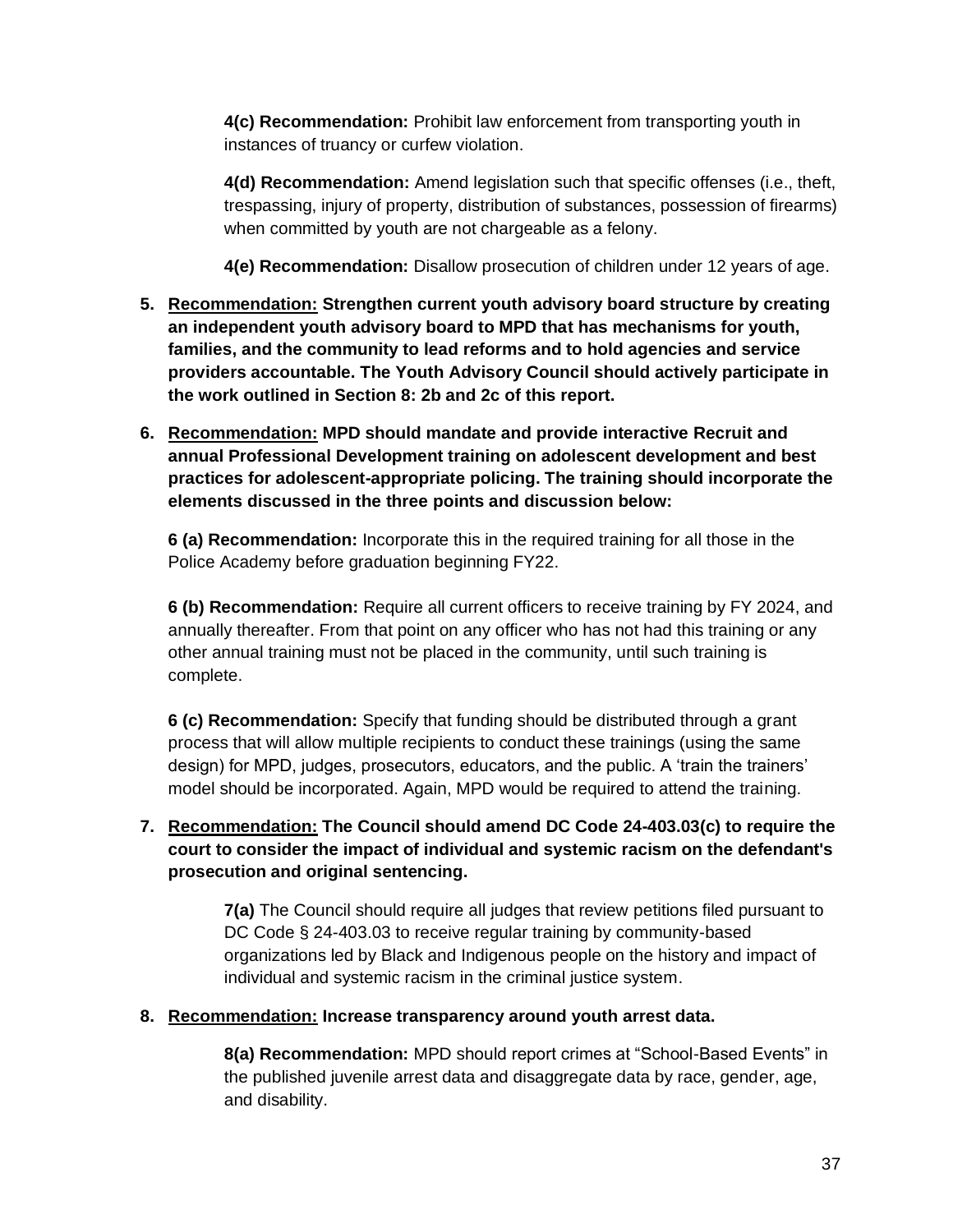**8(b) Recommendation:** MPD should report school-related arrests (arrests at schools) in the published juvenile arrest data and disaggregate data by race, gender, age, and disability.

**8(c) Recommendation:** Require MPD and schools to track the kinds of weapons recovered (in reports on the count of weapons recovered at school) or the cause of a school's call to MPD.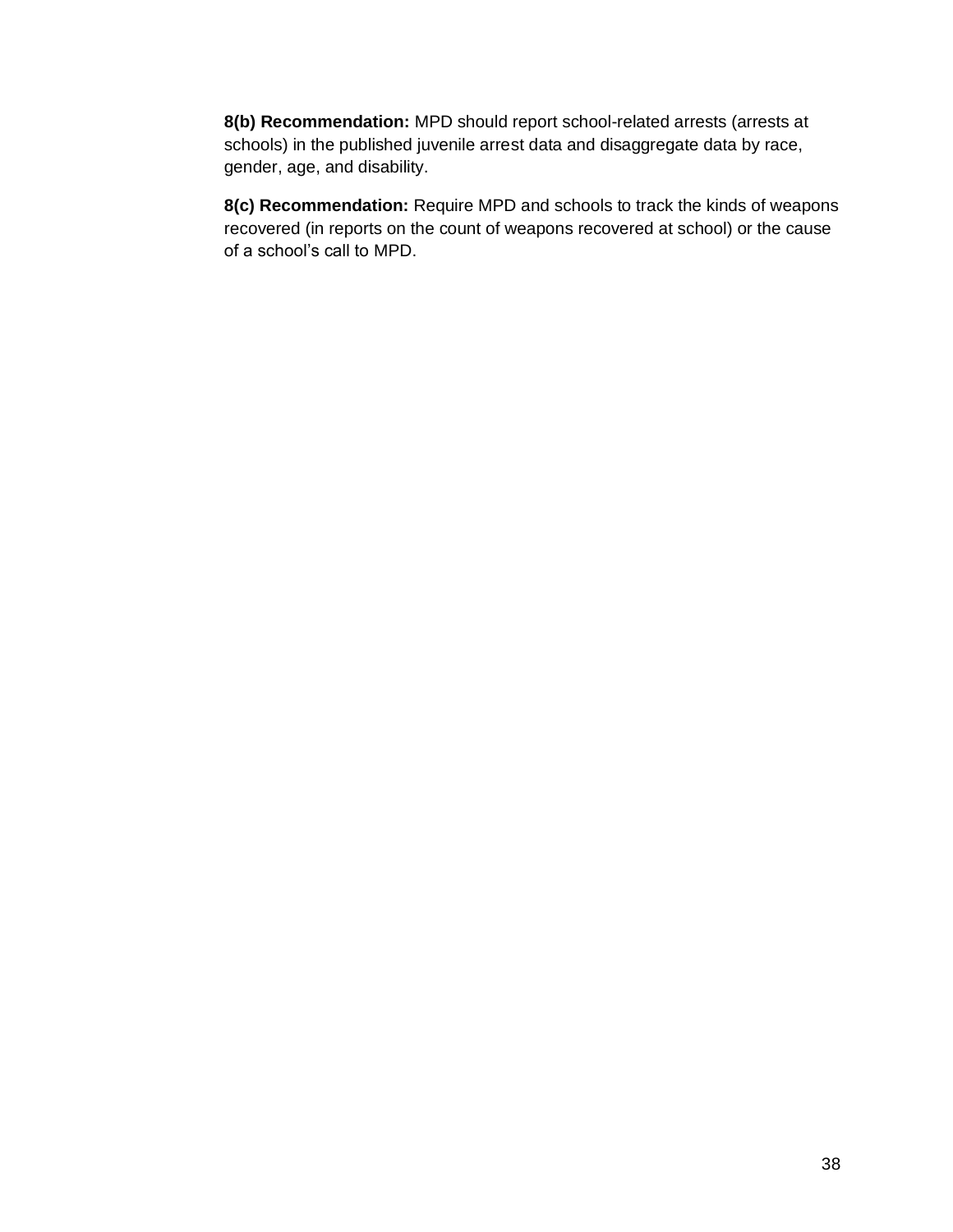<span id="page-38-0"></span>Section VII: Guardians First: Building a Trusted, Community-Centered Police Department

# **I. DELIVERING EFFECTIVE, GUARDIAN-MODEL EDUCATION AND TRAINING**

# **1. Recommendation: MPD should redouble its commitment to remaking its Academy and revamping its approach to officer education and training.**

**1(a) Recommendation:** Through scenarios, simulations, role-playing and facilitated discussions, MPD must fully incorporate—in practice, not simply on paper—a collegiate education and training model focused on teaching officers, recruits, and cadets the skills they need to think critically, problem-solve effectively, and exercise their discretion appropriately.<sup>35</sup>

**1(b) Recommendation:** MPD must deliver Academy education and training to all recruits in a uniform manner, following the same course sequence for each recruit class, and should discontinue the practice of modifying course sequence for each recruit class depending on instructor availability.

**1(c) Recommendation:** The Council should allocate the funding required to ensure sufficient numbers of non-sworn Academy instructors and other staff to provide and support education and training to MPD officers and employees.

**1(d) Recommendation:** For Academy and in-service courses that lend themselves to community member participation, including but not limited to courses on impartial policing, cultural competency, behavioral health awareness, and community policing, the Council should allocate the funding required for MPD to integrate community-based organizations and community members as curriculum developers and training instructors and participants.

**2. Recommendation: MPD should cultivate police legitimacy, foster community trust, and promote officer wellness by developing and delivering subject-specific education and training that teaches officers to be guardians serving the District's diverse communities.** 

**2(a) Recommendation:** The Council should make permanent Section 111(a) of Act 23- 336, which refines the requirements for mandatory continuing education of MPD officers in DC Code 5-107.02.

<sup>35</sup> Norman Conti, "A Visigoth System: Shame, Honor, and Police Socialization," *Journal of Contemporary Ethnography* 38, no. 3 (March 2009): 409-432, https://doi.org/10.1177/0891241608330092 ("[P]aramilitary stress academies produce defensive and depersonalized officers, while collegiate nonstress training models, a small minority in American policing, have no such consequences.").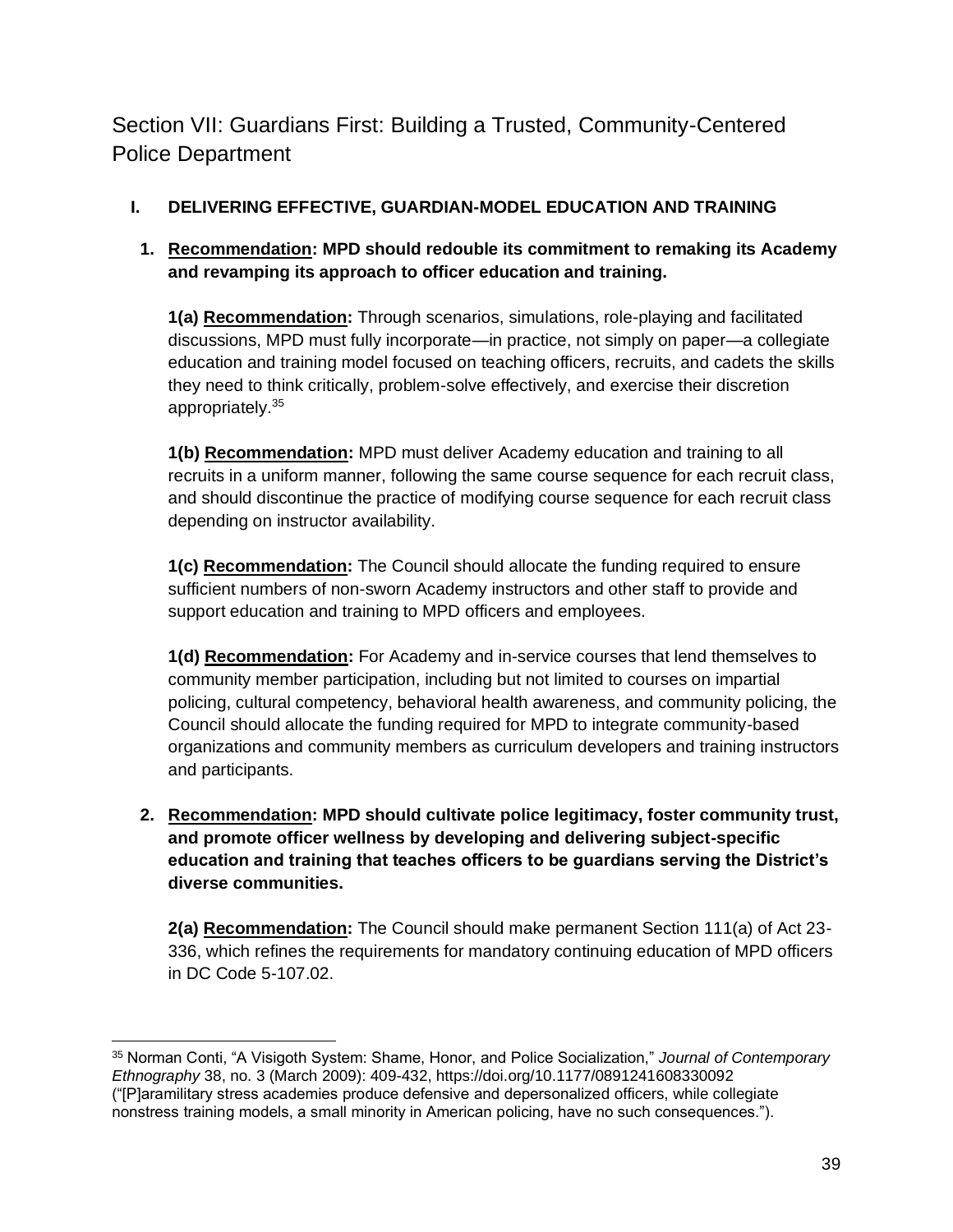**2(b) Recommendation:** MPD should provide all training recommended in other sections of this report, including training on behavioral health awareness, trauma recognition, and crisis intervention (Section II); the "most effective, least intrusive" policing principle and alternatives to arrest (Section V); de-escalation and use of force (Section V); First Amendment-protected activity (Section V); and interactions with youth (Section VI).

**2(c) Recommendation:** To fulfill its obligations under DC Code 5-107.02(b)(8), which requires training on the duty to report misconduct, MPD should reinforce every officer's duty to intervene to prevent fellow officers from engaging in misconduct, by following through on its existing plans to provide at least 10 hours of Academy training to recruits, and annual refresher in-service training to officers, on "active bystandership" and peer intervention through ABLE ("Active Bystandership for Law Enforcement"). This training should include instruction on MPD's policy proscribing retaliation against officers who report or intervene to prevent misconduct by their fellow officers.

**2(d) Recommendation:** To fulfill its obligations under DC Code 5-107.02(b)(2) & (6), which requires training on "linguistic and cultural competency" and the prevention of "biased-based policing, racism, and white supremacy," and to build on its current National Museum of African American History and Culture program for recruits and officers, MPD—in collaboration with community partners—should provide officers a deeper, more nuanced and empathetic understanding of the District's diverse communities. This should include at least four hours of additional annual in-service training on issues such as: structural racism, gentrification, urban renewal, and immigration in the District; the historical and current impact of policing and police practices on the District; the historical role of policing in advancing structural racism; and the role police can play in combating racism and white supremacy.

**3. Recommendation: The Council should amend Section 111(b) of Act 23-336, which revives and reconstitutes the Police Officers Standards and Training ("POST") Board, to redefine the duties of the Board, alter the appointments for new community members on the board, and ensure that the board has the resources it needs to meaningfully exercise its oversight responsibilities for MPD education and training programs.** 

**3(a) Recommendation:** The Council should expand the statutory duties of the POST Board to expressly include not only the development of minimum training standards and reporting on compliance with those standards, but also participation in the development of MPD training curricula and routine oversight of MPD training programs.

**3(b) Recommendation:** Of the five new community representatives on the board, the Council should appoint three and the Mayor two.

**3(c) Recommendation:** At least two of the new community representatives appointed by the Council and one of the community representatives appointed by the Mayor should be experts in education and training.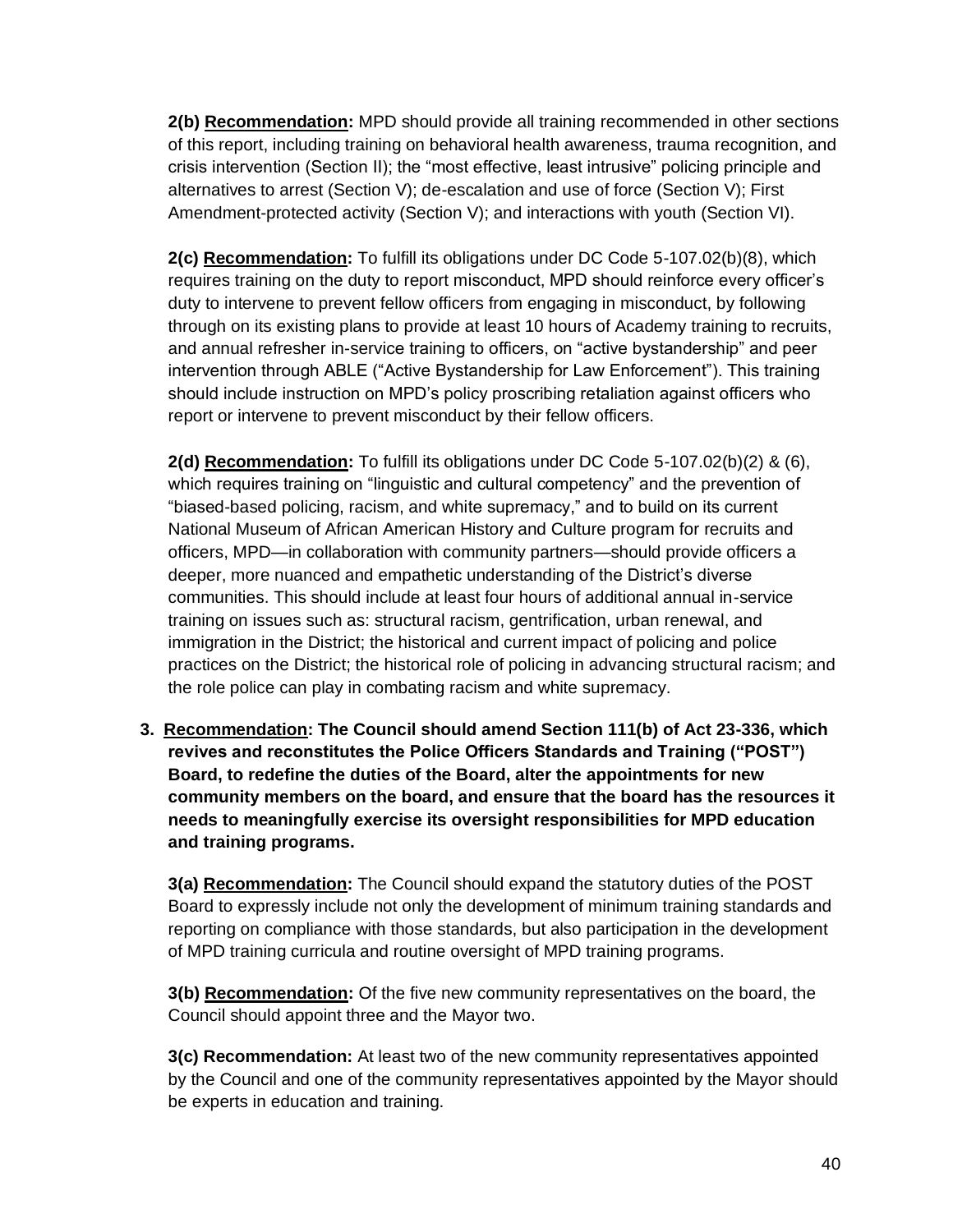**3(d) Recommendation:** The Council should appropriate the funding necessary for the POST Board to have permanent staff to assist with administration, assessments, and reporting.

## **II. ELIMINATING STATUTORY MINIMUM NUMBER OF SWORN OFFICERS**

- **4. Recommendation: The Council should repeal DC Code 5-105.05, which requires MPD to have a fixed minimum number of sworn personnel that is not based on any reasoned assessment of current public safety needs.**
- **III. RECRUITING, HIRING, AND PROMOTING QUALIFIED, DIVERSE, ETHICAL OFFICERS**
	- **5. Recommendation: The Council should ensure that the POST Board consistently and actively exercises its oversight responsibilities for MPD recruitment, hiring, and retention.**

**5(a) Recommendation:** The Council should make permanent Section 111(b) of Act 23- 336, which, in reviving and reconstituting the POST Board, obligates the POST Board to assess whether MPD's recruitment efforts meet the needs of the District.

**5(b) Recommendation:** The Council should make permanent Section 111(c) of Act 23- 336, which requires the POST Board to include in officer application criteria under DC Code 5-107.04(a) whether—if an applicant has prior service with another police agency—the applicant has a history of alleged or sustained misconduct.

**5(c) Recommendation:** The Council should amend DC Code 5-107.04 to (1) require the POST Board to establish and maintain a registry of current MPD and DCHA officers; (2) require the POST Board to establish a process and criteria for removing officers from the registry; and (3) empower the POST Board to remove officers from the registry, create a public database listing officers who are removed from the registry for cause or incompetence, and submit the names of officers removed from the registry to the International Association of Directors of Law Enforcement Standards and Training.

- **6**. **Recommendation: The Council should make permanent Section 115 of Act 23-336, which prevents MPD from hiring officers who engaged in serious misconduct in another police department.**
- **7. Recommendation: MPD should fortify its ongoing efforts (1) to hire individuals who are from or have intimate familiarity with the District, including by expanding the Cadet Program, and who possess good interpersonal and communications skills; (2) to hire officers who would enhance MPD's diversity, including but not limited to women, racial and ethnic minorities, LGBTQ+ individuals, immigrants, individuals with disabilities, individuals who themselves have had experience with the police through the criminal legal system (including those convicted of minor**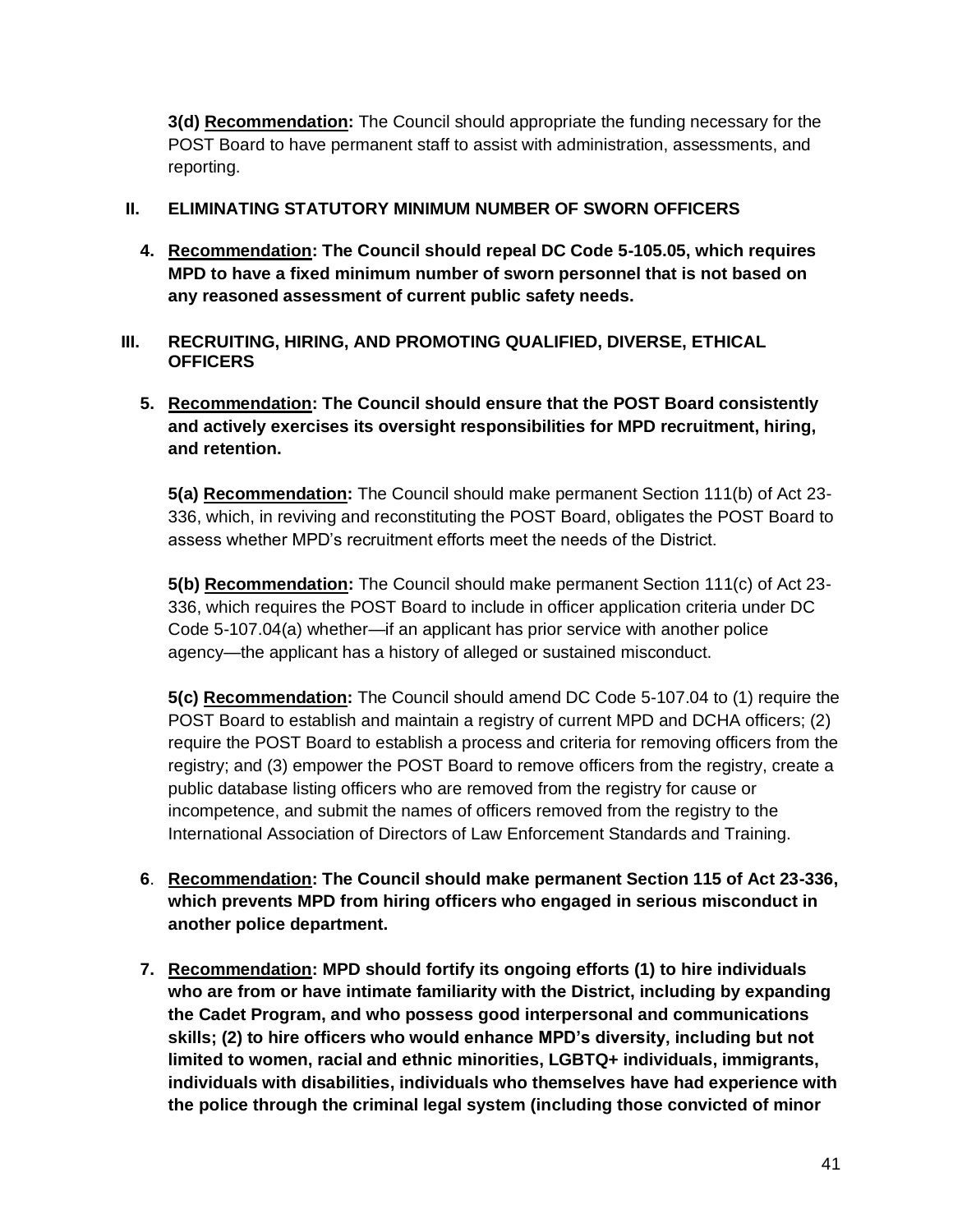**offenses), and individuals fluent in non-English languages used in District communities; and (3) to keep from hiring individuals who endorse violence, racism, bigotry, religious insensitivity or misogyny, or who disparage any group or person based on their membership in a protected class.** 

**To advance the broader, more comprehensive approach to public safety advocated in this report, the District also should create programs similar to the Cadet Program to educate and hire District residents to work in public safety and community-building professions beyond policing.**

**8. Recommendation: The Council should establish a Public Advisory Board consisting of police organizational experts and community members, to assess, refine, and monitor MPD's performance evaluations, promotions, and specialty unit selection systems.**

**8(a) Recommendation:** The Public Advisory Board should develop criteria for performance evaluations, promotions, and specialty unit selections that prioritize the skills and qualities reflected in MPD's mission and value statement, including the proven ability to communicate effectively, resolve conflicts, serve with integrity, and build relationships with the District's diverse communities.

**8(b) Recommendation:** The Public Advisory Board should develop model job qualifications for the Chief of Police that include, among other things, a commitment to harm reduction and the guardian model of policing.

## **IV. IMPROVING OFFICER WELLNESS**

**9. Recommendation: Policing often induces trauma which, particularly if left unaddressed, can adversely affect officers and their families, and influence how officers treat community members. MPD should enhance its existing officer wellness program by ensuring broad officer awareness of available wellness services and by providing resources sufficient to meet the demand for these services.**

## **V. ESTABLISHING A STRONG INTERNAL AUDIT FUNCTION**

**10. Recommendation: MPD should expand its data quality division to establish a robust internal audit function that routinely assesses and publishes data regarding: MPD officer encounters with community members, including stops, pat-downs, warrantless searches, search warrant executions, warrantless arrests, arrest warrant executions, and uses of force. This work would encompass all of the data collection, analysis, and reporting recommendations in the other sections of this report.**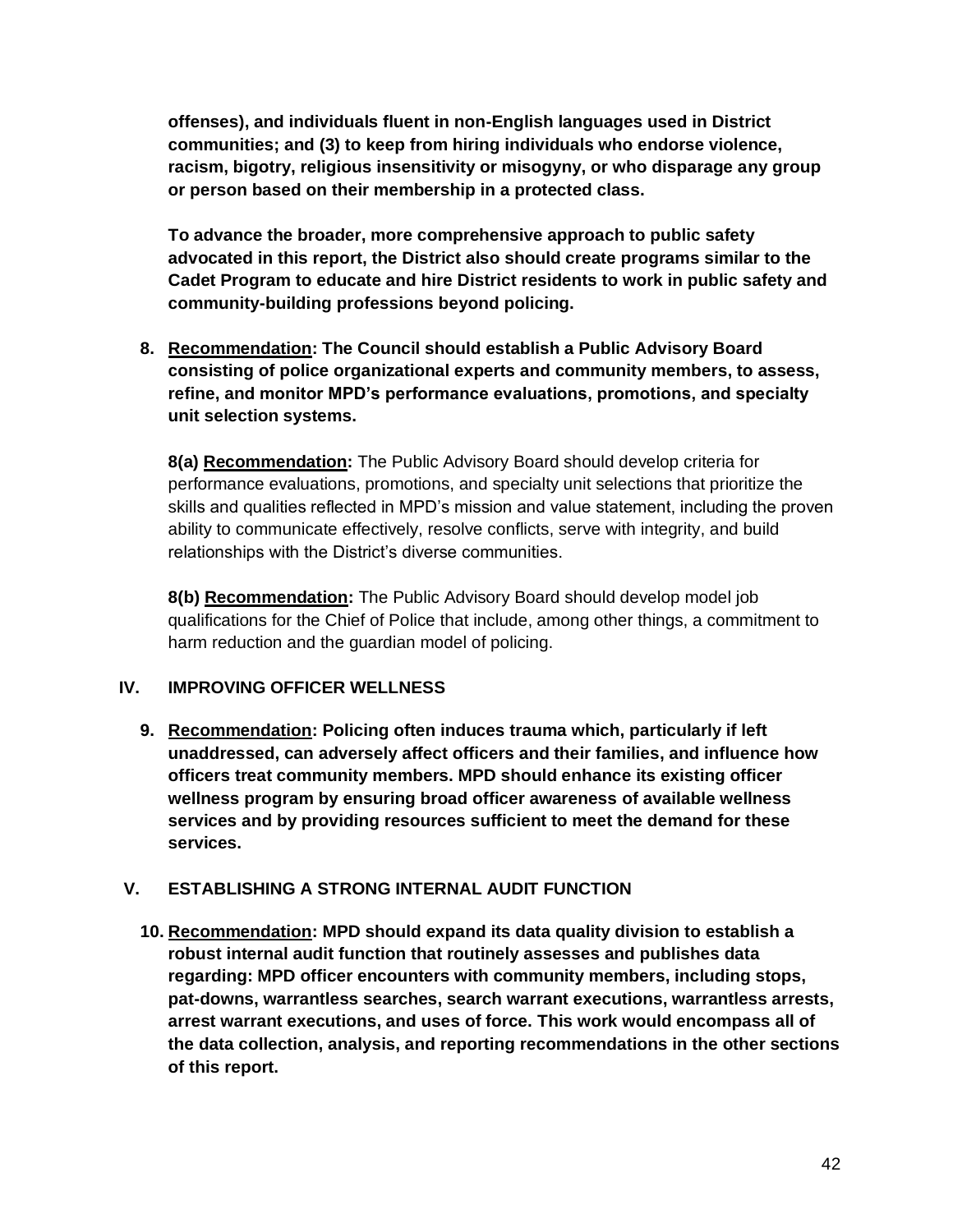# <span id="page-42-0"></span>Section VIII: Holding Police Accountable

# **1. Recommendation: The DC Council and the Mayor should create a deputy auditor for public safety within the Office of the District of Columbia Auditor.**

**1(a) Recommendation:** The law should specify that the deputy auditor for public safety's term be six years (DC auditor's term is six years), subject to reappointment; that the auditor shall appoint the deputy auditor for public safety, pursuant to a nationwide search; and that the auditor can only remove the deputy auditor for public safety for cause.

**1(b) Recommendation:** The law should specify that the deputy auditor for public safety possess subpoena authority, authority to compel District employees to provide statements and submit to interviews, direct access to all digital/electronic MPD, HAPD, District Department of Corrections (DOC), and Office of Police Complaints (OPC) records, access to all non-digital MPD, HAPD, DOC, and OPC records, and access to all records of other District agencies.<sup>36</sup> In addition, the law should require that the deputy auditor for public safety's budget be insulated from politics and sufficient for the deputy auditor for public safety to perform all its responsibilities.

**1(c) Recommendation:** The law should specify that the deputy auditor for public safety possess broad authority and jurisdiction, with respect to the MPD, HAPD, special police officers, $37$  DOC, and the PCB-OPC, $38$  including authority to review, analyze, and make findings regarding:

- System-wide patterns and practices.
- Any MPD, HAPD, and DOC policy, practice, or program, including constitutional policing, uses of force, use of canine, warrantless searches and seizures, use and execution of search warrants, hiring, training, promotions, internal investigations, and discipline.
- Any other policy, practice, or program that affects these law enforcement agencies' integrity, transparency, and relationship with District residents or of concern to the community.

**1(d) Recommendation:** The law should mandate that, at least bi-annually, the deputy auditor for public safety review, analyze, and make findings regarding:

● MPD's and OPC's handling of misconduct complaints and cases.

<sup>&</sup>lt;sup>36</sup> The Office of the District of Columbia Auditor already possesses subpoena authority. See: Code of the District of Columbia § 1-301.171,<https://code.dccouncil.us/dc/council/code/sections/1-301.171.html> (accessed February 15, 2021).

 $37$  See District of Columbia Municipal Regulations, Chapter 6A §§ 1100.1 to 1110.1, <https://securityofficerhq.com/files/dc-title-6a.pdf> (accessed March 13, 2021).

<sup>&</sup>lt;sup>38</sup> Depending on the District's acceptance and implementation of recommendations two and three, the Commission recommends renaming (not eliminating) the PCB and the OPC. To prevent confusion, the report will, unless otherwise noted, refer to the Police Complaints Board and the Office of Police Complaints by their current names.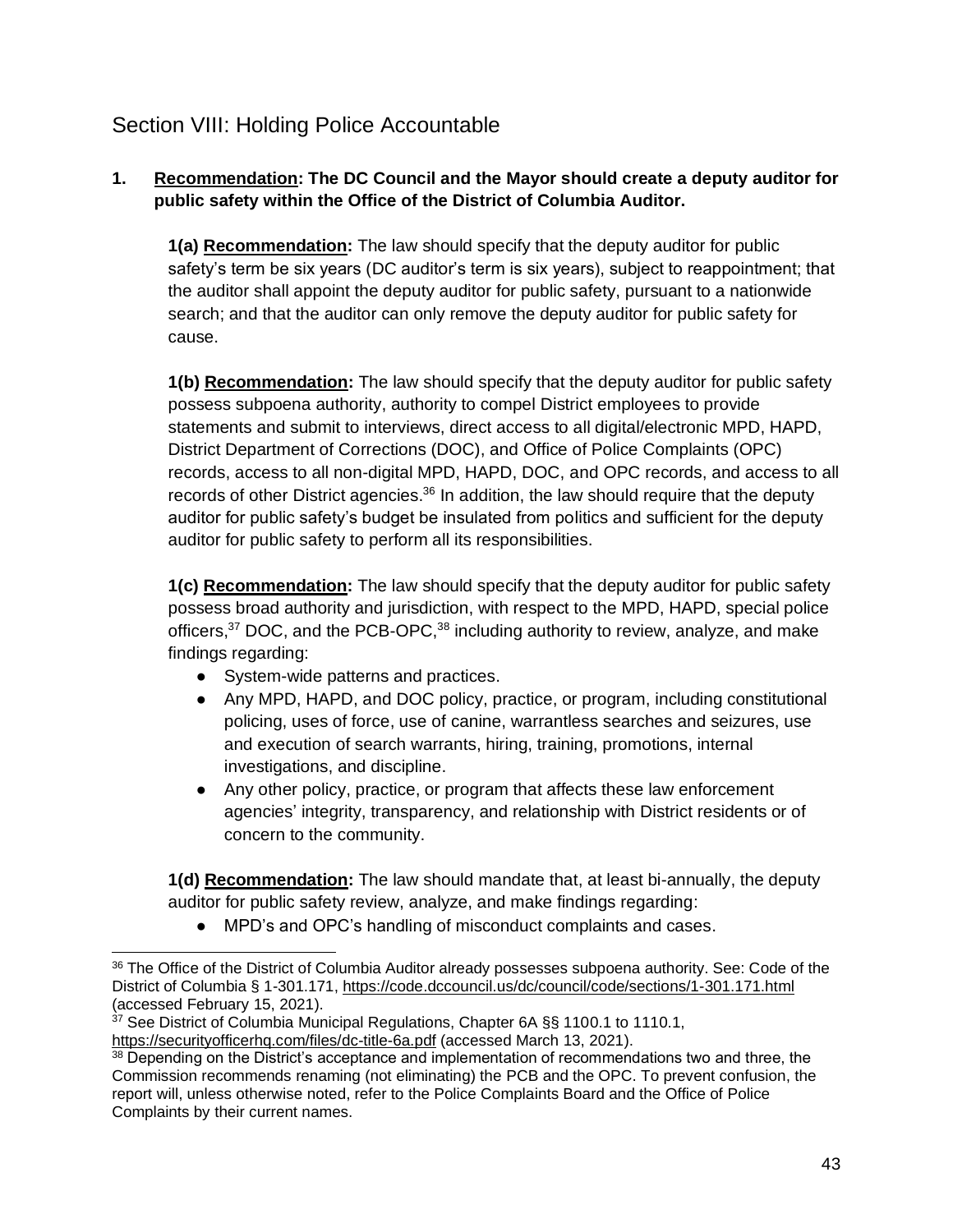- Timeliness and quality of all MPD and OPC administrative investigations, particularly serious uses of force and other incidents that result in death.
- Disciplinary process.
- Disciplinary appeal process (grievances, arbitration, and DC Office of Employee Appeals).
- Civil judgments and settlements and MPD use and handling (if any) of these judgments and settlements.
- MPD use and handling (if any) of adverse findings (the USAO's or a judge's) regarding MPD officer credibility, official false statements, perjury, and any prosecutor list of officers who cannot be relied on as witnesses due to credibility issues (known as <u>Brady</u> or <u>Lewis</u> list).<sup>39</sup>

**1(d)(i) Recommendation:** The law should require that the deputy auditor for public safety and MPD work with the U.S. Attorney's Office for the District of Columbia (USAO) to develop a system for the USAO to advise the deputy auditor for public safety and MPD of adverse findings (the USAO's or a factfinder's) regarding an MPD officer's credibility; or regarding determination that the officer made false official statements or committed perjury; and that the USAO provide to MPD and the deputy auditor for public safety its Brady or Lewis list, on a quarterly basis.

**1(e) Recommendation:** The law should require that the deputy auditor for public safety produce an annual report on its activities and operations, and reports following each investigation, review, study, or audit; and provide these reports to the Mayor, the Council, MPD, and the PCB-OPC; and publish the reports on the Office of the DC Auditor's website, with the respective agency's response.

The law should require that MPD and/or PCB-OPC be required to respond, in writing, to the deputy auditor for public safety reports' recommendations within 30 days, and that their responses must include: 1) a description of the corrective or other action the agency plans to take; 2) the basis for rejecting the recommendation, in whole or in part; or 3) a request for an extension to provide substantive written responses.

**1(e)(i) Recommendation:** With the creation of the deputy auditor for public safety, the Council and the Mayor should shift from the PCB-OPC to the deputy auditor for public safety the responsibility for (as detailed in Code of DC § 5-  $1104(d-2)(1)$ :<sup>40</sup> reviewing and reporting annually on MPD resolution of citizen

<sup>39</sup> See Brady v. Maryland, 373 U.S. 83 (1963); Giglio v. United States, 405 U.S. 150 (1972); Lewis v. United States, 408 A.2d 303) (DC 1973). These cases generally require prosecutors to provide to defendants material that may be used to impeach prosecution witnesses, including prior convictions, pending investigations or criminal charges, cooperation agreements, and bad acts related to the witnesses' veracity and credibility. Some prosecutors keep a list of officers for whom they must turn over such material and/or whom prosecutors have determined are not reliable witnesses. <sup>40</sup> Code of the District of Columbia § 5-1104(d-2)(1), [https://code.dccouncil.us/dc/council/code/sections/5-](https://code.dccouncil.us/dc/council/code/sections/5-1104.html) [1104.html](https://code.dccouncil.us/dc/council/code/sections/5-1104.html) (accessed February 15, 2021).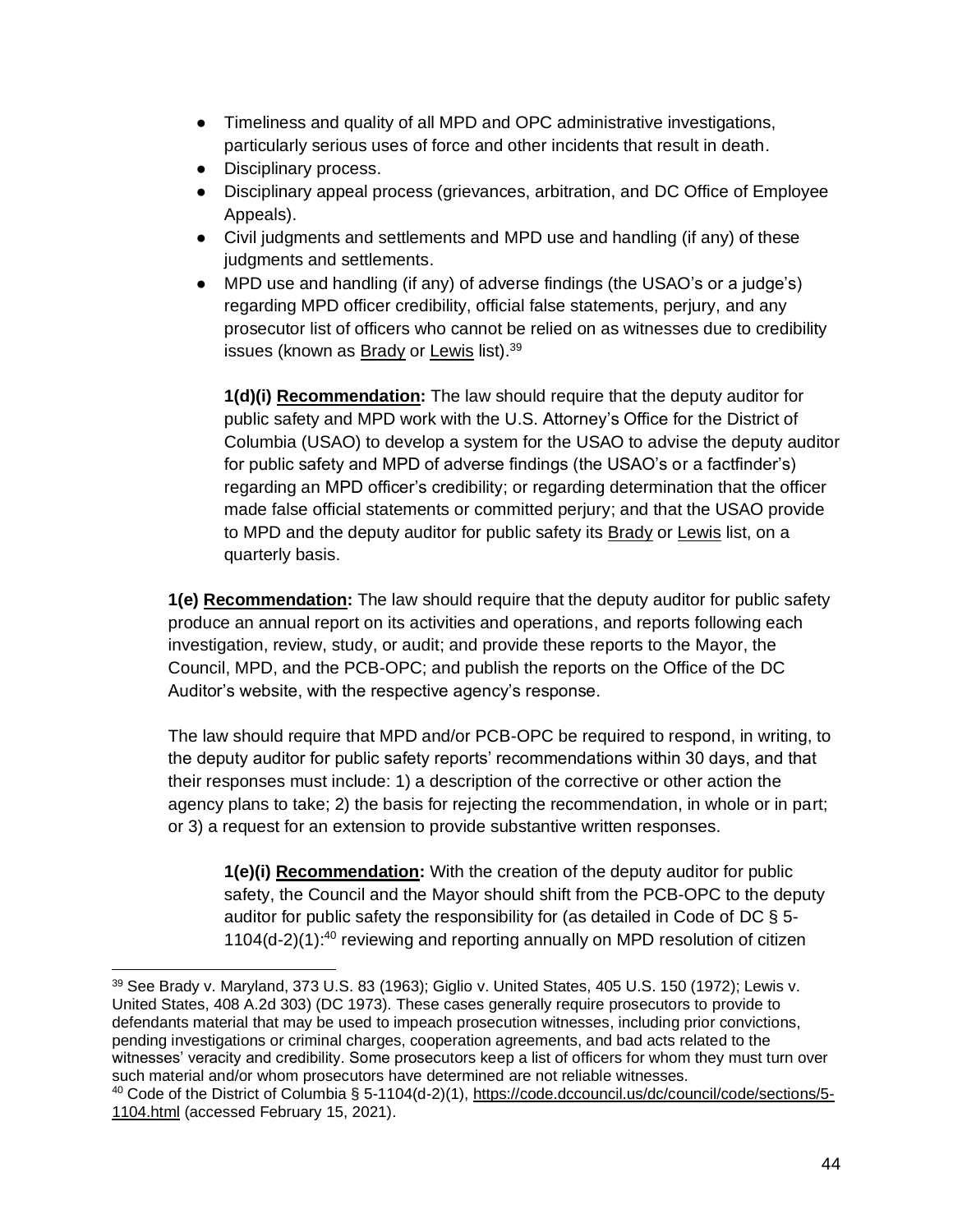complaints, the demographics of those involved in these complaints, and the proposed and actual discipline as a result of sustained citizen complaints; all MPD use of force incidents, serious use of force incidents, $41$  and serious physical injury incidents;<sup>42</sup> and in-custody deaths.

**1(f) Recommendations:** The law should require that the deputy auditor for public safety engage in regular and sustained public outreach to inform the community and relevant law enforcement agencies about its mission, policies, and operations.

# **2. Recommendation: The Council and Mayor should expand the authority of and rename the Police Complaints Board, which will continue to oversee the Office of Police Complaints, as the District of Columbia Police Commission ("DCPC").**

**2(a) Recommendation:** The law should require that DCPC review and approve, prior to issuance (except for emergency situations) MPD policies that are not purely administrative. For policies that broadly affect the community, the DCPC should engage the community and police during the development and drafting of new policies or policy revisions, including through use of formal forums and surveys.

**2(b) Recommendation:** The law should specify that DCPC have a role in setting, formulating, and/or approving MPD annual goals, and meeting quarterly with the MPD Chief to review MPD's progress in meeting these goals. MPD's achievement of these goals (emphasizing delivery of services rather than number of arrests or summonses) should be tied, at least in part, to the DCPC's assessment of MPD's success.

**2(c) Recommendation:** The law should specify that DCPC have a role in establishing the process for the Mayor's selection of a new MPD Chief, e.g., by developing a job description, and weighing in on minimum qualifications, whether the Mayor should engage a national search firm, and the DCPC's role in reviewing candidates.

**2(d) Recommendation:** The law should specify that, in making MPD more transparent, the DCPC must work with MPD to determine what information MPD should post to its website, subject to applicable laws (e.g., policies; detailed data on crime, arrests, citations, use of force, pedestrian and vehicle stops, and officer fatalities and injuries; layered budget information; and applicable union contracts), and that the DCPC may post such information on its website that MPD does not.

**2(e) Recommendation:** The law should specify that DCPC's composition consist of an odd number of members who reflect the diversity of the District; that members be

<sup>&</sup>lt;sup>41</sup> See Recommendation  $3(a)$ (iii) and corresponding discussion for definition of "serious use of force," which can be found in MPD GO-RAR-901.07 (Use of Force), § III.9, effective November 3, 2017, [https://go.mpdconline.com/GO/GO\\_901\\_07.pdf](https://go.mpdconline.com/GO/GO_901_07.pdf) (accessed February 14, 2021).

<sup>&</sup>lt;sup>42</sup> Id., § III.8. See Recommendation  $3(a)$ (iii) and corresponding discussion for definition of "serious physical injury."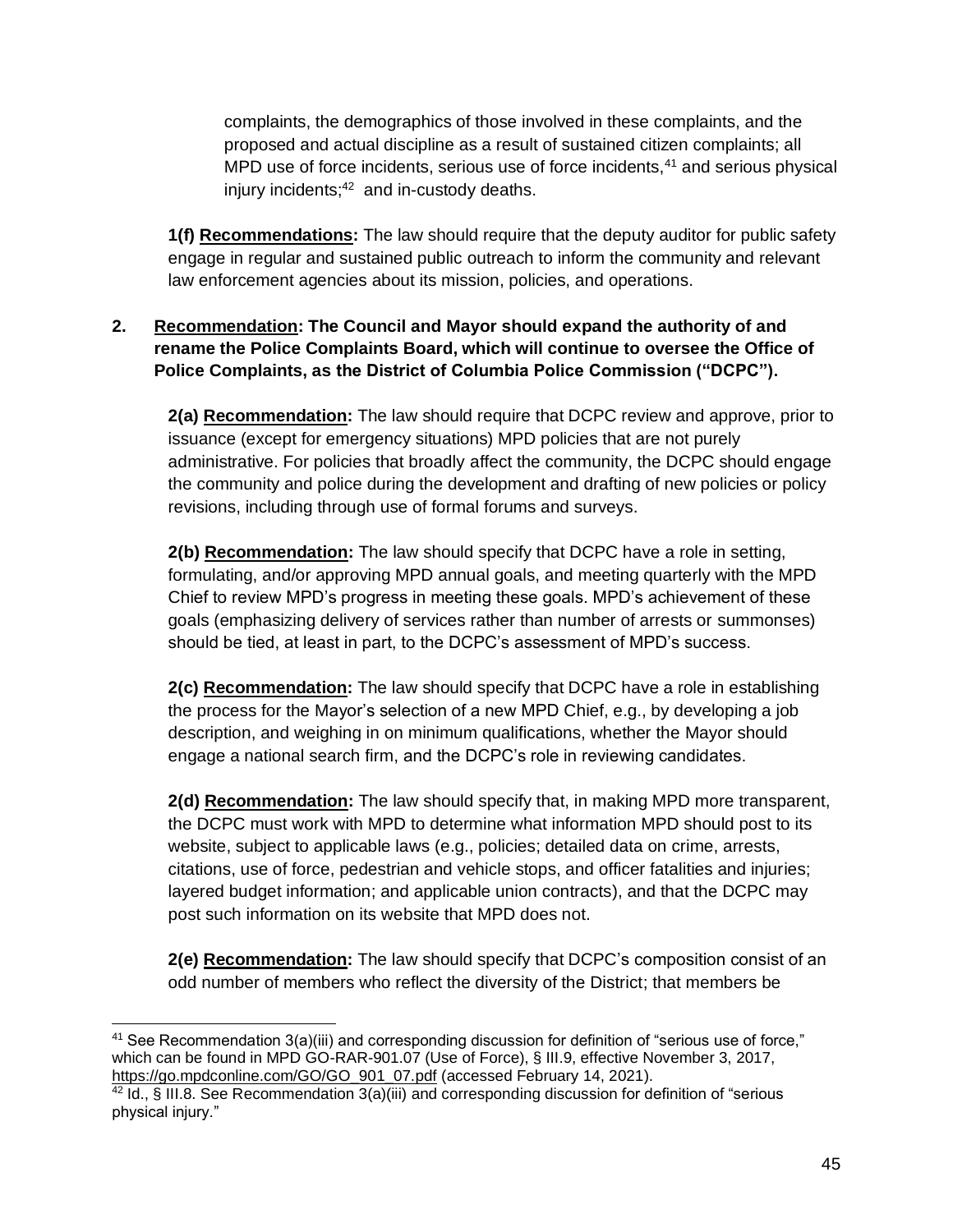compensated (not 100% volunteer); and that individuals currently working for law enforcement agencies are ineligible.

**2(e)(i) Recommendation:** In the near-term, the Council and the Mayor should make permanent the Comprehensive Policing and Justice Reform Second Emergency Amendment Act of 2020's exclusion from the Police Complaints Board of individuals employed by law enforcement agencies. Specifically:

- The new law should make clear that "no current affiliation with any law enforcement agency" means that no PCB member shall be currently employed by a law enforcement agency or law enforcement union.
- The new law should make clear that individuals formerly employed by law enforcement agencies are not excluded from serving on the PCB.

**2(e)(ii) Recommendation:** In the near-term, the Council and the Mayor should reconsider the Comprehensive Policing and Justice Reform Second Emergency Amendment Act of 2020's expansion of the Police Complaints Board from five to nine members, based solely on appointment of one member from each of the eight DC wards and one at-large member.

- While increasing the PCB membership from five to nine makes it more likely that the board reflects the diversity of the District, geographic diversity alone will not necessarily result in a board that reflects the District's diversity.
- The board's membership should include individuals below the age of 24.
- The board's membership should include individuals who have been directly impacted by the District's policing and/or incarceration system.

**2(f) Recommendation:** The Council and Mayor should hold full and robust public hearings on expanding the authority of and renaming the Police Complaints Board, or appoint a single-issue task force devoted to fleshing out the District of Columbia Police Commission's mandate, authority, composition, and its process for selecting members.

# **3. Recommendation: The Council and Mayor should expand the jurisdiction, authority, and resources of the Office of Police Complaints (OPC).**

**3(a) Recommendation:** The law should require that OPC conduct administrative investigations and make findings on all MPD "serious uses of force," (as currently defined in MPD General Order 901-07, Use of Force) and in-custody deaths, regardless of whether an individual filed a complaint regarding the incident. At a minimum, the law should require that OPC conduct an independent investigation and reach dispositions on all MPD serious uses of force when an individual with "personal knowledge" files a complaint regarding the incident or under circumstances delineated in Recommendation 3(b).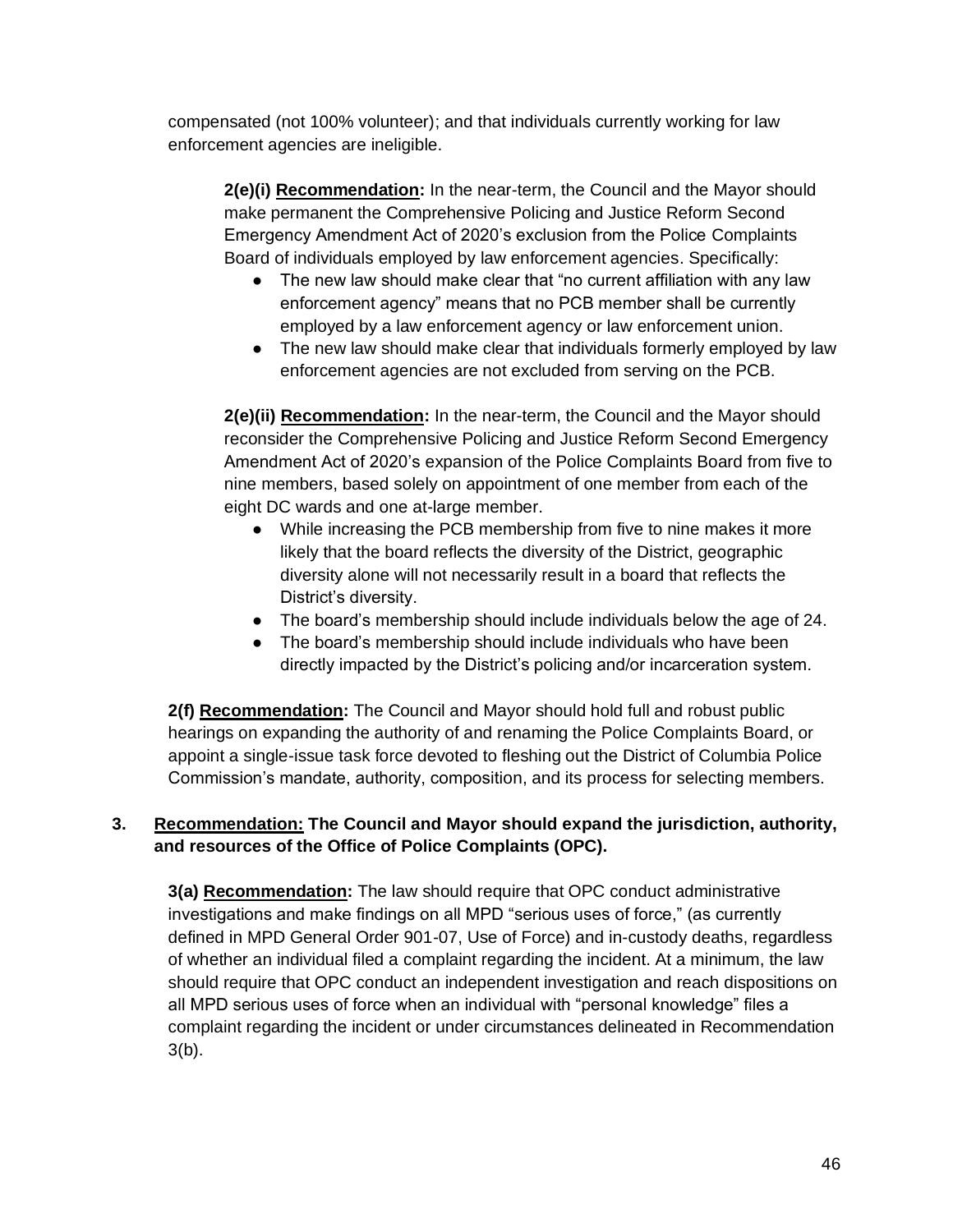**3(a)(i) Recommendation:** In cases that OPC investigates involving serious uses of force, (as currently defined in MPD General Order 901-07, Use of Force)<sup>43</sup> and in-custody deaths, MPD policy should ensure that the MPD Use of Force Board continues to review and analyze these incidents, but refrain from making final findings on whether officers complied with MPD policies; the OPC will make the final findings on whether officers complied with MPD policies.

**3(a)(ii) Recommendation:** If the District expands the OPC's jurisdiction to include all MPD serious uses of force and in-custody deaths, regardless of whether an individual has filed a complaint regarding the incident, it should rename the Office of Police Complaints as the Office of Police Accountability.

**3(a)(iii) Recommendation:** The law should codify MPD "serious use of force" and "serious injury" (as currently defined in MPD General Order 901-07, Use of Force), to prevent a change in MPD policy from affecting OPC's jurisdiction.

**3(b) Recommendation:** The law should specify that the OPC must investigate anonymous complaints and complaints that a non-witness files relating to unnecessary force and biased-based policing. In addition, the law should specify that the OPC may investigate anonymous complaints and complaints a non-witness files that fall within the OPC's subject-matter jurisdiction, based upon the following factors: nature or severity of the alleged misconduct, the availability of evidence and/or witnesses, the ability to identify officers and civilians involved, and whether the OPC received other complaints regarding the incident from individuals with personal knowledge.

**3(c) Recommendation:** The Council and the Mayor should make permanent the Comprehensive Policing and Justice Reform Second Emergency Amendment Act of 2020's extension of OPC's jurisdiction to include "evidence of abuse" or "misuse of police powers," including those that the complainant did not allege in the complaint but that the OPC discovers during its investigation.

- The law should not limit, through the use of examples, the allegations of "evidence of abuse" or "misuse of police powers" that OPC discovers during its investigation and upon which it can make a finding. The legislative language should be broad enough to allow the OPC to investigate all the potential misconduct it discovers through its investigation, unbound by the complainant's specific allegations, such as the failure to turn on body-worn cameras, false reports, false statements, and destruction or concealment of evidence.
- The law should specify that when, during its investigation, the OPC discovers evidence of abuse or misuse of police powers that the complainant did not allege in the complaint, the OPC may include these allegations within the original case, rather than generating a new complaint or case, thereby increasing complaint or case numbers.

<sup>43</sup> MPD GO-RAR-901.07 (Use of Force), § III.8-9, effective November 3, 2017, [https://go.mpdconline.com/GO/GO\\_901\\_07.pdf](https://go.mpdconline.com/GO/GO_901_07.pdf) (accessed February 14, 2021).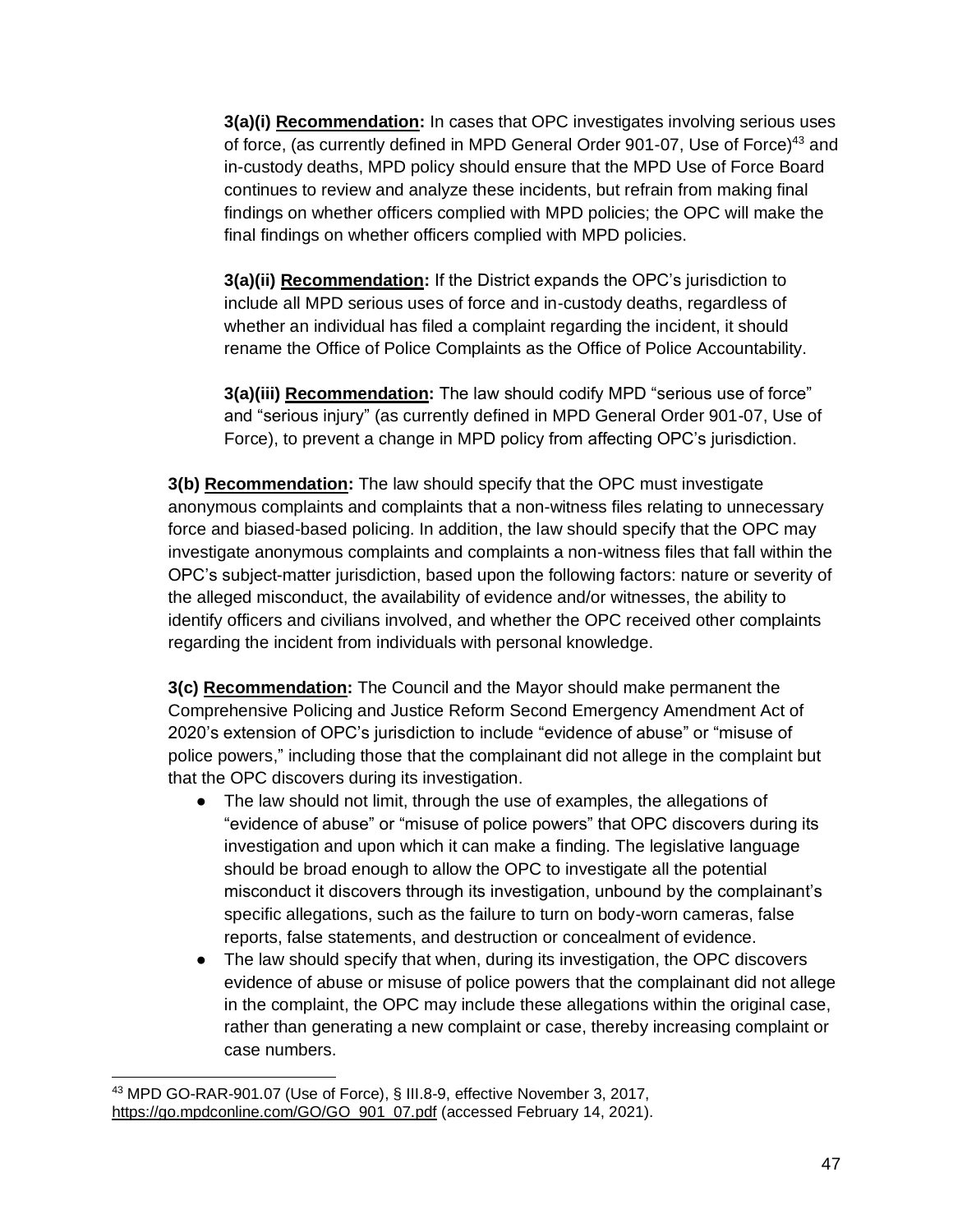**3(d) Recommendation:** The Council and the Mayor should give the OPC jurisdiction to investigate special police officers as well as campus and university special police officers.

**3(e) Recommendation:** The Council and the Mayor should give the OPC the authority and ability to make informed disciplinary recommendations for cases in which complaint examiners sustain one or more allegations.

- In order to make informed disciplinary recommendations, based upon MPD's Table of Offenses and Penalties Guide, OPC should have access to an officer's training history, history of complaints and internal investigations (open and closed), and entire disciplinary history.
- If the MPD or HAPD Chief disagrees with OPC's recommendation, the Chief must provide written explanation for the disagreement within 30 days.

**3(f) Recommendation:** For cases in which complaint examiners sustain one or more allegations and the MPD or HAPD Chief rejects the OPC's disciplinary recommendation, and where the MPD or HAPD and the OPC cannot subsequently agree upon a disciplinary penalty, the Council and the Mayor should give a review panel of three complaint examiners the authority to determine the disciplinary penalty.

**3(g) Recommendation:** The Council and the Mayor should require the MPD Chief to respond to OPC policy recommendations within 30 days. MPD's response must include: 1) a description of the corrective or other action MPD plans to take; 2) the basis for rejecting the recommendation, in whole or in part; or 3) a request for an extension to provide substantive written responses.

**3(h) Recommendation:** The Council and the Mayor should ensure that OPC has direct, electronic access to all MPD digital/electronic records, the authority to incorporate these records into its case files, and the authority to utilize these records—including BWC footage—in interviews with civilians and MPD employees, as OPC deems appropriate.

**3(i) Recommendation:** The Council and the Mayor should ensure that OPC's budget supports the staff required to handle OPC's increased responsibilities; provides for extensive and ongoing training with respect to investigating serious uses of force and incustody deaths and recommending and reaching disciplinary determinations; and secures the OPC's independence. To ensure this, the District should consider establishing a multi-year budget from a dedicated funding stream or statutorily linking OPC's budget or headcount to MPD's budget or headcount.

**3(j) Recommendation:** The OPC should develop and enhance its case management system to track and produce (not by hand), data including: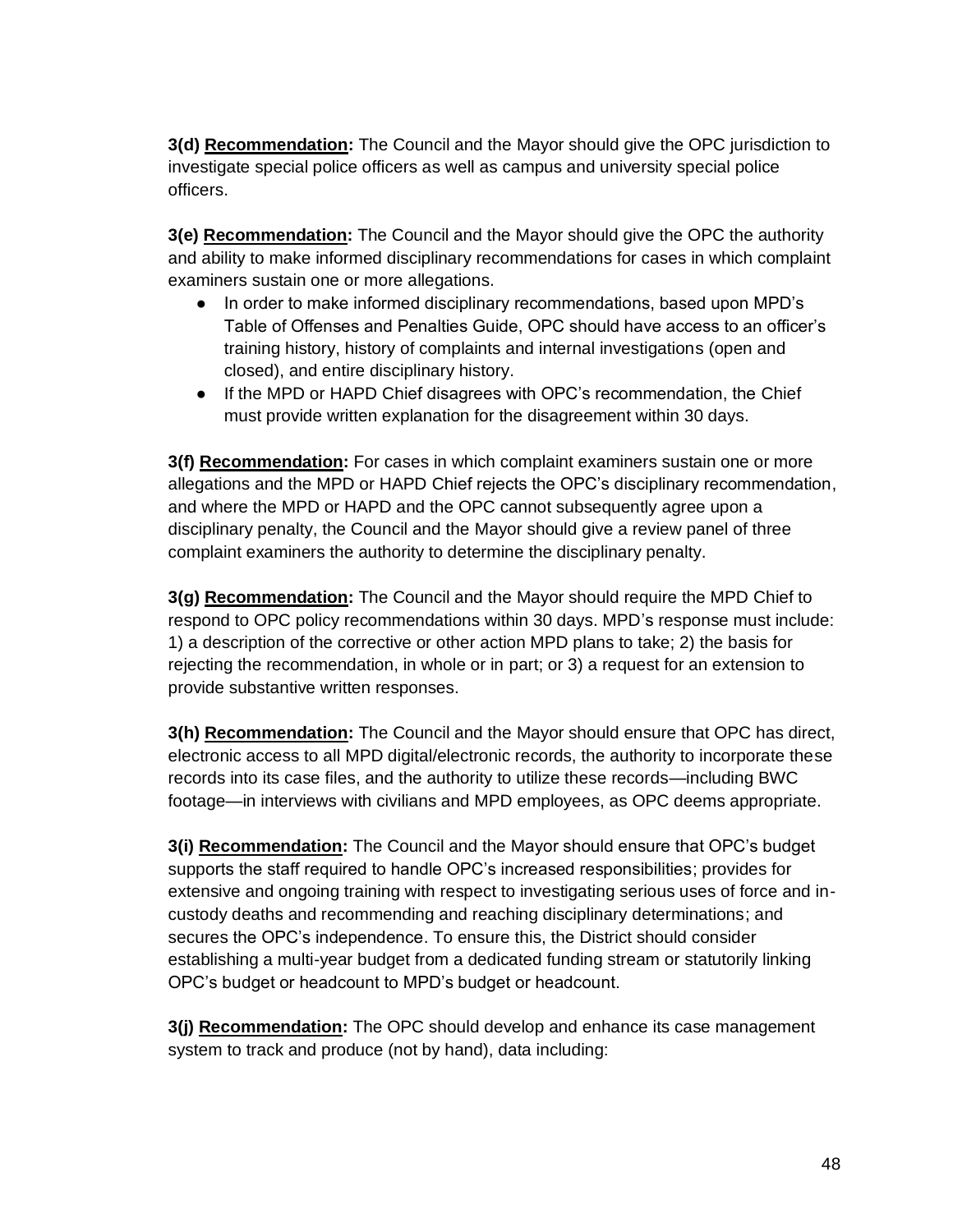- Cases OPC closed by disposition type, e.g., number of cases OPC closes each year as adjudicated, dismissed on the merits, dismissed due to complainant's failure to cooperate, mediation, policy training, rapid resolution, or withdrawal.
- Days it takes to close (from complaint date to closure date) cases by disposition type, and average and/or median number of days it takes to close cases by disposition type.
- Reasons why cases are closed as dismissed on the merits, by category, e.g., unfounded, exonerated, insufficient facts, etc.
- Track cases referred for criminal investigation, dates cases were referred, and dates of USAO decision/declination.
- **4. Recommendation: The Council and the Mayor should make permanent the Comprehensive Policing and Justice Reform Second Emergency Amendment Act of 2020's revision of DC Municipal Regulation § 24-3900.09 ("Metropolitan Police Department Body-worn Cameras") that prohibits officers from reviewing their bodyworn camera recordings or the body-worn camera recordings that have been shared with them to assist in initial report writing.**

**4(a) Recommendation:** The law should prohibit officers from viewing their body-worn camera footage, or the body-worn camera footage of other officers (except for the publicly available body-worn camera footage the Mayor releases) in all cases involving serious uses of force and in-custody deaths. MPD's internal investigative unit or the OPC shall determine the circumstances under which the officers can view their bodyworn camera footage or other officers' body-worn camera footage in these cases. In cases involving potential criminal charges,<sup>44</sup> the MPD or the OPC shall make the determination to provide the subject officer with the opportunity to view their body-worn camera footage or other officers' body-worn camera footage as delineated in Recommendation 5.

**4(b) Recommendation:** In cases other than those involving serious uses of force and in-custody deaths, the law should not allow officers to freely view other officers' bodyworn camera footage, except as prosecutors, OPC, and MPD internal investigators permit; and the law should require that MPD establish policies regarding when and under what circumstances officers may view their body-worn camera footage following completion of their initial report, and under what circumstances officers may write an addendum to their initial report.

**4(c) Recommendation:** The law should specify that MPD policies require, for any addendum reports officers write, that officers indicate whether they viewed body-worn camera footage prior to writing the addendum report, and specify what body-worn camera footage the officer viewed, including the officer's own.

<sup>44</sup> Prosecutors are free to show body-worn camera recordings to officers and other witnesses as they see fit.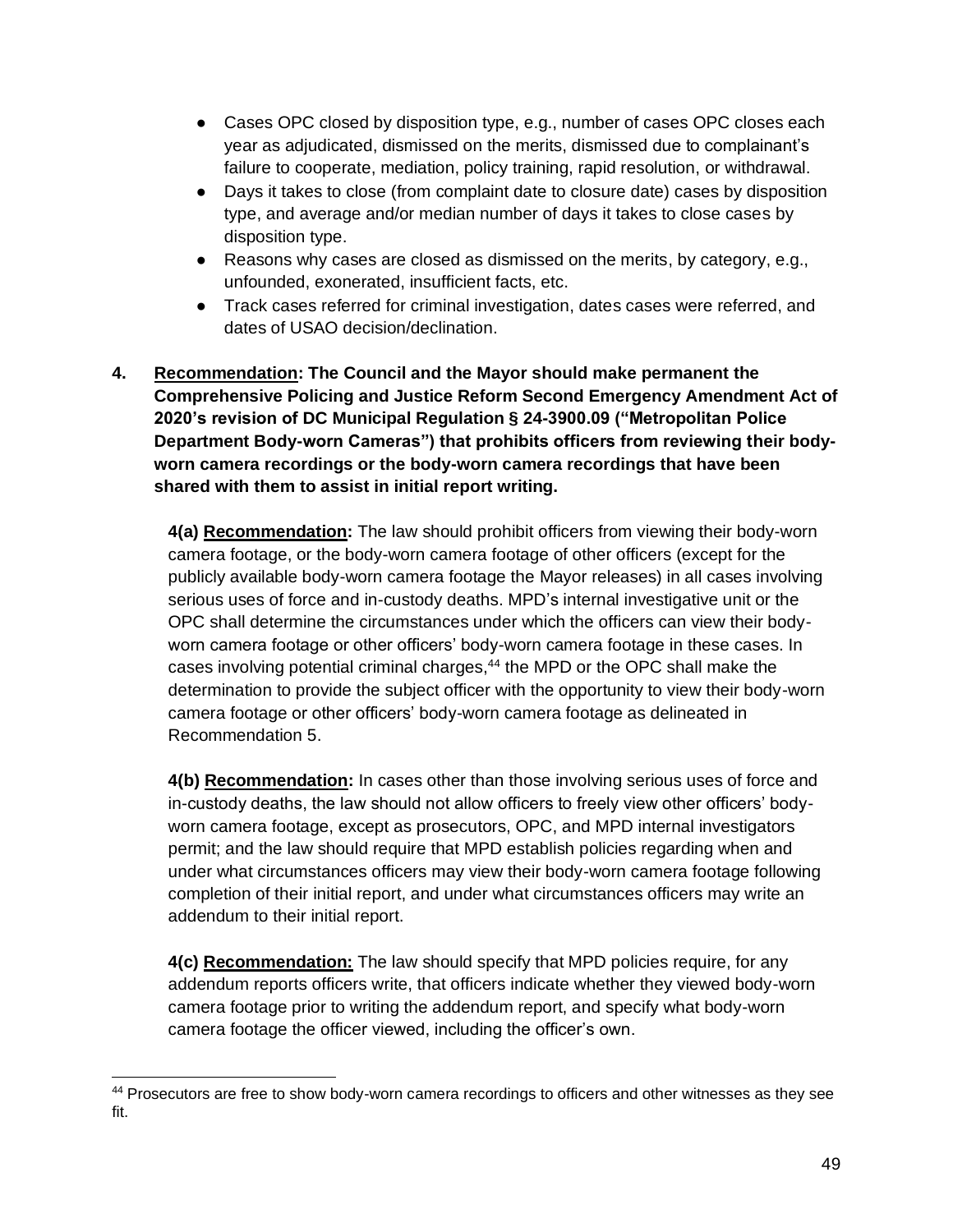**5. Recommendation: In cases involving potential criminal charges against an officer, the Council and the Mayor should give OPC**—**and MPD should revise its rules to give itself**—**authority, as appropriate, to interview the subject officer(s) and/or complete administrative investigations, even if a prosecutorial decision is pending.** 

**5(a) Recommendation:** In cases involving potential criminal charges against an officer, MPD should require its investigators to complete all possible investigative steps while potential criminal charges are being considered; once the prosecutor has issued a declination letter, MPD should then promptly interview subject officers.

**5(b) Recommendation:** In cases involving conduct that may be criminal in nature that the OPC is obligated to refer to the United States Attorney's office, the Council and Mayor should revise DC Code  $\S$  5-1109<sup>45</sup> and require that the OPC process the complaint and complete all possible investigative steps while potential criminal charges are being considered; once the prosecutor has issued a delineation letter, the OPC should then promptly interview subject officers.

**5(c) Recommendation:** In cases involving potential criminal charges against an officer but where the prosecutor has not yet issued a written declination decision, MPD should in certain circumstances permit its investigators, with approval from the Chief and after consultation with the prosecutor, to complete its administrative investigation. The Council and the Mayor should revise DC Code § 5-1109 and permit OPC, in certain circumstances, with approval from the PCB and after consultation with the prosecutor, to complete the administrative investigation before the prosecutor issues a written declination. The relevant factors include the passage of time since the incident occurred, the seriousness of the allegations, and the public interest in prompt completion of the administrative investigation. In some cases, the administrative investigation may be completed without interviewing the subject officer(s) if evidence from other sources, including but not limited to body-worn camera footage, is sufficient for the investigator to make complete and accurate findings without such interviews. Where subject officer interviews are necessary, MPD and OPC should seek a voluntary interview with the officer. If the officer does not voluntarily agree to be interviewed, MPD and the DC Code § 5-1109 should permit OPC administrative investigators—pursuant to Chief of Police approval or PCB approval, and after consultation with the relevant prosecutor—to compel the subject officer(s) to submit to an interview.

**6. Recommendation: The Council and the Mayor should modify the Comprehensive Policing and Justice Reform Second Emergency Amendment Act of 2020's revision of the Code of the DC § 5-1031, and extend the time frame for MPD's commencement of a corrective or adverse action from 90 business days to one year, from notice of the act or occurrence, for all cases.** 

<sup>45</sup> Code of the District of Columbia § 5-1109, [https://code.dccouncil.us/dc/council/code/sections/5-](https://code.dccouncil.us/dc/council/code/sections/5-1109.html) [1109.html](https://code.dccouncil.us/dc/council/code/sections/5-1109.html) (accessed February 15, 2021).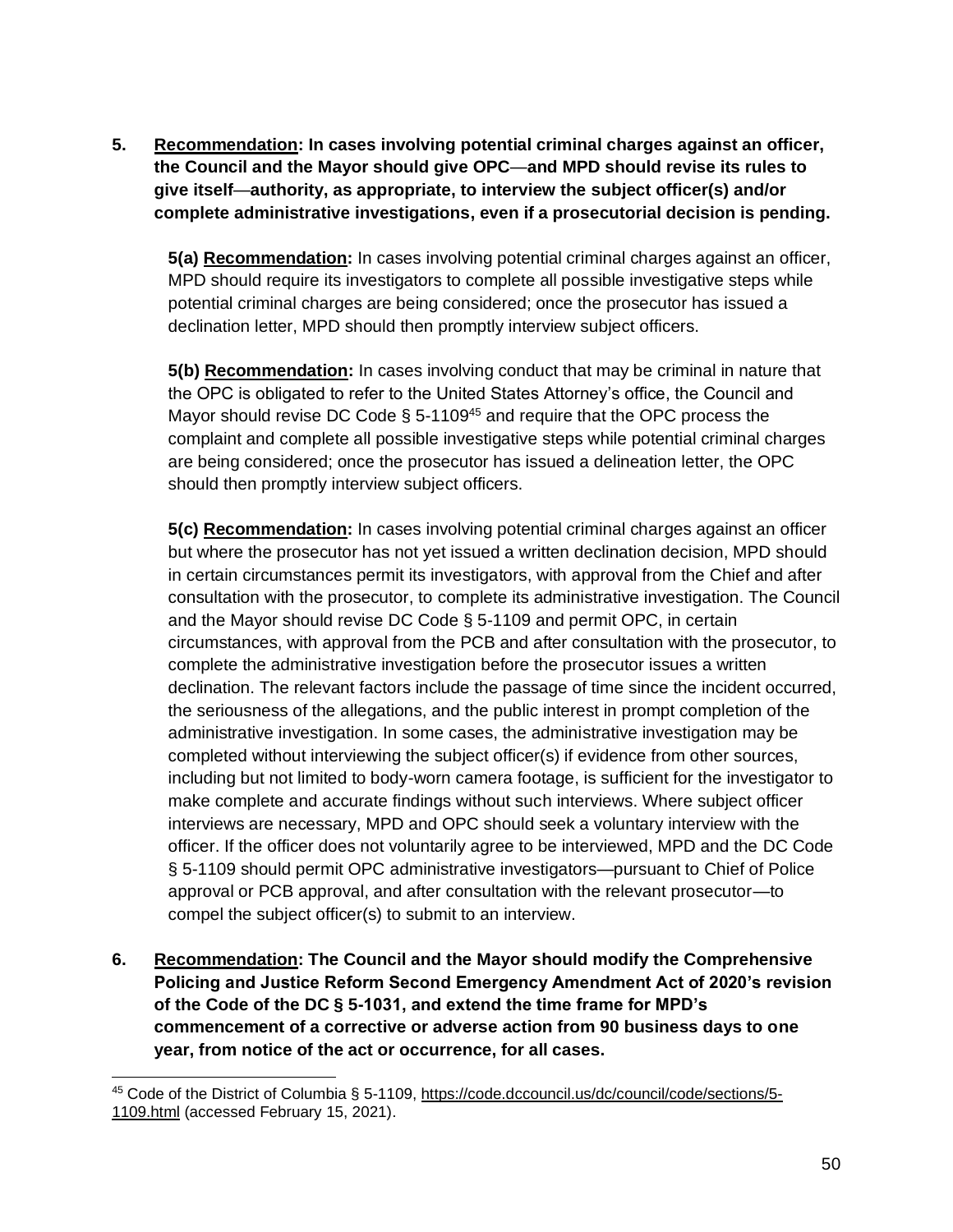**7. Recommendation: The Council and the Mayor should make permanent the Comprehensive Policing and Justice Reform Second Emergency Amendment Act of 2020's revision of the Code of the DC § 1-617.08, which states that "[a]ll matters pertaining to the discipline of sworn law enforcement personnel shall be retained by management and not be negotiable."**

**7(a) Recommendation**: The Council and the Mayor should limit the authority of arbitrators to reverse MPD decisions to terminate or demote officers.

## **8. Recommendation: MPD should revise its policies and stop purging disciplinary actions automatically from officers' personnel files after a set number of years. Specifically:**

**8(a) Recommendation:** MPD should stop purging adverse actions, the most serious level of discipline, from officers' personnel records automatically after three years. Adverse actions should remain permanently in the officers' official personnel file, element/unit folder, disciplinary record, and any other electronic or non-electronic record MPD maintains regarding the officers' employment. When imposing new discipline, MPD should consider (or be able to consider) adverse actions that MPD previously imposed against an officer throughout the course of the officer's employment.

**8(b) Recommendation:** MPD should stop purging corrective actions from officers' personnel records automatically after one, two, or three years. Purging, or removal of corrective actions from officers' official personnel file, element/unit folder, disciplinary record, and any other electronic or non-electronic record that MPD maintains regarding the officers' employment should be conditioned on the officers' staying out of trouble as follows:

- Dereliction report: remove from officer's official personnel file after one year provided the officer has no subsequent disciplinary violations.
- Letter of prejudice: remove from officer's official personnel file after two years provided the officer has no subsequent disciplinary violations, excluding dereliction reports.
- Official reprimands: remove from officer's official personnel file after three years provided the officer has no subsequent disciplinary violations, excluding dereliction reports and letters of prejudice.

**8(c) Recommendation:** MPD should clarify and make its policies consistent (General Order 201.19, Employee Personnel Records and General Order 120.21, Disciplinary Procedures and Processes) regarding "removal," or "purging," of corrective actions from an official personnel file, element/unit folder, disciplinary record, and any other electronic or non-electronic record MPD maintains regarding the officer's employment.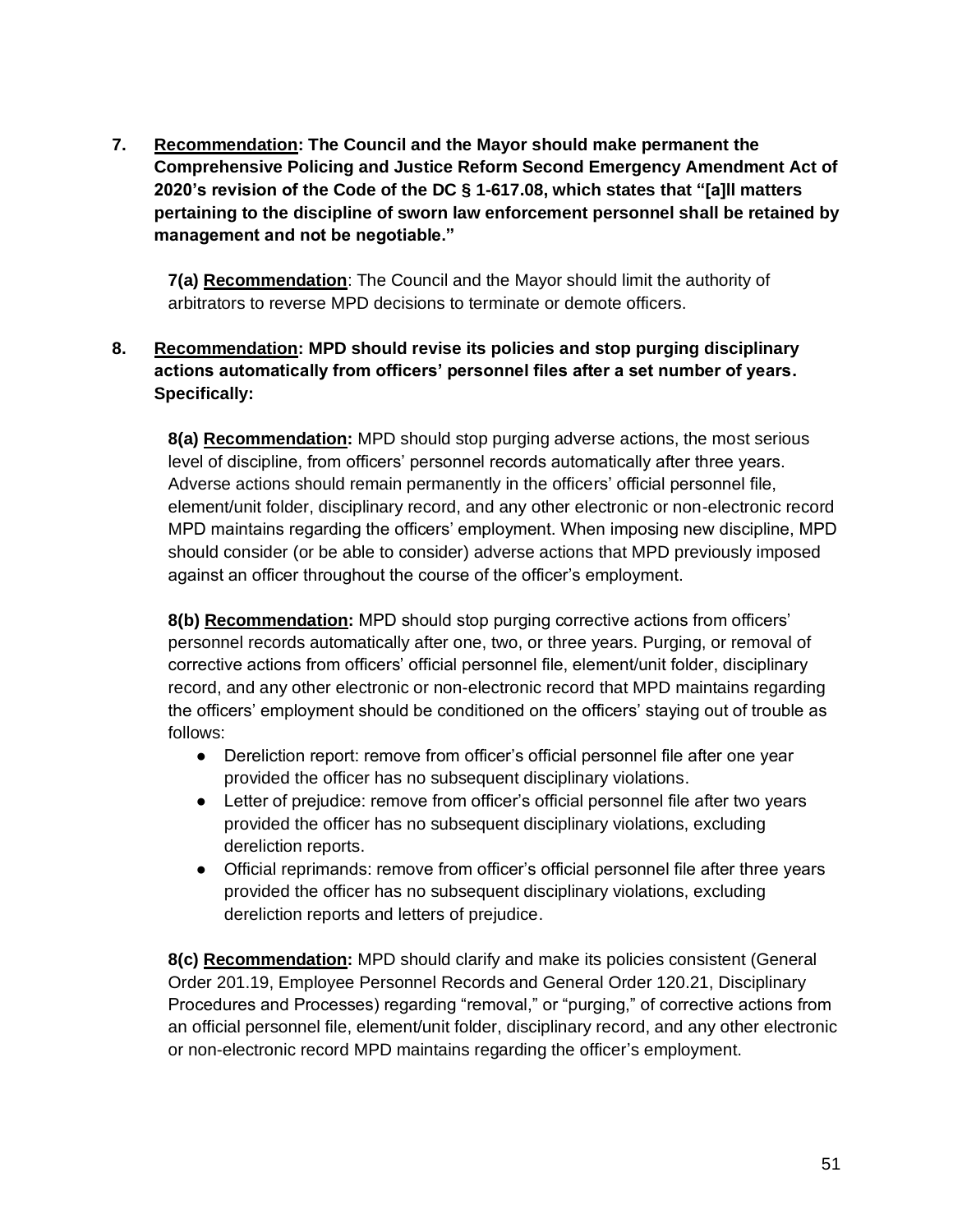**8(d) Recommendation**: MPD should clarify its policy (General Order 120.21, Disciplinary Procedures and Processes) to make clear which previous disciplinary actions (corrective actions and adverse actions), based upon the date of issuance, the department considers when assessing the imposition of a new disciplinary action.

# **9. Recommendation: The Council and the Mayor should revise the Freedom of Information Act (FOIA) law and explicitly provide the public with access to officers' personnel records pertaining to misconduct allegations and complaints. Specifically:**

**9(a) Recommendation**: The public should have access to records including, but not limited to: the officer's name, the existence and status of open allegations and complaints; closed allegations and complaints; administrative investigation outcomes (including not sustained outcomes); investigative closing reports and the information and evidence upon which the closing reports are based; charges and specifications; transcripts or recordings of any disciplinary hearings and/or appeals, including exhibits; the dispositions of any disciplinary proceedings and/or appeals, final agency and/or appeal dispositions; final agency disciplinary or non-disciplinary (e.g., training) determinations; and the final written opinions or memoranda supporting these dispositions and disciplinary determinations.

**9(b) Recommendation:** The agency responding to the FOIA request for complaint and misconduct records may redact from its response records pertaining to technical infractions involving an officer's minor rule violations solely related to the enforcement of administrative departmental rules that do not involve interactions with members of the public, that are not of public concern, and that are not otherwise connected to such officers' investigative, enforcement, training, supervision, or reporting responsibilities.

**9(c) Recommendation:** The agency responding to the FOIA request for complaint and misconduct records must redact from its response information involving any civilian witness' (including the complainant) and officer's medical histories (not including records obtained during the course of an agency's investigation of the officer's misconduct that are relevant to the investigation's disposition); the officer's and any civilian witness' home addresses, personal telephone numbers, personal cell phone numbers, personal email addresses, and social security number; and the officer's use of an employee assistance program, mental health, or substance abuse service.

**9(d) Recommendation:** The Council and the Mayor should require MPD and the OPC to create searchable public databases, available on MPD's and OPC's websites, regarding the administrative misconduct cases that each agency has processed, including the officer's first and last name; badge or unique department identification number; district or assignment at time of incident; each misconduct complaint and/or investigation; allegations linked to each complaint and/or investigation; investigative outcome for each allegation; disciplinary or non-disciplinary action taken; and the status and outcome of any disciplinary appeal.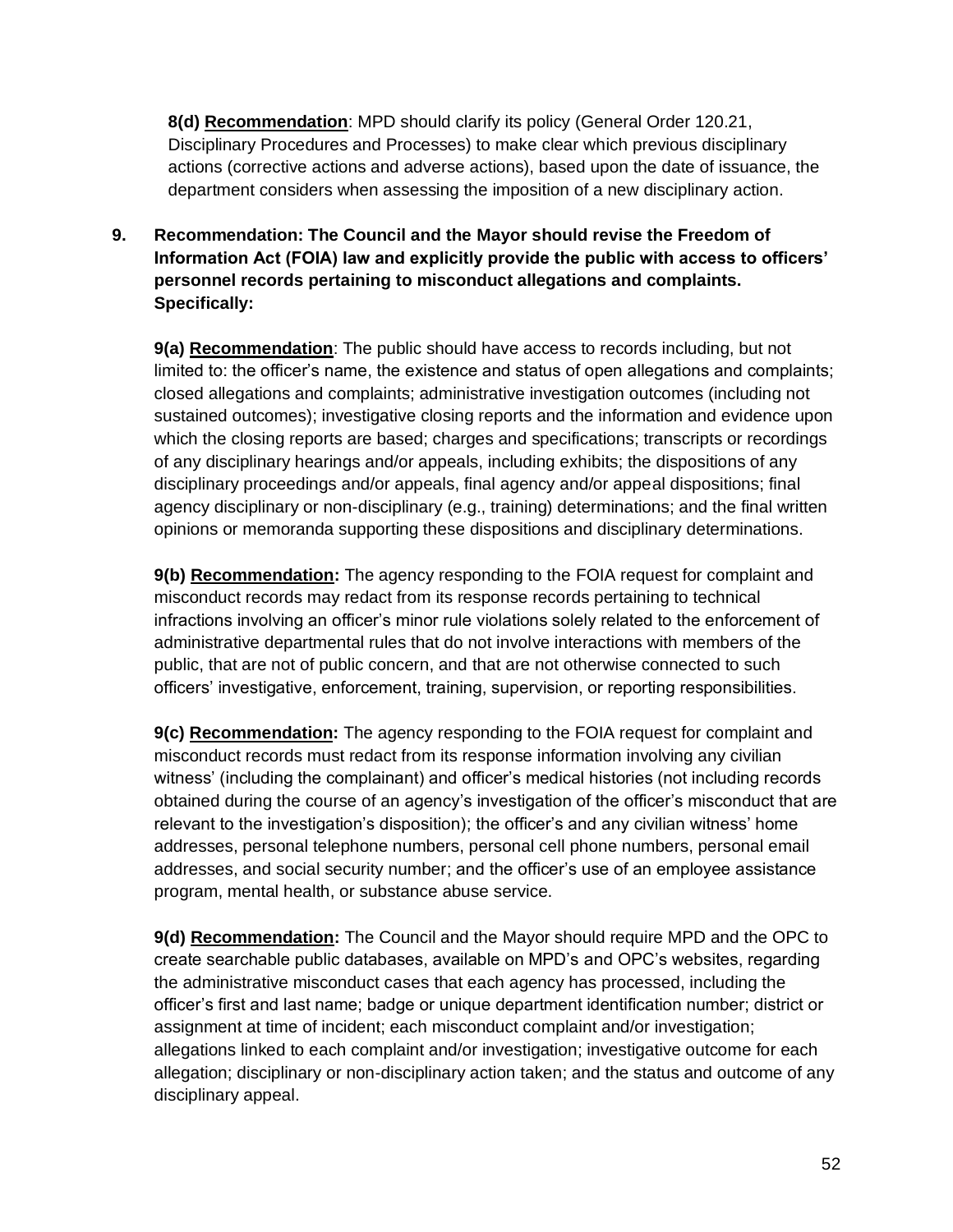- **10. Recommendation: MPD should post on its website a monthly calendar, to be updated weekly, of scheduled adverse hearings, trial board, and/or department hearing tribunal proceedings, detailing the subject officer's name, charges (specific regulations alleged to have been violated), specifications (date and location of the alleged act, or omission and a statement of the alleged act or omission), and the proposed disciplinary action. In addition, MPD should livestream these public hearings and post and maintain the recordings on its website for three years.**
- **11. Recommendation: The Office of Police Complaints should include on its website, in association with the complaint examiner decisions it makes public, the disciplinary determination for each officer against whom the complaint examiner sustained one or more allegations, and the status of any disciplinary appeal.**
- **12. Recommendation: Each year that MPD fails to provide, on an annual basis as required by the Code of the District of Columbia §5-1032, a report on misconduct and grievances filed by or against members of MPD, the Council should conduct an oversight hearing regarding MPD's internal investigative, grievance, and disciplinary systems, and require MPD's Chief to testify.**
- **13. Recommendation: MPD should install technology<sup>46</sup> to automatically activate bodyworn cameras when an officer draws a firearm.**
- **14. Recommendation: The Council and the Mayor should modify and make permanent provisions in the Comprehensive Policing and Justice Reform Second Emergency Amendment Act of 2020 regarding public release of body-worn camera footage, as follows:**

**14(a) Recommendation:** The Mayor, notwithstanding any other law and the exceptions noted below in (14)(b)(i) and 14(b)(ii), shall within five business days after an officerinvolved death or serious use of force, $47$  release the names of all subject officers (the officers who committed the acts at issue) and BWC recordings of all officers (not just subject officers) that capture any part of the events leading up to the incident, during the officer-involved death or serious use of force, and after the incident; and should endeavor to release unredacted recordings, both audio and visual.

**14(b) Recommendation:** The Council and the Mayor should make explicit in the law that, prior to the Mayor releasing a BWC recording of a serious use of force, MPD shall make

<sup>46</sup> See: Axon Enterprise Inc., "Axon Signal Sidearm,"<https://www.axon.com/products/axon-signal-sidearm> (accessed March 15, 2021).

<sup>&</sup>lt;sup>47</sup> See: Recommendation 3(a)(iii) and corresponding discussion for definition of "serious use of force," which can be found in MPD GO-RAR-901.07 (Use of Force), § III.9, effective November 3, 2017, [https://go.mpdconline.com/GO/GO\\_901\\_07.pdf](https://go.mpdconline.com/GO/GO_901_07.pdf) (accessed February 14, 2021).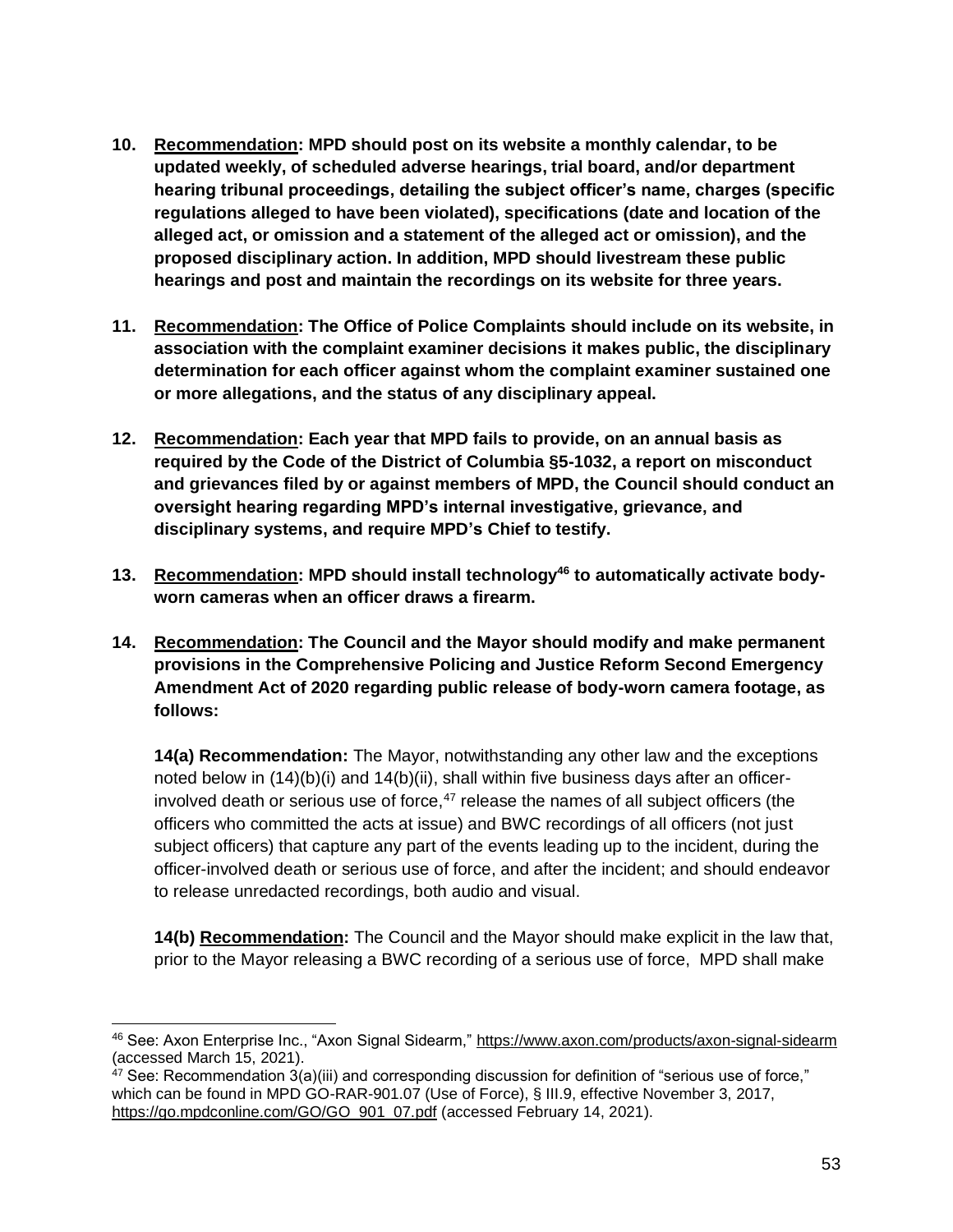reasonable efforts to notify the individual against whom the officer(s) used force, or if the individual is a minor or unable to do so, the individual's next of kin.

> **14(b)(i) Recommendation:** The Council and the Mayor should make permanent the emergency legislation's provision prohibiting the Mayor from releasing these body-worn camera recordings unless the following persons provide oral or written consent: 1) for a body-worn camera recording of an officer-involved death, the decedent's next of kin; 2) for a body-worn camera recording of a serious use of force, the individual against whom the officer(s) used force, or if the individual is a minor or unable to consent, the individual's next of kin. In the event of disagreement between multiple persons who must consent to the release of a BWC recording, the Mayor shall seek a resolution in the Superior Court for the District of Columbia, which shall order the release of the body-worn camera recording if it finds that the release is in the interests of justice.

> **14(b)(ii) Recommendation:** The Council and the Mayor should require that MPD consult with an organization that possesses expertise in trauma and grief, adopt these best practices, and rely on a specialized unit, e.g., Victim Services Branch, Major Case Victims Unit, to liaise with the decedent's next of kin.

> As specified in the emergency legislation, prior to the Mayor releasing BWC recordings of an officer-involved death, MPD's Victim Services Branch should: 1) notify the decedent's next of kin of the recording's pending release, including the date when it will be released; 2) offer the decedent's next of kin the opportunity to view the body-worn camera recording privately, in a non-law enforcement setting, in advance of its release; and 3) facilitate its viewing if the next of kin wishes to view the body-worn camera recording.

**15. Recommendation: The Council and the Mayor should make permanent the Comprehensive Policing and Justice Reform Second Emergency Amendment Act of 2020's requirement that MPD provide, within five days, unredacted (both audio and visual) copies of all body-worn camera recordings that the chairperson of the Council committee, with jurisdiction over MPD, requests, and which the chairperson shall not publicly disclose.**

**15(a) Recommendation:** If the chairperson of the Council committee with jurisdiction over MPD, who has access to unredacted body-worn camera recordings, determines that the Mayor has released BWC recordings of an officer-involved death, a serious use of force, or a matter of significant public interest,<sup>48</sup> and that the redactions the Mayor has made

<sup>&</sup>lt;sup>48</sup> District law currently stipulates that the Mayor may, on a case-by-case basis, in matters of significant public interest and after consultation with the Chief of Police, the USAO, and the OAG, publicly release any other body-worn camera recordings that may not otherwise be releasable pursuant to a FOIA request. District of Columbia Municipal Regulations, § 24-3900.10,<http://dcrules.elaws.us/dcmr/24-3900> (accessed February 23, 2021).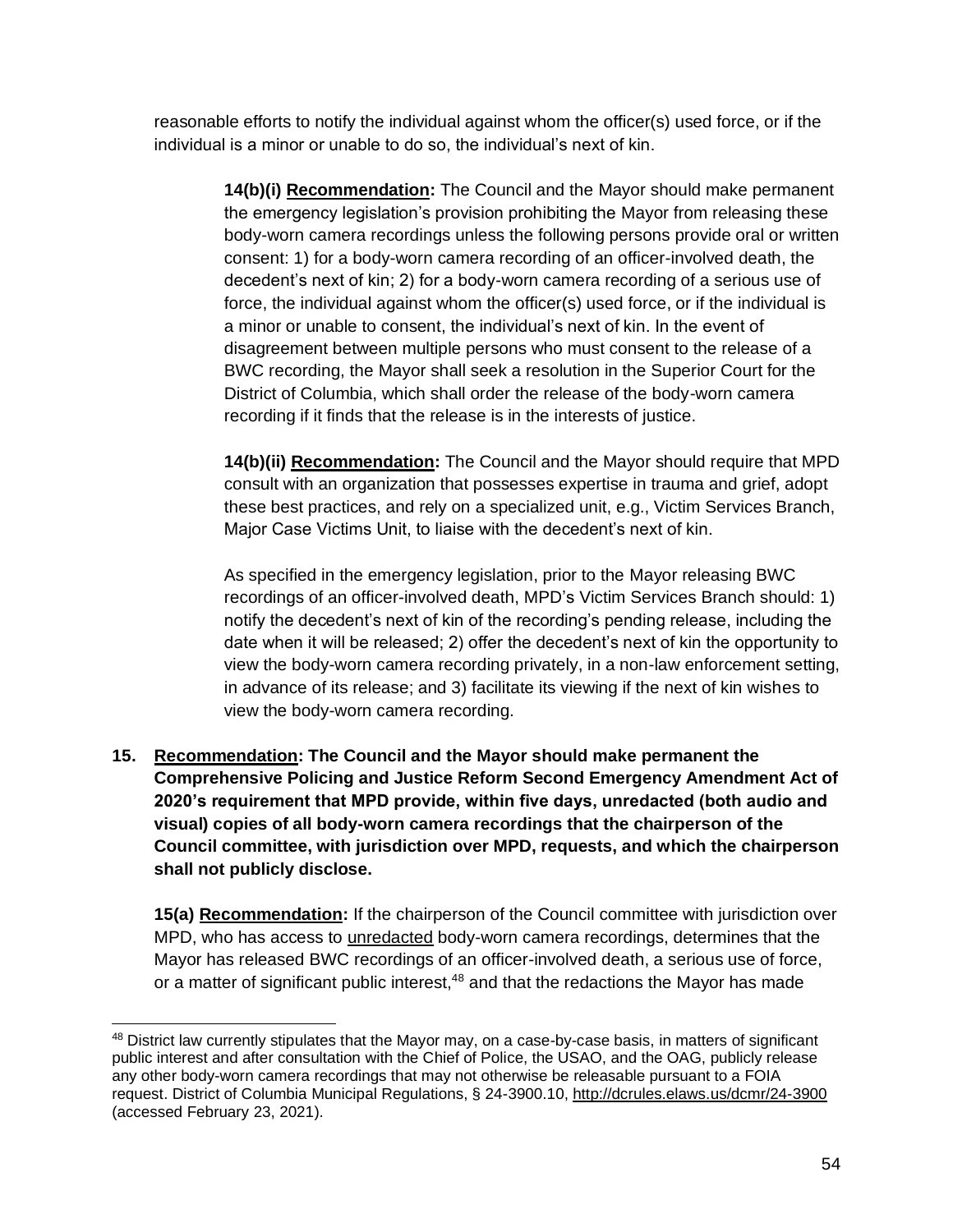undermine the public interest in understanding what occurred, the chairperson may seek a resolution in the Superior Court for the District of Columbia, ordering the release of unredacted BWC recordings, or BWC recordings with fewer redactions, if it finds that such release is in the interests of justice.

**15(b) Recommendation:** If the chairperson of the Council committee with jurisdiction over MPD, who has access to unredacted body-worn camera recordings, determines that in matters of significant public interest the Mayor should release BWC recordings and the Mayor decides against releasing them, the chairperson may seek a resolution in the Superior Court for the District of Columbia, which shall order the release of BWC recordings if it finds that such release is in the interests of justice.

# **16. Recommendation: The Council and the Mayor should improve public access to body-worn camera (BWC) footage through the Freedom of Information Act.**

**16(a) Recommendation:** The Council and the Mayor should narrow the personal privacy exception to FOIA, with respect to body-worn camera recordings that depict officers, storefronts, outward facing residences, and third parties; MPD invokes this exception to redact body-worn camera recordings, including images of officers' faces and identifying information, though the officers have no expectation of privacy while performing their duties in public spaces.

**16(b) Recommendation:** The Council and the Mayor should require that MPD publish the redaction fees it charges members of the public who request (unredacted) BWC recordings under FOIA; the fee schedule should include redaction costs per hour and per individual or per object. At a minimum, MPD should be required to use the least costly commercially available method of redacting body-worn camera recordings, and to utilize in-house resources, to the extent possible, to effectuate any redactions the law mandates.

- **17. Recommendation: The Council should make permanent Section 113 of Act 23-336, which provides a right to a jury trial when a person is accused of assault on a police officer, and restore the right to a jury trial in all criminal cases.**
- **18. Recommendation: Expand the exclusionary rule to apply to all violations of rights protected by DC Law and under the First Amendment, Fourteenth Amendment, and District of Columbia Human Rights Act.**
- **19. Recommendation: The Council should ensure that citizens are able to redress concerns about police misconduct through civil litigation, including:**
	- **Ensuring a private right of action for violations of statutes regulating police conduct.**
	- **Tolling the 6-month notice requirement in DC Code § 12-309 for claimants who are imprisoned or facing criminal charges related to the arrest.**
	- **Ending qualified immunity.**